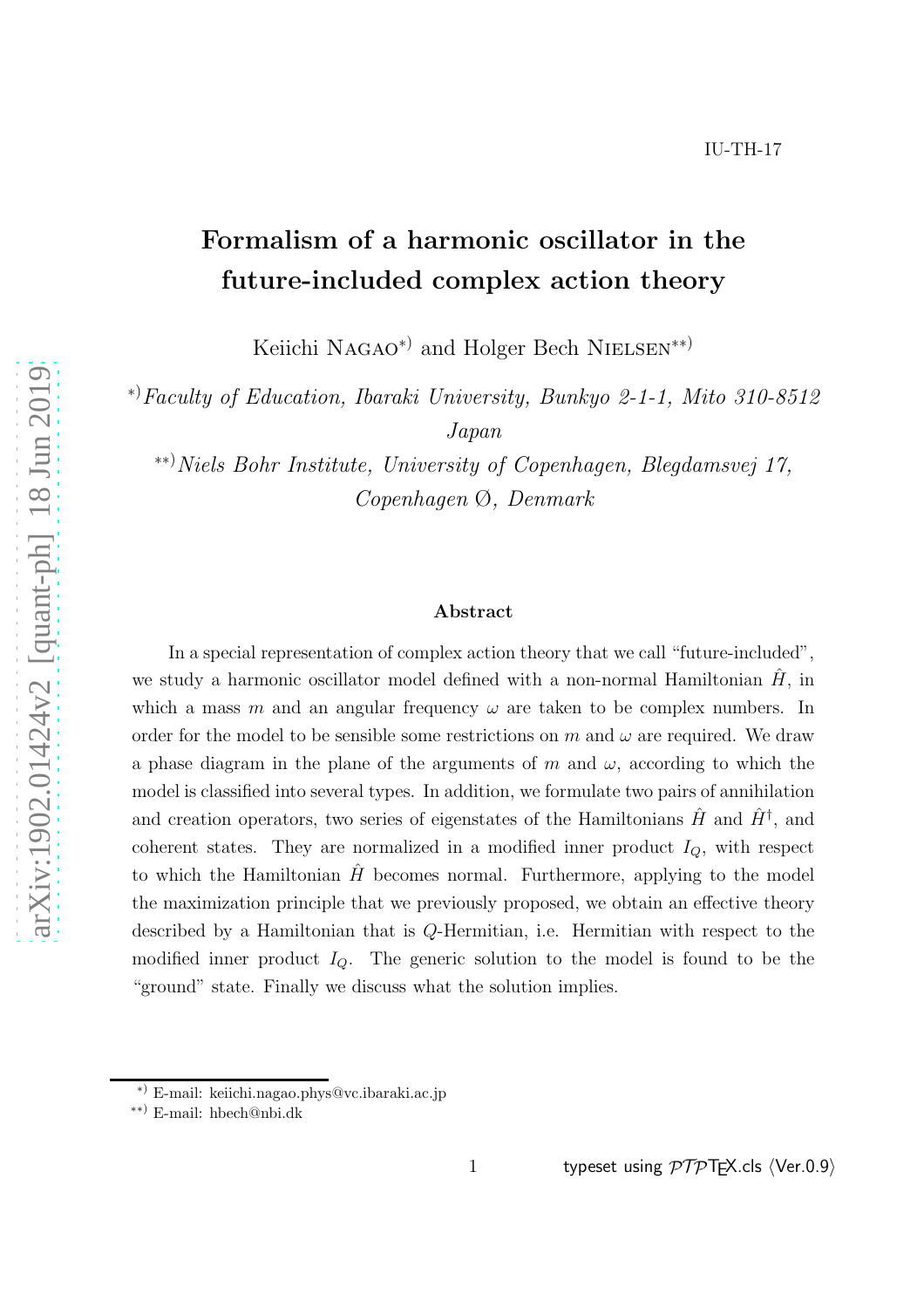## §1. Introduction

The Feynman path integral (FPI) is a very nice framework for formulating quantum theory. We usually consider a real action in the FPI. However, if we pursue a fundamental theory, it is better to require fewer conditions imposed on it at first. Indeed, there is a possibility that the action is complex at the fundamental level but looks real effectively. We pursue such a complex action theory (CAT), which is preferable to the usual real action theory (RAT) in the sense that the former has at least one fewer conditions: there is no reality condition on the action. The CAT has been investigated with the expectation that the imaginary part of the action would give some falsifiable predictions,  $1$ —4) and various interesting suggestions have been made for the Higgs mass,<sup>[5\)](#page-40-2)</sup> quantum-mechanical philos-ophy,<sup>[6\)](#page-40-3)[–8\)](#page-40-4)</sup> some fine-tuning problems,<sup>[9\)](#page-40-5), 10</sup>) black holes,<sup>11</sup> de Broglie–Bohm particles, and a cut-off in loop diagrams.<sup>[12\)](#page-41-0)</sup> In addition, in Ref.,<sup>[13\)](#page-41-1)</sup> introducing a modified inner product  $I_Q^*$ <sup> $\rangle$ </sup> so that a given non-normal Hamiltonian[∗∗](#page-1-1)) becomes normal with respect to it, we proposed a mechanism to effectively obtain a Hamiltonian that is Q-Hermitian, i.e. Hermitian with respect to the modified inner product  $I_{\mathcal{O}}$ , after a long time development. Furthermore, using the complex coordinate formalism,<sup>[20\)](#page-41-2)</sup> we explicitly derived the momentum relation  $p = m\dot{q}$ , where m is a complex mass, via the FPI.<sup>[21\)](#page-41-3)</sup>

The CAT can be classified into two types. One is the future-not-included theory,  $^{22}$  i.e. the theory in which the past state  $|A(T_A)\rangle$  at the initial time  $T_A$  is given, and the time integration is performed over the past time. The other one is the future-included theory,<sup>[1\)](#page-40-0)</sup> in which not only the past state but also the future state  $|B(T_B)\rangle$  at the final time  $T_B$  is given at first, and the time integration is performed over the whole period from the past to the future. In Ref.<sup>[23\)](#page-41-5)</sup> we pointed out that if a theory is described with a complex action, then such a theory is suggested to be the future-included theory rather than the futurenot-included theory, as long as we respect objectivity. In the future-included theory, the normalized matrix element<sup>[1\)](#page-40-0)</sup><sup>\*\*\*</sup>)

<span id="page-1-3"></span>
$$
\langle \hat{\mathcal{O}} \rangle^{BA} \equiv \frac{\langle B(t) | \hat{\mathcal{O}} | A(t) \rangle}{\langle B(t) | A(t) \rangle},\tag{1.1}
$$

where t is an arbitrary time  $(T_A \leq t \leq T_B)$ , is a strong candidate for the expectation value of an operator  $\hat{\mathcal{O}}$ . Indeed, if we regard  $\langle \hat{\mathcal{O}} \rangle^{BA}$  as an expectation value in the futureincluded theory, we obtain the Heisenberg equation, Ehrenfest's theorem, and a conserved

<span id="page-1-1"></span><span id="page-1-0"></span><sup>∗</sup>) Similar inner products are also studied in Refs.[14\)](#page-41-6)[–16\)](#page-41-7)

<sup>∗∗</sup>) The set of non-normal Hamiltonians is much larger than that of the PT-symmetric non-Hermitian Hamiltonians, which has been intensively studied in Refs.<sup>[15\)](#page-41-8)[–19\)](#page-41-9)</sup>

<span id="page-1-2"></span><sup>&</sup>lt;sup>\*\*\*)</sup>  $\langle \hat{\mathcal{O}} \rangle^{BA}$  is called the weak value<sup>[24\)](#page-41-10)</sup> in the context of the future-included RAT, and it has been studied intensively. The details are found in Ref. $25$  and references therein.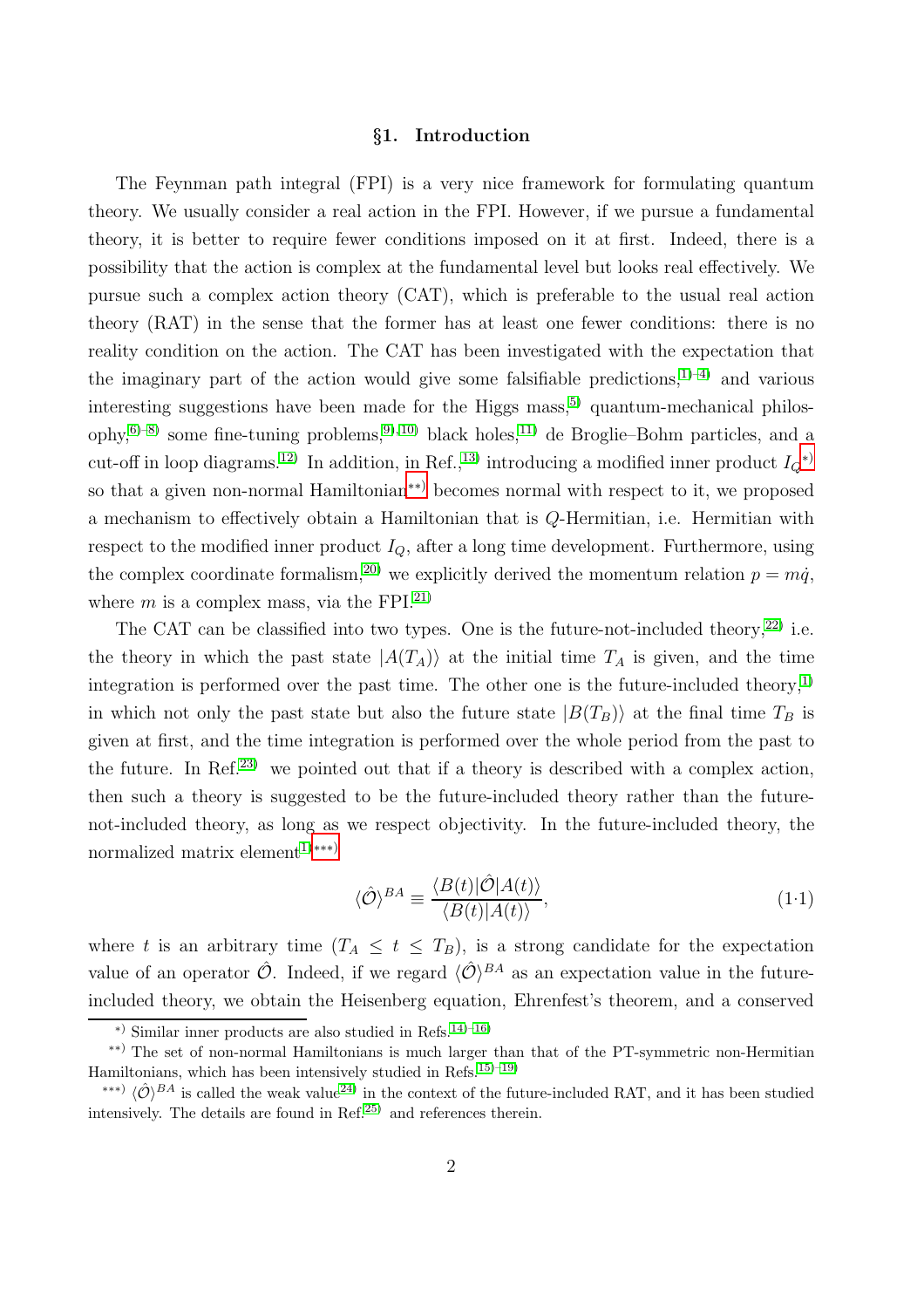probability current density.<sup>[26\)](#page-41-12), 27</sup> In Ref.,<sup>[28\)](#page-41-14)</sup> changing the notation of  $\langle B(t)|$  as  $\langle B(t)| \rightarrow$  $\langle B(t)|_Q \equiv \langle B(t)|Q \text{ in } \langle \hat{\mathcal{O}} \rangle^{BA}$ , where Q is a Hermitian operator that is appropriately chosen to define the modified inner product  $I_Q$ , we introduced a slightly modified normalized matrix element  $\langle \hat{\mathcal{O}} \rangle_Q^{BA} \equiv$  $\langle B(t)|_Q \hat{\mathcal{O}} |A(t)\rangle$  $\frac{B(t)|QO|A(t)}{\langle B(t)|QA(t)\rangle}$ . We proposed a theorem which states that, provided that an operator  $\hat{\mathcal{O}}$  is Q-Hermitian,  $\langle \hat{\mathcal{O}} \rangle_Q^{BA}$  becomes real and time-develops under a Q-Hermitian Hamiltonian for the future and past states selected such that the absolute value of the transition amplitude defined with  $I_Q$  from the past state to the future state is maximized. We call this way of thinking the maximization principle. This theorem was proven in both the CAT<sup>[28\)](#page-41-14)</sup> and the RAT,<sup>[29\)](#page-41-15)</sup> and briefly reviewed in Refs.<sup>30</sup>,<sup>31</sup>)

Through various works explained above we have studied the idea that the fundamental action for the universe could be complex instead of being real, as is usually assumed. A major result of ours is that with regard to the observation of the time development there is approximately no deviation from what the usual RAT would give, and thus there could a priori be the CAT in nature without having immediately seen it. The most remarkable deviation from the RAT that the CAT predicts is a kind of restriction on the initial conditions. Hence we could say that it unifies initial conditions and equations of motion or usual quantum mechanics. These predictions, however, depend on the detail of the action, which has to be guessed as usual. To truly settle what type of prediction the CAT leads to, a combination of investigation of what the CAT will do and guessing of the action to choose is needed. To reach the understanding thus required, it must be useful to study some examples in the CAT. The simplest example from which we can hopefully learn the most important features of the CAT is a harmonic oscillator. Therefore, in this paper, we shall develop the formalism of the harmonic oscillator with parameters m and  $\omega$  taken to be complex so that the action becomes complex. Even though harmonic oscillators have of course been studied so intensively that there is not much chance to do anything new on them, we could claim that, since one normally considers it only sensible to work with a real action or a Hermitian Hamiltonian, we study a seemingly nonsensical and thus not so overstudied theory as one a priori thinks about harmonic oscillators. Indeed, it would very commonly be assumed that the action is real, and in most cases one would neither feel safe nor trust studies for the question of the CAT. In this sense our work on the harmonic oscillator in the CAT is guaranteed to be new.

Based on the motivation stated above, we study the harmonic oscillator model in the future-included CAT. After reviewing the complex coordinate formalism,[20\)](#page-41-2) we provide a non-normal Hamiltonian  $\hat{H}$  for the model, in which a mass m and an angular frequency  $\omega$  are taken to be complex numbers. We point out that some restrictions on m and  $\omega$ are required so that the model becomes sensible. According to the argument of m and  $\omega$ ,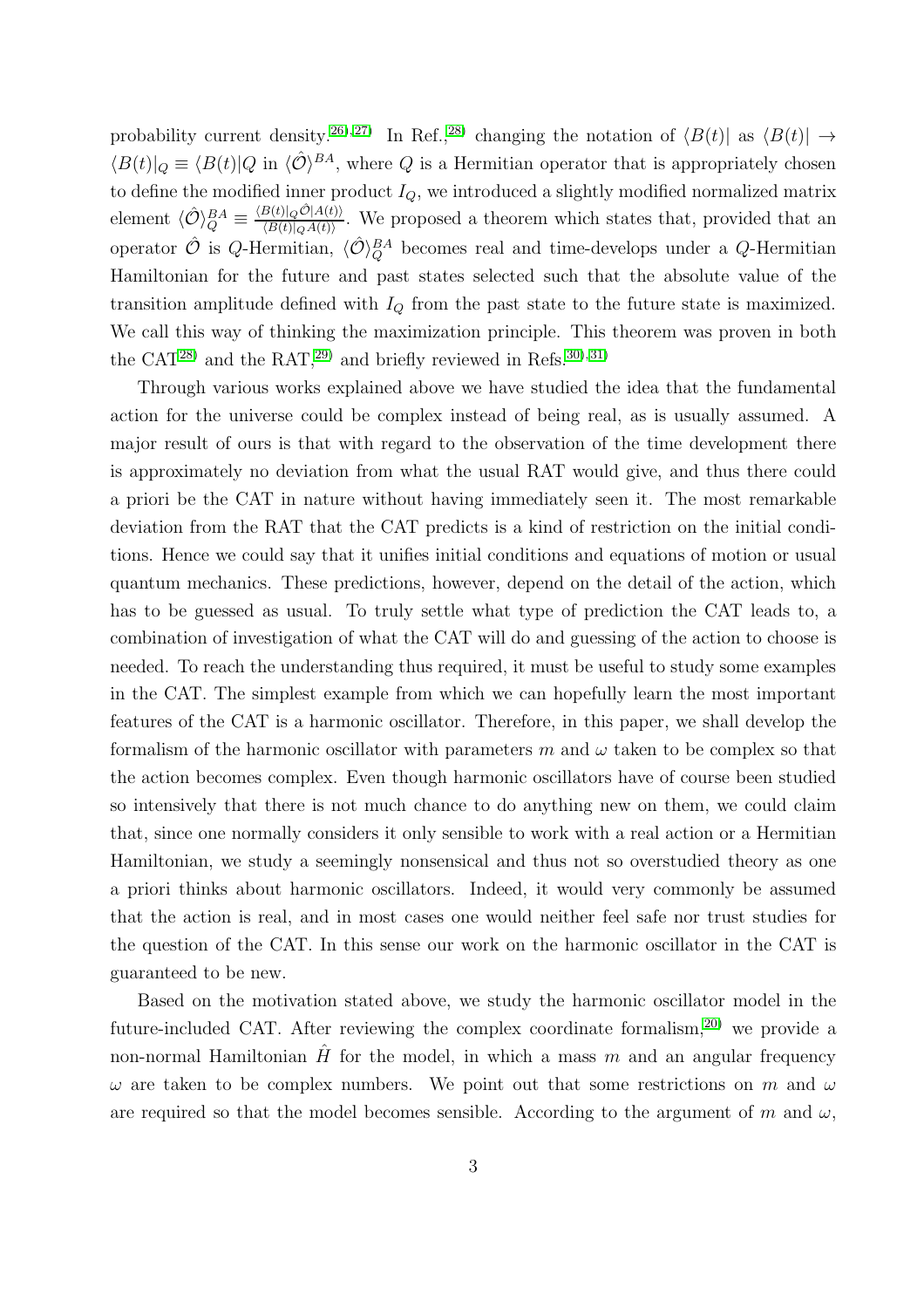the model is classified into several types. We draw a phase diagram in the plane of the arguments of m and  $\omega$ . We formulate two pairs of annihilation and creation operators, and construct two series of eigenstates  $|n\rangle_1$  and  $|n\rangle_2$  of the Hamiltonians  $\hat{H}$  and  $\hat{H}^{\dagger}$  respectively with several algebraically elegant properties as seen in the usual harmonic oscillator in the RAT. Our eigenstates  $|n\rangle_1$  and  $|n\rangle_2$  are not normalized in a usual sense, but are normalized by the condition  $_2\langle n|m\rangle_1 = \delta_{nm}$ . We call this dual normalization. In addition, expecting that classical physics can be described well by coherent states even in the CAT as well as in the RAT, we construct them for later study.

Next, after reviewing the modified inner product  $I_Q$ , with respect to which the eigenstates of the Hamiltonian  $\hat{H}$  become orthogonal to each other, we argue that the dual normalization is interpreted as the Q-normalization, i.e. the normalization with respect to the inner product  $I_Q$ . Furthermore, we apply the maximization principle to the harmonic oscillator model. As a preliminary study, supposing that  $|A(T_A)\rangle$  and  $|B(T_B)\rangle$  are given by the coherent states that we constructed,  $|\lambda_A(T_A)\rangle_{\text{coh},1}$  and  $|\lambda_B(T_B)\rangle_{\text{coh},1}$ , we evaluate  $\langle \hat{q}_{\text{new}} \rangle_Q^{\lambda_B \lambda_A}$  and  $\langle \hat{p}_{\text{new}} \rangle_Q^{\lambda_B \lambda_A}$ , where  $\hat{q}_{\text{new}}$  and  $\hat{p}_{\text{new}}$  are non-Hermitian coordinate and momentum operators respectively. Then we obtain a classical equation of motion, which suggests that, if we obtain a real observable  $\langle \hat{\mathcal{O}} \rangle_Q^{\lambda_B \lambda_A}$  via the maximization principle, then we have a classical solution, which behaves in a quite similar way to that in the RAT. Furthermore, we introduce Q-Hermitian coordinate and momentum operators  $\hat{q}_Q$  and  $\hat{p}_Q$ , and rewrite the Hamiltonian  $\hat{H}$  in terms of  $\hat{q}_Q$  and  $\hat{p}_Q$ . Utilizing the maximization principle, we obtain an effective theory described by a Q-Hermitian Hamiltonian that is expressed in terms of  $\hat{q}_Q$  and  $\hat{p}_Q$ . We find that the solution to the harmonic oscillator model is the "ground" state. The "ground" state means the state with the utmost energy in the half-infinite series of levels. It it only a true ground state for the case of (real) positive  $\omega$ . Finally, we discuss what the solution implies.

This paper is organized as follows. In Sect. [2](#page-4-0) we briefly review the complex coordinate formalism.[20\)](#page-41-2) In Sect. [3](#page-9-0) we define our harmonic oscillator model and present a phase diagram in the space of the arguments of m and  $\omega$ . In Sect. [4](#page-14-0) we formulate two pairs of annihilation and creation operators, and construct two series of eigenstates of the Hamiltonians  $H$  and  $H^{\dagger}$ with the dual normalization. Also, we formulate coherent states. In Sect. [5,](#page-21-0) after reviewing the modified inner product  $I_Q$ , we argue that the dual normalization is interpreted as the normalization with respect to  $I_Q$ . In Sect. [6,](#page-25-0) after reviewing the maximization principle, we preliminarily study the behavior of  $\langle \hat{q}_{\text{new}} \rangle_Q^{\lambda_B \lambda_A}$  and  $\langle \hat{p}_{\text{new}} \rangle_Q^{\lambda_B \lambda_A}$  by supposing that  $|A(T_A)\rangle$ and  $|B(T_B)\rangle$  are given by coherent states  $|\lambda_A(T_A)\rangle_{\text{coh},1}$  and  $|\lambda_B(T_B)\rangle_{\text{coh},1}$ . Finally, we argue that we obtain via the maximization principle an effective theory, which is described by a Q-Hermitian Hamiltonian, and that we are led to the ground state solution. Section [7](#page-34-0) is devoted to discussion.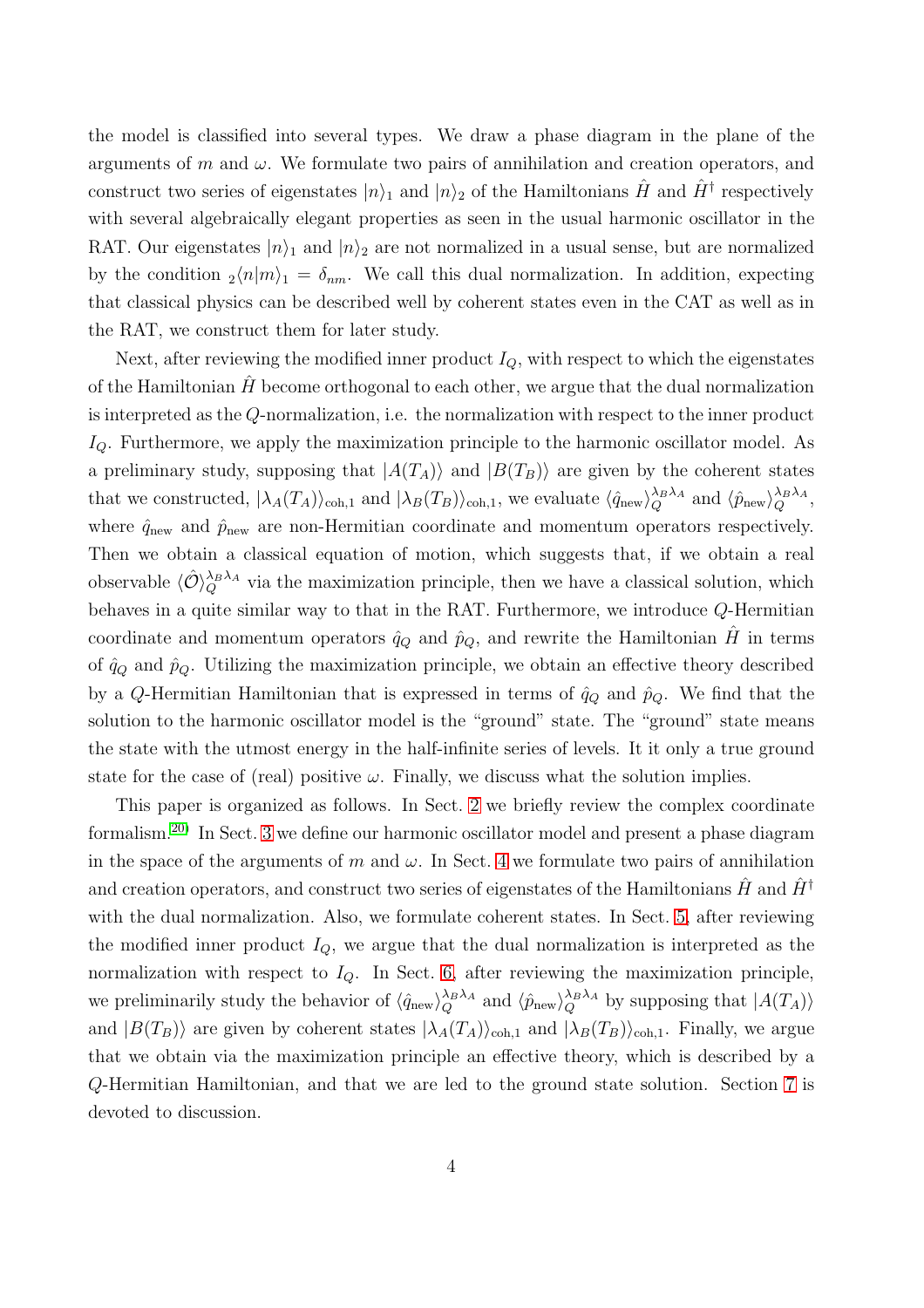## §2. Complex coordinate formalism

<span id="page-4-0"></span>In this section we briefly review the complex coordinate formalism that we proposed in Ref.<sup>[20\)](#page-41-2)</sup> so that we can deal with complex coordinate q and momentum p properly not only in the CAT but also in the RAT, where we encounter them at the saddle point in the WKB approximation, etc.

## 2.1. *Non-Hermitian operators*  $\hat{q}_{new}$  *and*  $\hat{p}_{new}$ *, and the eigenstates of their Hermitian conjugates*  $|q\rangle$ <sub>new</sub> *and*  $|p\rangle$ <sub>new</sub>

We can construct the non-Hermitian operators of coordinate and momentum,  $\hat{q}_\mathrm{new}$  and  $\hat{p}_{\text{new}}$ , and the eigenstates of their Hermitian conjugates  $|q\rangle_{\text{new}}$  and  $|p\rangle_{\text{new}}$ , such that

<span id="page-4-2"></span>
$$
\hat{q}_{\text{new}}^{\dagger}|q\rangle_{\text{new}} = q|q\rangle_{\text{new}},\tag{2-1}
$$

$$
\hat{p}_{\text{new}}^{\dagger}|p\rangle_{\text{new}} = p|p\rangle_{\text{new}},\tag{2-2}
$$

$$
[\hat{q}_{\text{new}}, \hat{p}_{\text{new}}] = i\hbar, \tag{2.3}
$$

for complex q and  $p$  by formally utilizing two coherent states. Our proposal is to replace the usual Hermitian operators of coordinate and momentum,  $\hat{q}$  and  $\hat{p}$ , and their eigenstates  $|q\rangle$ and  $|p\rangle$ , which obey  $\hat{q}|q\rangle = q|q\rangle$ ,  $\hat{p}|p\rangle = p|p\rangle$ , and  $[\hat{q}, \hat{p}] = i\hbar$  for real q and p, with  $\hat{q}_{\text{new}}^{\dagger}$ ,  $\hat{p}_{\text{new}}^{\dagger}$ ,  $|q\rangle_{\text{new}}$ , and  $|p\rangle_{\text{new}}$ . The explicit expressions for  $\hat{q}_{\text{new}}$ ,  $\hat{p}_{\text{new}}$ ,  $|q\rangle_{\text{new}}$ , and  $|p\rangle_{\text{new}}$  are given by

<span id="page-4-1"></span>
$$
\hat{q}_{\text{new}} \equiv \frac{1}{\sqrt{1 - \epsilon \epsilon'}} \left( \hat{q} - i\epsilon \hat{p} \right),\tag{2-4}
$$

$$
\hat{p}_{\text{new}} \equiv \frac{1}{\sqrt{1 - \epsilon \epsilon'}} \left( \hat{p} + i\epsilon' \hat{q} \right),\tag{2.5}
$$

$$
|q\rangle_{\text{new}} \equiv \left(\frac{1 - \epsilon \epsilon'}{4\pi \hbar \epsilon}\right)^{\frac{1}{4}} e^{-\frac{1}{4\hbar \epsilon}(1 - \epsilon \epsilon')q^2} |\sqrt{\frac{1 - \epsilon \epsilon'}{2\hbar \epsilon}q}\rangle_{\text{coh}},\tag{2.6}
$$

$$
|p\rangle_{\text{new}} \equiv \left(\frac{1 - \epsilon\epsilon'}{4\pi\hbar\epsilon'}\right)^{\frac{1}{4}} e^{-\frac{1}{4\hbar\epsilon'}(1 - \epsilon\epsilon')p^2} |i\sqrt{\frac{1 - \epsilon\epsilon'}{2\hbar\epsilon'}}p\rangle_{\text{coh'}},\tag{2.7}
$$

where  $|\lambda\rangle_{\text{coh}}$  is a coherent state parameterized with a complex parameter  $\lambda$  defined up to a normalization factor by  $|\lambda\rangle_{\text{coh}} \equiv e^{\lambda \hat{a}^{\dagger}} |0\rangle = \sum_{n=0}^{\infty}$  $\frac{\lambda^n}{\sqrt{n!}}|n\rangle$ , and this satisfies the relation  $\hat{a}|\lambda\rangle_{\text{coh}} = \lambda|\lambda\rangle_{\text{coh}}$ . Here,  $\hat{a} = \sqrt{\frac{1}{2\hbar\epsilon}}(\hat{q} + i\epsilon\hat{p})$  and  $\hat{a}^{\dagger} = \sqrt{\frac{1}{2\hbar\epsilon}}(\hat{q} - i\epsilon\hat{p})$  are annihilation and creation operators. In Eq.[\(2.7\)](#page-4-1),  $|\lambda\rangle_{\text{coh'}} \equiv e^{\lambda \hat{a'}^{\dagger}} |0\rangle$ , where  $\hat{a'}^{\dagger}$  is given by  $\hat{a'}^{\dagger} = \sqrt{\frac{\epsilon'}{2\hbar}} (\hat{q} - i\frac{\hat{p}}{\epsilon'} )$  $\frac{\hat{p}}{\epsilon'}\Big),$ is another coherent state defined similarly. Before seeing the properties of  $\hat{q}_{\text{new}}, \hat{p}_{\text{new}}, |q\rangle_{\text{new}}$ and  $|p\rangle$ <sub>new</sub>, we define a delta function of complex parameters in the next subsection.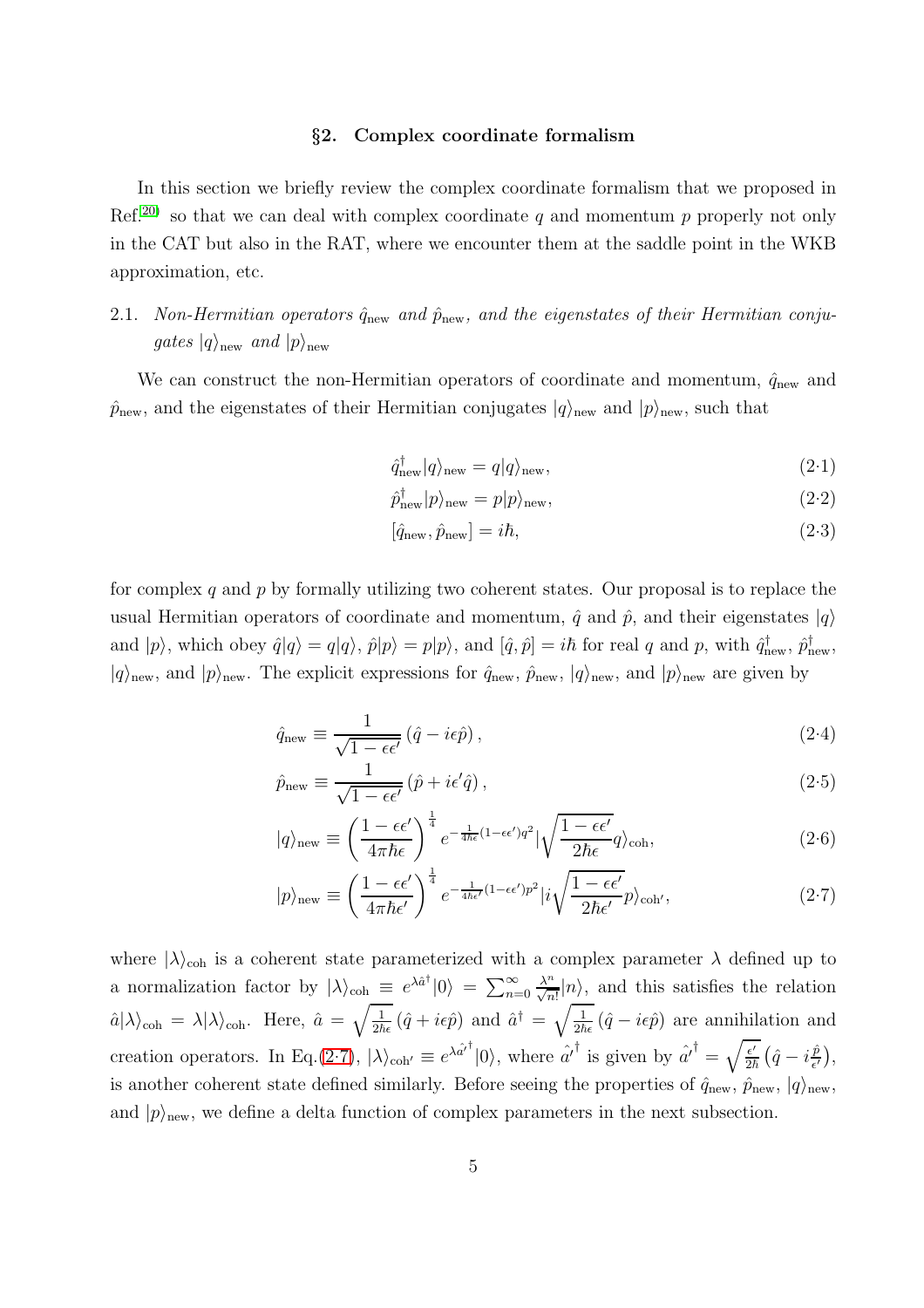#### 2.2. *The delta function*

We define D as a class of distributions depending on one complex variable  $q \in \mathbb{C}$ . Using a function  $g: \mathbf{C} \to \mathbf{C}$  as a distribution<sup>\*)</sup> in the class  $\mathcal{D}$ , we introduce the functional  $G[f] =$  $\int_C f(q)g(q)dq$  for any analytical function  $f: \mathbf{C} \to \mathbf{C}$  with convergence requirements such that  $f \to 0$  for  $q \to \pm \infty$ . The functional G is a linear mapping from the function f to a complex number. Since the simulated function q is supposed to be analytical in  $q$ , the path C, which is chosen to run from  $-\infty$  to  $\infty$  in the complex q-plane, can be deformed freely, and so it is not relevant. As an example of such a distribution, we could think of the delta function and approximate it by the smeared delta function defined for complex  $q$  by

$$
g(q) = \delta_c^{\epsilon}(q) \equiv \sqrt{\frac{1}{4\pi\epsilon}} e^{-\frac{q^2}{4\epsilon}},\tag{2.8}
$$

where  $\epsilon$  is a finite small positive real number. For the limit of  $\epsilon \to 0$ ,  $g(q)$  behaves as a distribution for complex q obeying the condition

<span id="page-5-2"></span>
$$
L(q) \equiv (\text{Re}(q))^2 - (\text{Im}(q))^2 > 0. \tag{2.9}
$$

For any analytical test function  $f(q)^{**}$  and any complex  $q_0$ , this  $\delta_c^{\epsilon}(q)$  satisfies  $\int_C f(q) \delta_c^{\epsilon}(q$  $q_0$ )dq =  $f(q_0)$ , as long as we choose the path C such that it runs from  $-\infty$  to  $\infty$  in the complex q-plane and at any q its tangent line and a horizontal line form an angle  $\theta$  whose absolute value is within  $\frac{\pi}{4}$  to satisfy the inequality in Eq.[\(2.9\)](#page-5-2). An example of such a permitted path is drawn in Fig. [1.](#page-6-0) Also, the domain of the delta function is shown in Fig. [2.](#page-7-0)

Next, we extend the delta function to complex  $\epsilon$ , and consider

$$
\delta_c^{\epsilon}(aq) = \sqrt{\frac{1}{4\pi\epsilon}} e^{-\frac{1}{4\epsilon}a^2q^2}
$$
\n(2.10)

for a non-zero complex a. We express  $\epsilon$ , q, and a as  $\epsilon = r_{\epsilon}e^{i\theta_{\epsilon}}$ ,  $q = r_{q}e^{i\theta_{q}}$ , and  $a = r_{a}e^{i\theta_{a}}$ . The convergence condition of  $\delta_c^{\epsilon}(aq)$ : Re  $\left(\frac{a^2q^2}{\epsilon}\right)$  $\left(\frac{a^2q^2}{\epsilon}\right) > 0$  is expressed as

<span id="page-5-3"></span>
$$
-\frac{\pi}{4} + \frac{1}{2}(\theta_{\epsilon} - 2\theta_a) < \theta_q < \frac{\pi}{4} + \frac{1}{2}(\theta_{\epsilon} - 2\theta_a),\tag{2.11}
$$

$$
\frac{3}{4}\pi + \frac{1}{2}(\theta_{\epsilon} - 2\theta_{a}) < \theta_{q} < \frac{5}{4}\pi + \frac{1}{2}(\theta_{\epsilon} - 2\theta_{a}).\tag{2.12}
$$

<span id="page-5-0"></span><sup>∗</sup>) Another type of complex distribution is introduced in Ref.[32\)](#page-41-18) It is different from ours in the following points: the complex distribution in Ref.,<sup>[32\)](#page-41-18)</sup> where  $g(q)$  is supposed to have poles, is not well defined by  $g(q)$ alone, but needs an indication of which side of the poles the path  $C$  passes through. On the other hand, in our complex distribution we assume not the presence of poles of  $g(q)$  but f not being a bounded entire function.

<span id="page-5-1"></span><sup>∗∗</sup>) Because of the Liouville theorem, if f is a bounded entire function, f is constant. So we are considering f as an unbounded entire function or a function that is not entire but is holomorphic at least in the region on which the path runs.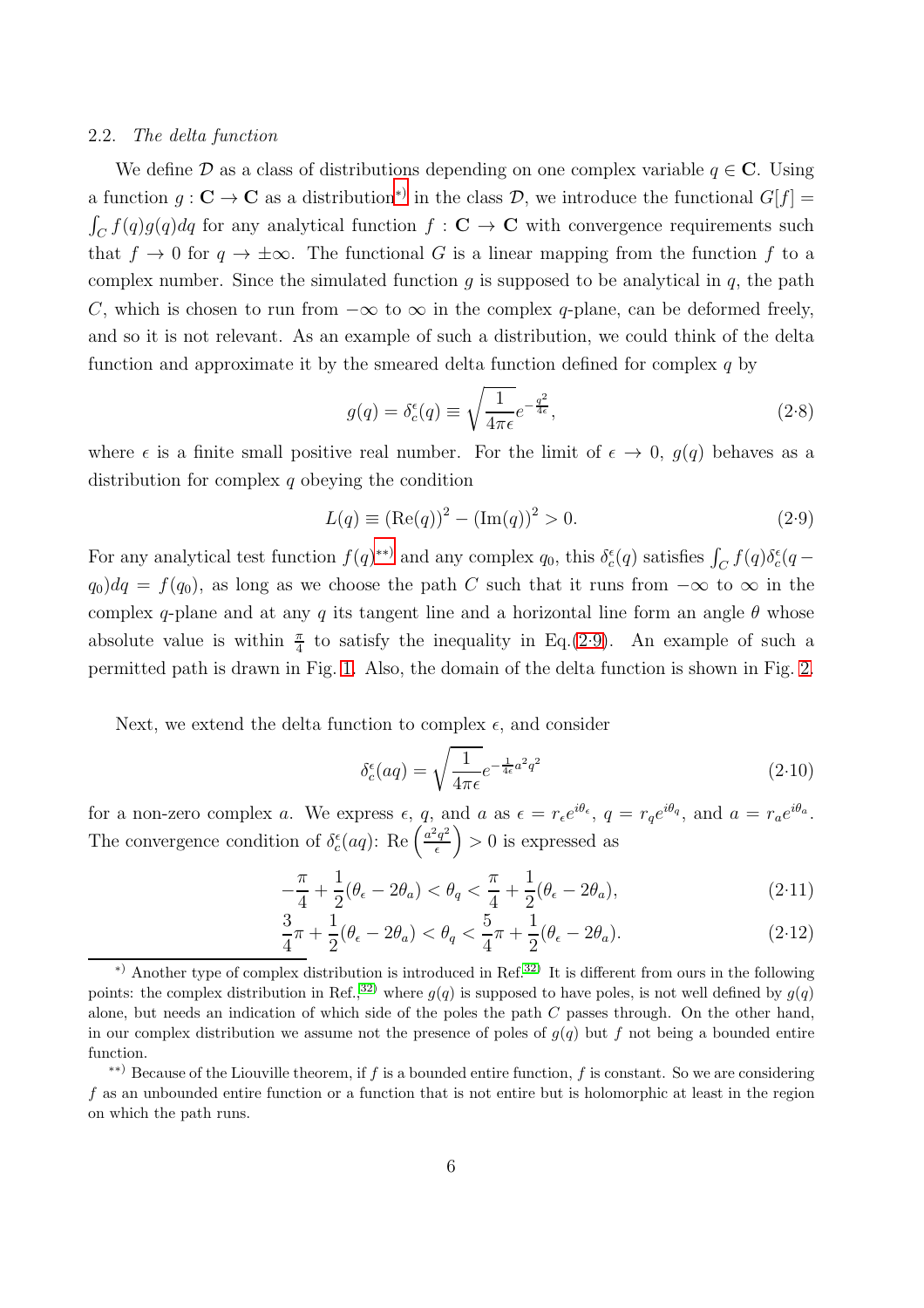

<span id="page-6-0"></span>Fig. 1. Example of a permitted path C

For q,  $\epsilon$ , and a such that Eqs.[\(2.11\)](#page-5-3) and [\(2.12\)](#page-5-3) are satisfied,  $\delta_c^{\epsilon}(aq)$  behaves well as a delta function of aq, and we obtain the relation

$$
\delta_c^{\epsilon}(aq) = \frac{\text{sign}(\text{Re } a)}{a} \delta_c^{\frac{\epsilon}{a^2}}(q),\tag{2.13}
$$

where we have introduced

$$
sign(Rea) \equiv \begin{cases} 1 & \text{for } Rea > 0, \\ -1 & \text{for } Rea < 0. \end{cases}
$$
 (2.14)

## 2.3. *New devices to handle complex parameters*

To keep the analyticity in dynamical variables of FPI such as  $q$  and  $p$ , we define a modified set of a complex conjugate, real and imaginary parts, bras, and Hermitian conjugates.

2.3.1. Modified complex conjugate  $*_{\{\}}$ 

We define a modified complex conjugate for a function of n parameters  $f(\{a_i\}_{i=1,\dots,n})$  by

$$
f(\{a_i\}_{i=1,\dots,n})^{*_{\{a_i\} \in A\}} = f^*(\{a_i\}_{i \in A}, \{a_i^*\}_{i \notin A}),
$$
\n(2.15)

where A denotes the set of indices attached to the parameters in which we keep the analyticity, and  $*$  on f acts on the coefficients included in f. For example, the complex conjugate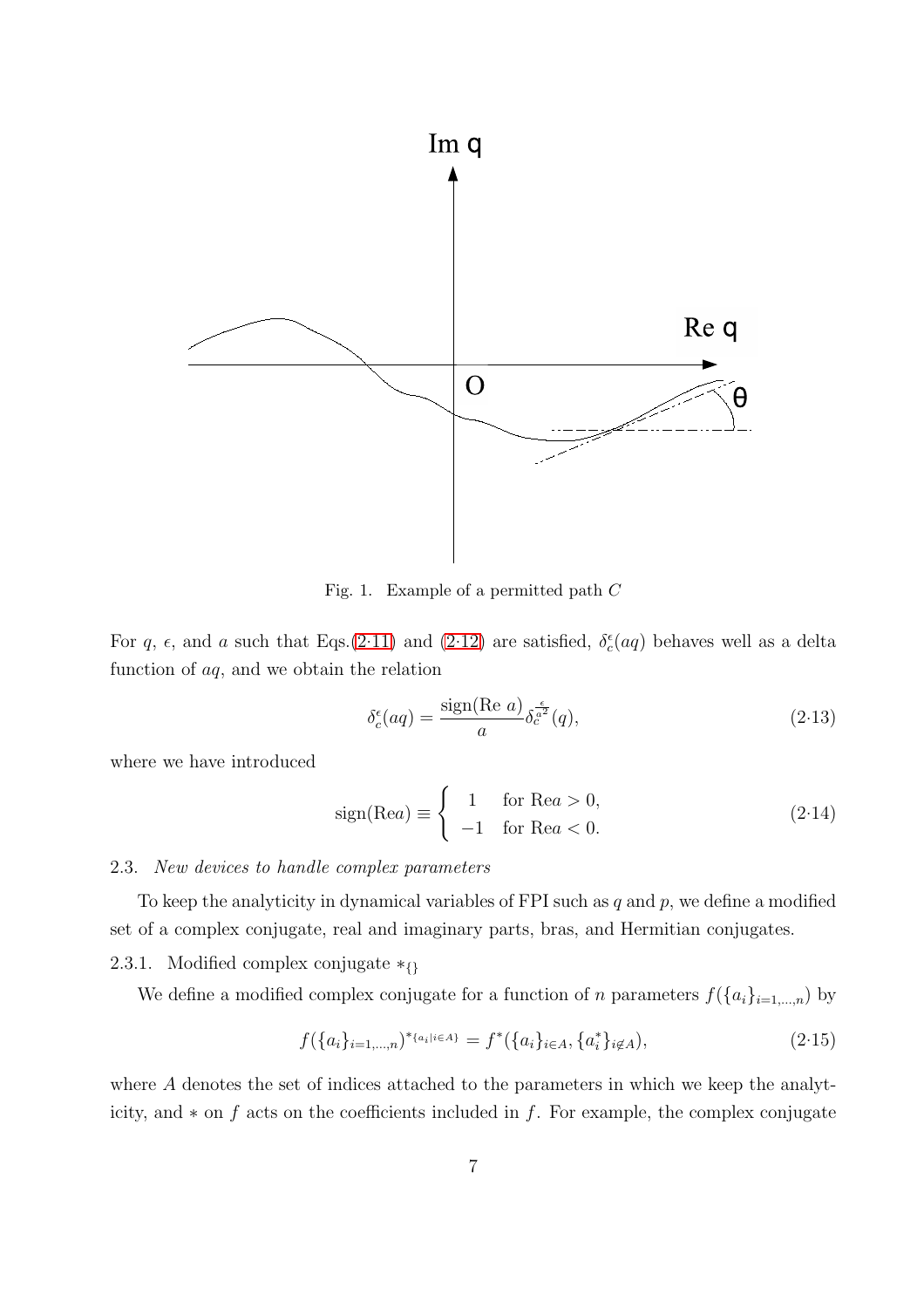

<span id="page-7-0"></span>Fig. 2. Domain of the delta function

\*<sub>q,p</sub> of a function  $f(q, p) = aq^2 + bp^2$  is written as  $f(q, p)$ <sup>\*q,p</sup> =  $a^*q^2 + b^*p^2$ . The analyticity is kept in both q and p. For simplicity we express the modified complex conjugate as  $*_{}$ where  $\{\}\$ is a symbolic expression for a set of parameters in which we keep the analyticity.

2.3.2. Modified real and imaginary parts  $\text{Re}_{\{\}}$ , Im<sub>{}</sub>

We define the modified real and imaginary parts by using  $*_{1}$ . We decompose some complex function  $f$  as

$$
f = \text{Re}_{\{}f + i\text{Im}_{\{}f},\tag{2.16}
$$

where  $\text{Re}_{\{\}f$  and  $\text{Im}_{\{\}f\}$  are the "{}-real" and "{}-imaginary" parts of f defined by

<span id="page-7-1"></span>
$$
\text{Re}\mathfrak{f} \equiv \frac{f + f^*\mathfrak{g}}{2},\tag{2.17}
$$

$$
\operatorname{Im}_{\{\}} f \equiv \frac{f - f^{*_{\{\}}}}{2i}.\tag{2.18}
$$

For example, for  $f = kq^2$ , the q-real and q-imaginary parts of f are expressed as Re<sub>q</sub>f =  $\text{Re}(k)q^2$  and  $\text{Im}_q f = \text{Im}(k)q^2$ , respectively. In particular, if f satisfies  $f^*0 = f$ , we say f is  $\{\}$ -real, while if f obeys  $f^{*}$ <sup>{}</sup> = -f, f is purely  $\{\}$ -imaginary.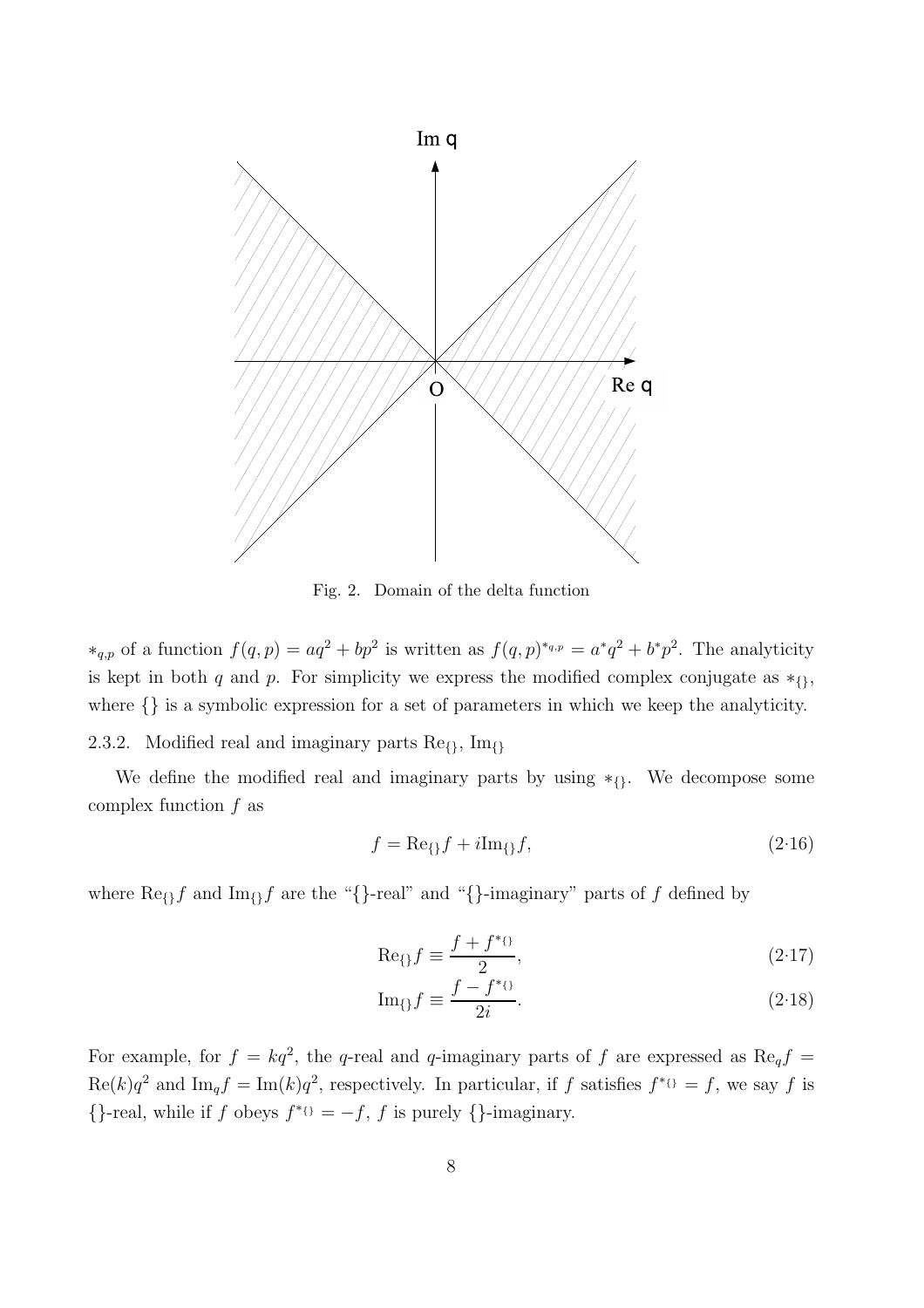2.3.3. Modified bras  $_m$  | and  $_{\{}i\}$  |, and modified Hermitian conjugate  $\dagger_{\{i\}}$ 

For some state  $|\lambda\rangle$  with some complex parameter  $\lambda$ , we define a modified bra  $_m\langle\lambda|$  by

$$
{}_m\langle\lambda|\equiv\langle\lambda^*|\tag{2.19}
$$

so that it preserves the analyticity in  $\lambda$ . In the special case of  $\lambda$  being real it becomes a normal bra. In addition we define a slightly generalized modified bra  $\mathfrak{g}_{\lambda}$  | and a modified Hermitian conjugate  $\dagger_{\{\}}$  of a ket. For example,  $u,v\langle u| = u\langle u| = m\langle u|, (|u\rangle)^{\dagger_{u,v}} = (|u\rangle)^{\dagger_u} = m\langle u|$ . We express the Hermitian conjugate  $\dagger_{\{\}\}$  of a ket symbolically as  $(|\rangle)^{\dagger_{\{\}}} = {\{\}} \langle |$ . Also, we write the Hermitian conjugate  $\dagger_{\{\}}$  of a bra as  $({\{\} \}\vert)^{\dagger_{\{\}}}= |\ \rangle$ . Hence, for a matrix element we have the relation  ${}_{\{\}\langle u|A|v\rangle^{\ast}\{i\}} = {}_{\{\}\langle v|A^{\dagger}|u\rangle}.$ 

## 2.4. *Properties of*  $\hat{q}_{new}$ ,  $\hat{p}_{new}$ ,  $|q\rangle_{new}$ , and  $|p\rangle_{new}$

The states  $|q\rangle_{\text{new}}$  and  $|p\rangle_{\text{new}}$  are normalized so that they satisfy the following relations:

<span id="page-8-0"></span>
$$
m\langle \text{new } q' | q \rangle_{\text{new}} = \delta_c^{\epsilon_1} (q' - q), \tag{2.20}
$$

$$
{}_m\langle_{\text{new}} p'|p\rangle_{\text{new}} = \delta_c^{\epsilon'_1}(p'-p),\tag{2.21}
$$

where  $\epsilon_1$  and  $\epsilon'_1$  are given by

$$
\epsilon_1 \equiv \frac{\hbar \epsilon}{1 - \epsilon \epsilon'},\tag{2.22}
$$

$$
\epsilon_1' \equiv \frac{\hbar \epsilon'}{1 - \epsilon \epsilon'}.\tag{2.23}
$$

We take  $\epsilon$  and  $\epsilon'$  sufficiently small, for which the delta functions converge for complex q,  $q'$ , p, and p' satisfying the conditions  $L(q - q') > 0$  and  $L(p - p') > 0$ , where L is given in Eq.[\(2.9\)](#page-5-2). These conditions are satisfied only when q and  $q'$  or p and p' are on the same paths respectively. For small  $\epsilon$  and  $\epsilon'$ , Eqs.[\(2.20\)](#page-8-0) and [\(2.21\)](#page-8-0) represent the orthogonality relations for  $|q\rangle$ <sub>new</sub> and  $|p\rangle$ <sub>new</sub>, and we have the following relations:

<span id="page-8-1"></span>
$$
\int_C dq |q\rangle_{\text{new }m} \langle_{\text{new}} q| \simeq 1,\tag{2.24}
$$

$$
\int_C dp|p\rangle_{\text{new }m\langle\text{new}p|} \simeq 1,\tag{2.25}
$$

$$
\hat{p}_{\text{new}}^{\dagger}|q\rangle_{\text{new}} \simeq i\hbar \frac{\partial}{\partial q}|q\rangle_{\text{new}},\tag{2.26}
$$

$$
\hat{q}_{\text{new}}^{\dagger}|p\rangle_{\text{new}} \simeq \frac{\hbar}{i} \frac{\partial}{\partial p}|p\rangle_{\text{new}},\tag{2.27}
$$

$$
m\langle \text{new } q | p \rangle_{\text{new}} \simeq \frac{1}{\sqrt{2\pi\hbar}} \exp\left(\frac{i}{\hbar}pq\right). \tag{2.28}
$$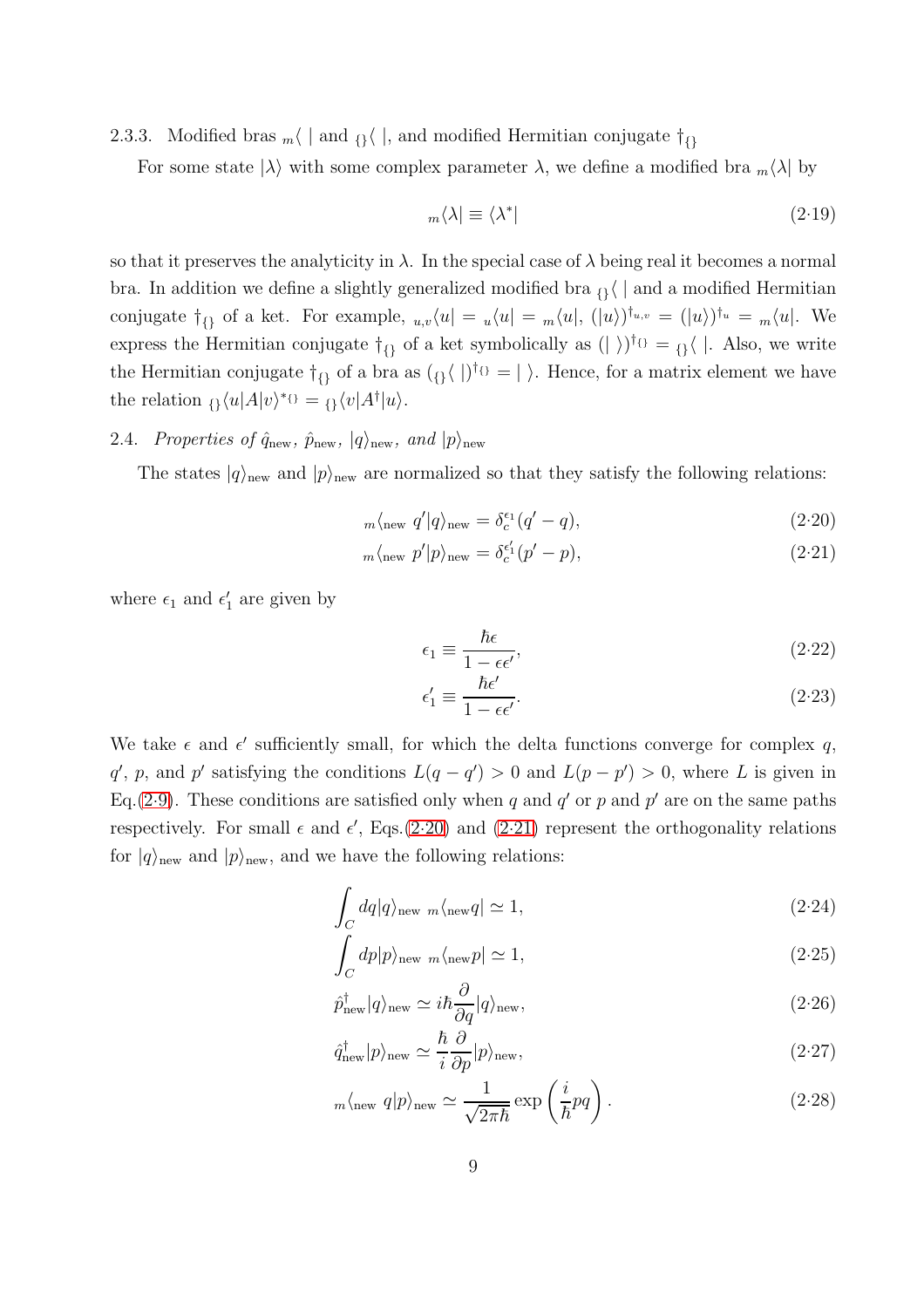Thus,  $\hat{q}_{\text{new}}^{\dagger}$ ,  $\hat{p}_{\text{new}}^{\dagger}$ ,  $|q\rangle_{\text{new}}$ , and  $|p\rangle_{\text{new}}$  with complex q and p obey the same relations as  $\hat{q}$ ,  $\hat{p}$ ,  $|q\rangle$ , and  $|p\rangle$  with real q and p. In the  $\epsilon \to 0$  and  $\epsilon' \to 0$  limits,  $\delta_c^{\epsilon_1}(q'-q)$ ,  $\delta_c^{\epsilon'_1}(p'-p)$ , and  $\exp\left(\frac{i}{\hbar}pq\right)$  in Eqs.[\(2.20\)](#page-8-0), [\(2.21\)](#page-8-0), and [\(2.28\)](#page-8-1) are well defined as distributions of the class  $\mathcal{D}$ . For real q' and  $p'$ ,  $|q'\rangle_{\text{new}}$  and  $|p'\rangle_{\text{new}}$  become  $|q'\rangle$  and  $|p'\rangle$  respectively; also,  $\hat{q}_{\text{new}}^{\dagger}$  and  $\hat{p}_{\text{new}}^{\dagger}$ behave like  $\hat{q}$  and  $\hat{p}$  respectively.

#### <span id="page-9-0"></span>§3. Harmonic oscillator model and phase diagram in m and  $\omega$

In this section, after reviewing the future-included theory, we define our harmonic oscillator model in the CAT and present the phase diagram.

## <span id="page-9-4"></span>3.1. *Harmonic oscillator Hamiltonian in the future-included theory*

#### 3.1.1. Future-included theory

The future-included theory<sup>[1\)](#page-40-0), 26</sup>), <sup>27</sup> is described by using the future state  $|B(T_B)\rangle$  at the final time  $T_B$  and the past state  $|A(T_A)\rangle$  at the initial time  $T_A$ . For a given non-normal Hamiltonian  $H$ ,  $|A(t)\rangle$  and  $|B(t)\rangle$  obey the Schrödinger equations

<span id="page-9-3"></span>
$$
i\hbar \frac{d}{dt}|A(t)\rangle = \hat{H}|A(t)\rangle,\tag{3.1}
$$

$$
i\hbar \frac{d}{dt} |B(t)\rangle = \hat{H}^{\dagger} |B(t)\rangle, \tag{3.2}
$$

and are expressed as

<span id="page-9-5"></span>
$$
|A(t)\rangle = e^{-\frac{i}{\hbar}\hat{H}(t-T_A)}|A(T_A)\rangle,\tag{3.3}
$$

$$
|B(t)\rangle = e^{-\frac{i}{\hbar}\hat{H}^{\dagger}(t-T_B)}|B(T_B)\rangle.
$$
\n(3.4)

In Refs.,<sup>[26\)](#page-41-12), 27</sup> we investigated the normalized matrix element  $\langle \hat{\mathcal{O}} \rangle^{BA} \equiv \frac{\langle B(t)|\hat{\mathcal{O}}|A(t)\rangle}{\langle B(t)|A(t)\rangle}$  $\frac{B(t)|\mathcal{O}|A(t)}{\langle B(t)|A(t)\rangle}$ , which is called the weak value<sup>[24\)](#page-41-10), 25</sup> in the RAT, and found that if we regard  $\langle \hat{\mathcal{O}} \rangle^{BA}$  as an expectation value in the future-included theory, then we obtain the Heisenberg equation, Ehrenfest's theorem, and a conserved probability current density. In fact, since  $\langle \hat{\mathcal{O}} \rangle^{BA}$  obeys

$$
\frac{d}{dt}\langle \hat{\mathcal{O}}\rangle^{BA} = \langle \frac{i}{\hbar}[\hat{H}, \hat{\mathcal{O}}]\rangle^{BA}
$$
\n(3.5)

for a general Hamiltonian

<span id="page-9-1"></span>
$$
\hat{H} = \frac{1}{2m}\hat{p}_{\text{new}}^2 + V(\hat{q}_{\text{new}}),
$$
\n(3.6)

where V is a general potential defined by  $V(q) = \sum_{n=2}^{\infty} b_n q^n$ , we obtain

<span id="page-9-2"></span>
$$
\frac{d}{dt}\langle \hat{q}_{\text{new}}\rangle^{BA} = \frac{1}{m}\langle \hat{p}_{\text{new}}\rangle^{BA},\tag{3.7}
$$

$$
\frac{d}{dt}\langle \hat{p}_{\text{new}}\rangle^{BA} = -\langle V'(\hat{q}_{\text{new}})\rangle^{BA},\tag{3.8}
$$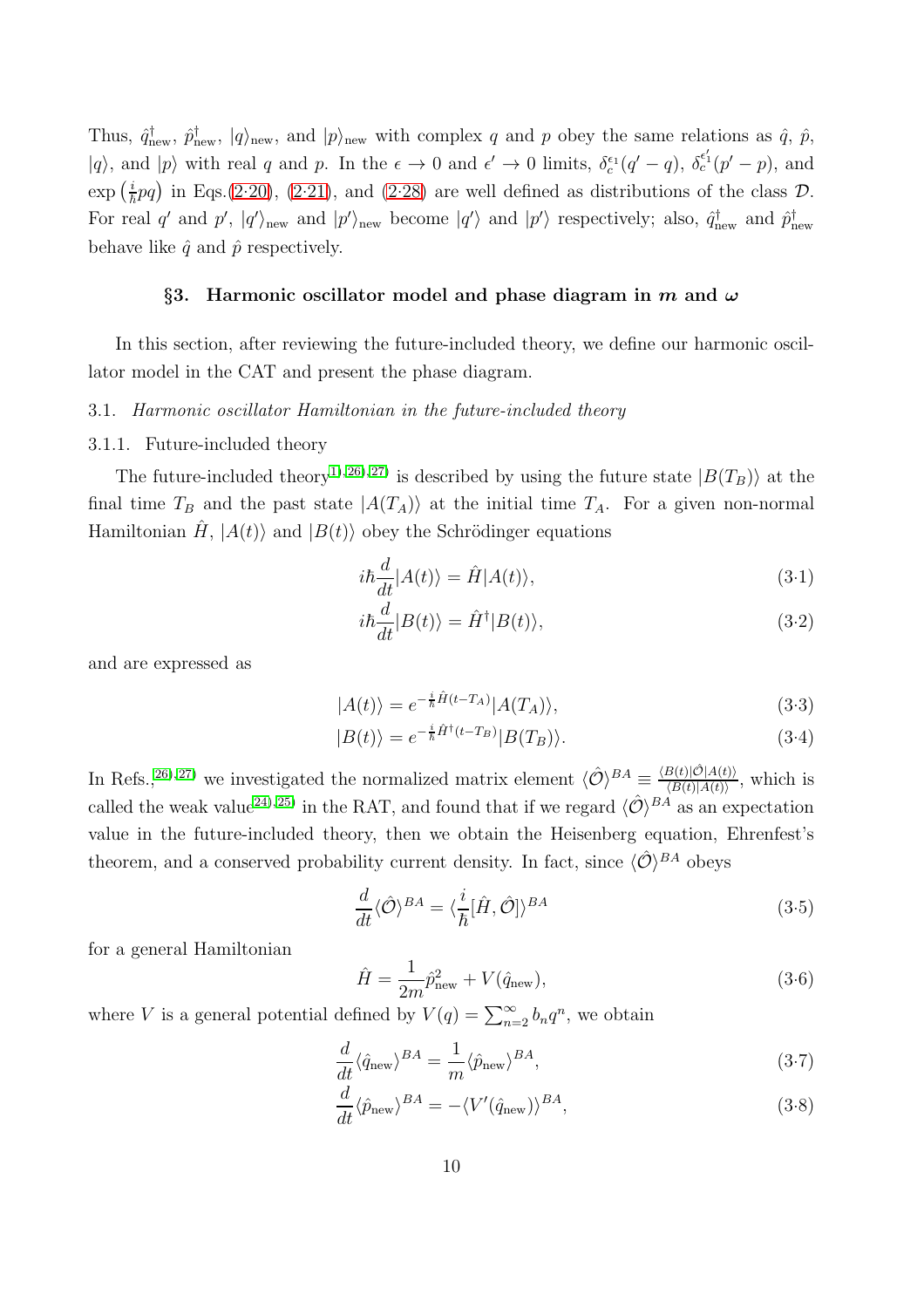and Ehrenfest's theorem,  $m \frac{d^2}{dt^2} \langle \hat{q}_{\text{new}} \rangle^{BA} = -\langle V'(\hat{q}_{\text{new}}) \rangle^{BA}$ . Thus,  $\langle \hat{\mathcal{O}} \rangle^{BA}$  provides the time development of the saddle point for  $\exp(\frac{i}{\hbar}S)$ , and seems to have the role of an expectation value in the future-included theory. In addition, let us introduce a probability density  $\rho$  by

$$
\rho \equiv \frac{\psi_B(q)^{*q} \psi_A(q)}{\langle B|A \rangle} = \frac{\langle B|q \rangle_{\text{new } m \langle \text{new } q | A \rangle}}{\langle B|A \rangle},\tag{3.9}
$$

which satisfies  $\int_C dq \rho = 1$ , where C is an arbitrary contour running from  $-\infty$  to  $\infty$  in the complex  $q$ -plane. Then we can construct a conserved probability current density  $j$  by

$$
j(q,t) \equiv \frac{\frac{i\hbar}{2m} \left( \frac{\partial \tilde{\psi}_B^{*q}}{\partial q} \psi_A - \tilde{\psi}_B^{*q} \frac{\partial \psi_A}{\partial q} \right)}{\langle B|A \rangle},
$$
(3.10)

which obeys the continuity equation  $\frac{\partial \rho}{\partial t} + \frac{\partial}{\partial q} j(q, t) = 0$ . Therefore, probability interpretation seems to work formally with this  $\rho$ .

As for the Lagrangian, in Ref.<sup>21</sup> starting from the Hamiltonian given in Eq.[\(3.6\)](#page-9-1), we obtained via the FPI the Lagrangian  $L(q, \dot{q}) = \frac{1}{2} m \dot{q}^2 - \sum_{n=2}^{\infty} b_n q^n$ , and vice versa. In addition, we derived via the FPI the momentum relation

<span id="page-10-0"></span>
$$
p(t) = m \frac{d}{dt} q(t).
$$
\n(3.11)

We note that this is not the case in the future-not-included CAT. Indeed, we showed in Ref.[22\)](#page-41-4) that in the future-not-included CAT the Lagrangian and momentum relation are given by  $L_{\text{eff}}(\dot{q}, q) = \frac{1}{2} m_{\text{eff}} \dot{q}^2 - \sum_{n=2}^{\infty} \text{Re} b_n q^n$  and  $p = m_{\text{eff}} \dot{q}$ , where  $m_{\text{eff}} \equiv m_R + \frac{m_I^2}{m_R}$ . Since Eq.[\(3.7\)](#page-9-2) is consistent with Eq.[\(3.11\)](#page-10-0), Eq.(3.11) is confirmed to be the momentum relation in the future-included theory.

## 3.1.2. Harmonic oscillator Hamiltonian

Utilizing  $\hat{q}_{\text{new}}$  and  $\hat{p}_{\text{new}}$  given in Eqs.[\(2.4\)](#page-4-1) and [\(2.5\)](#page-4-1), we define our harmonic oscillator Hamiltonian  $H$  by

<span id="page-10-1"></span>
$$
\hat{H} \equiv \frac{1}{2m}\hat{p}_{\text{new}}^2 + V(\hat{q}_{\text{new}}),\tag{3.12}
$$

$$
V(\hat{q}_{\text{new}}) = \frac{1}{2}m\omega^2 \hat{q}_{\text{new}}^2,\tag{3.13}
$$

where both mass m and angular frequency  $\omega$  are complex, and decomposed as follows:

<span id="page-10-2"></span>
$$
m = mR + imI = rm ei\thetam,
$$
\n(3.14)

$$
\omega = \omega_{\rm R} + i\omega_{\rm I} = r_{\omega}e^{i\theta_{\omega}},\tag{3.15}
$$

where  $m_R$ ,  $\omega_R$ ,  $m_I$ , and  $\omega_I$  are the real and imaginary parts of m and  $\omega$ , and  $r_m$ ,  $r_\omega$ ,  $\theta_m$ , and  $\theta_{\omega}$  are the absolute values and arguments of m and  $\omega$ , respectively. This Hamiltonian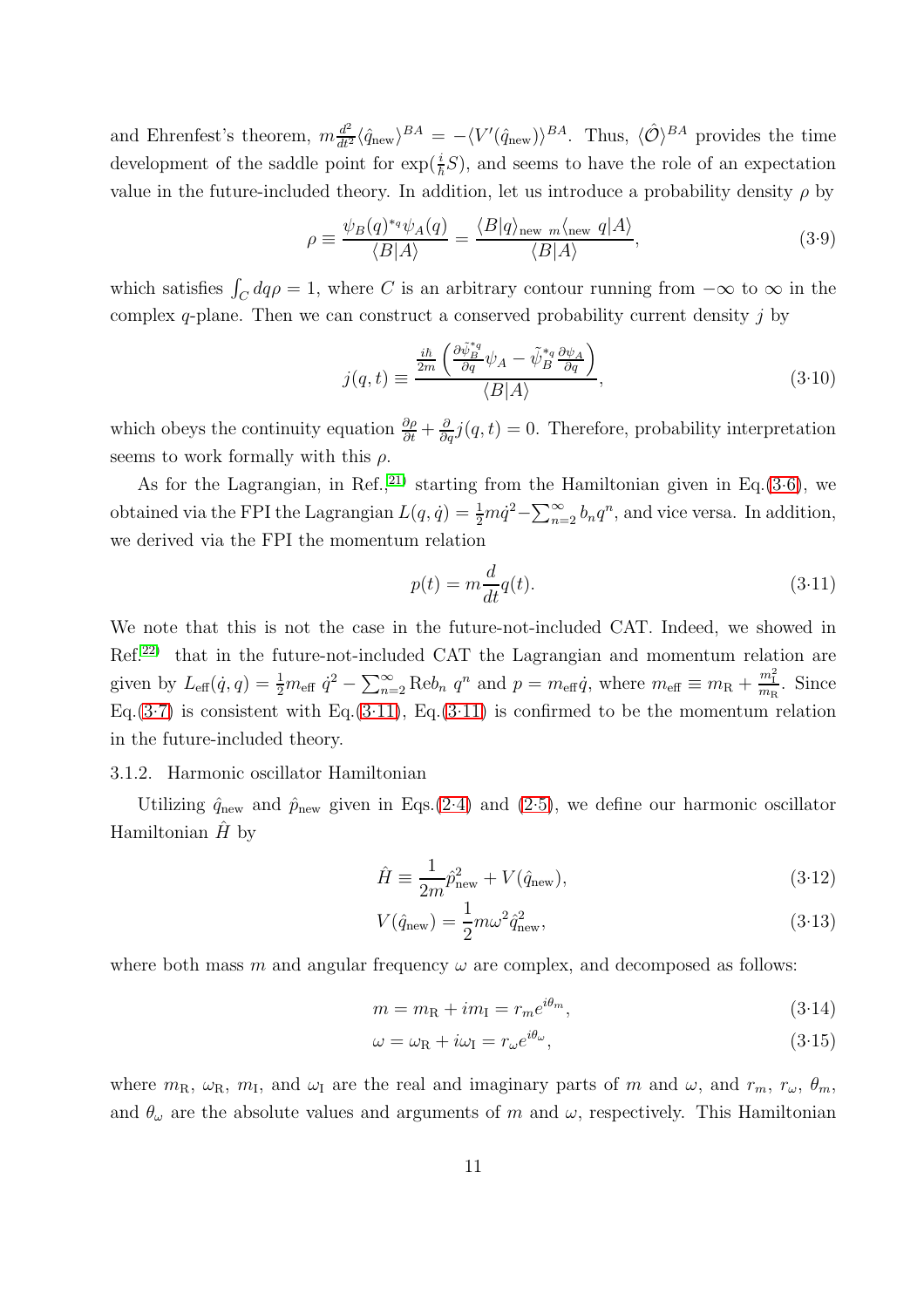depends on  $\epsilon$  and  $\epsilon'$  via  $\hat{q}_{\text{new}}$  and  $\hat{p}_{\text{new}}$ . For our later convenience, let us introduce another Hamiltonian that is independent of  $\epsilon$  and  $\epsilon'$ ,

<span id="page-11-5"></span>
$$
\hat{H}_{\epsilon=\epsilon'=0} \equiv \frac{1}{2m}\hat{p}^2 + \frac{1}{2}m\omega^2 \hat{q}^2,\tag{3.16}
$$

by taking the limits  $\epsilon \to 0$  and  $\epsilon' \to 0$ , or replacing  $\hat{q}_{\text{new}}$  and  $\hat{p}_{\text{new}}$  with  $\hat{q}$  and  $\hat{p}$  in  $\hat{H}$ . Utilizing the fact obtained in Ref., $^{21}$  we find that the Lagrangian is simply given by

$$
L(q, \dot{q}) = \frac{1}{2}m\dot{q}^2 - V(q),\tag{3.17}
$$

$$
V(q) = \frac{1}{2}m\omega^2 q^2.
$$
\n
$$
(3.18)
$$

The potential V is decomposed as

<span id="page-11-4"></span>
$$
V = V_{\rm R} + iV_{\rm I},\tag{3.19}
$$

$$
V_{\rm R} \equiv \text{Re}_q V = \text{Re}\left(\frac{m\omega^2}{2}\right) q^2,\tag{3.20}
$$

$$
V_{\rm I} \equiv \text{Im}_q V = \text{Im}\left(\frac{m\omega^2}{2}\right) q^2,\tag{3.21}
$$

where  $\text{Re}_q$  and  $\text{Im}_q$  are introduced in Eqs.[\(2.17\)](#page-7-1) and [\(2.18\)](#page-7-1).

We consider the functional integral  $\int_C \mathcal{D}q \ \psi_B^* \psi_A e^{\frac{i}{\hbar} \int L(q,\dot{q})dt}$ , and suppose that the asymptotic values of dynamical variables such as q and p are on the real axis. The path  $C$  denotes an arbitrary path running from  $-\infty$  to  $\infty$  in the complex plane for each moment of time t, and we can deform it as long as the integrand keeps the analyticity in  $q$  and  $p$ . To prevent the kinetic term in the integrand from blowing up for  $\dot{q} \to \pm \infty$  along the real axis, we impose on  $m$  the condition<sup>\*)</sup>

<span id="page-11-1"></span>
$$
m_{\rm I} \ge 0. \tag{3.22}
$$

In addition, to ensure the convergence of the functional integral, we need the following condition on the potential:

<span id="page-11-2"></span>
$$
\operatorname{Im}(m\omega^2) \le 0. \tag{3.23}
$$

Then, since  $m\omega$  and  $m\omega^2$  are written as

<span id="page-11-3"></span>
$$
m\omega \equiv re^{i\theta} = r_m r_\omega e^{i(\theta_m + \theta_\omega)},\tag{3.24}
$$

$$
m\omega^2 = r_m r_\omega^2 e^{i(\theta_m + 2\theta_\omega)},\tag{3.25}
$$

<span id="page-11-0"></span><sup>\*)</sup> In an exact sense, the convergent condition is given by  $m<sub>I</sub> > 0$ , while we know that the harmonic oscillator model with  $m_1 = 0$  works well in the RAT. Hence we have included  $m_1 = 0$  for the condition in Eq.[\(3.22\)](#page-11-1). Similarly, we have included  $\text{Im}(m\omega^2) = 0$  for the condition in Eq.[\(3.23\)](#page-11-2). Note that if  $m_1$ or Im $(m\omega^2)$  violated the two conditions in Eqs.[\(3.22\)](#page-11-1) and [\(3.23\)](#page-11-2), i.e. if  $m<sub>I</sub> < 0$  or Im $(m\omega^2) > 0$ , then the functional integral divergence would be exponential, and thus it would be much more serious than the divergence trouble in the RAT, where  $m_{\rm I} = 0$  and  $\text{Im}(m\omega^2) = 0$ .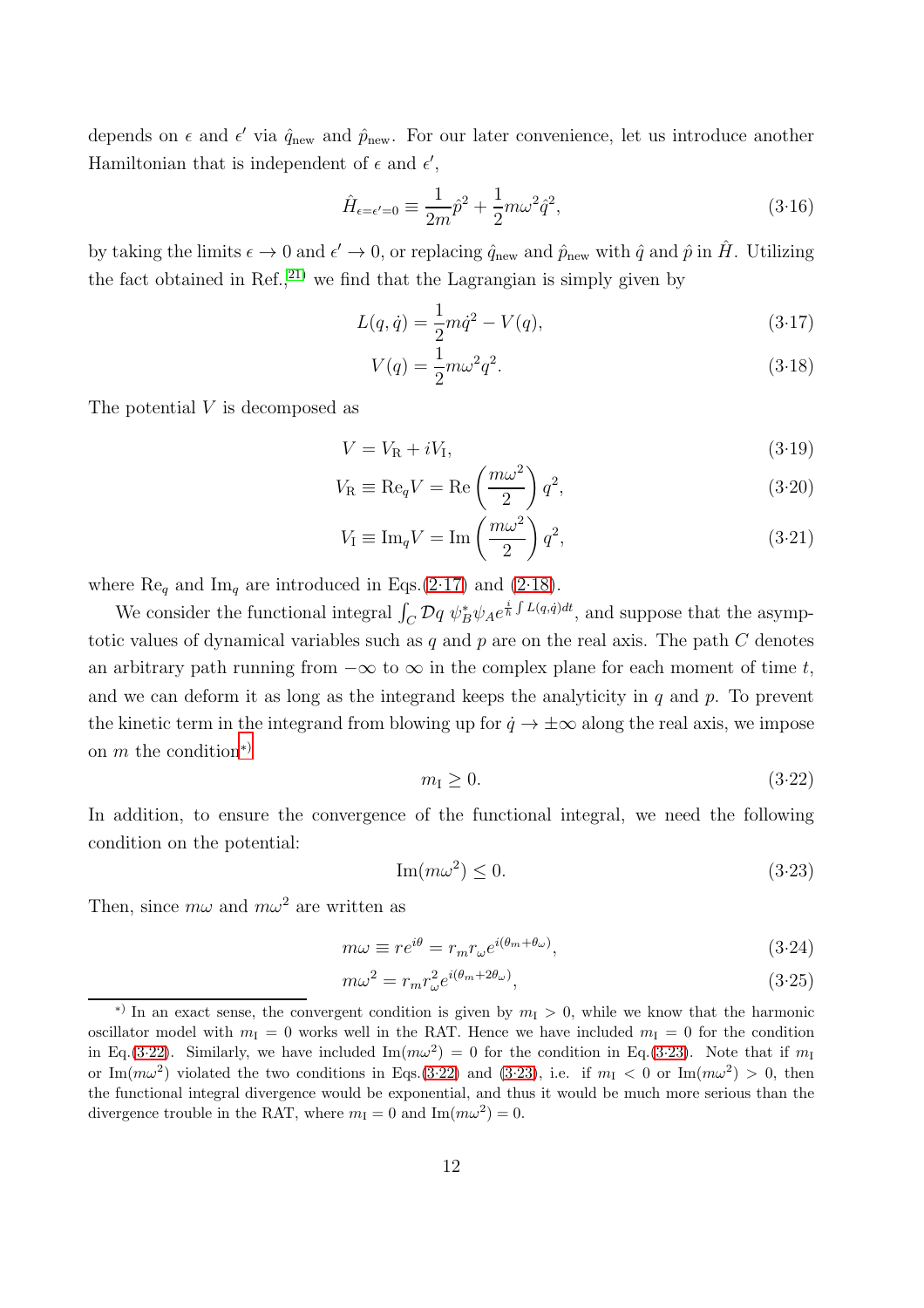the two conditions in Eqs.[\(3.22\)](#page-11-1) and [\(3.23\)](#page-11-2) are expressed in terms of  $\theta_m$  and  $\theta_\omega$  as

<span id="page-12-0"></span>
$$
0 \le \theta_m \le \pi,\tag{3.26}
$$

$$
-\pi \le \theta_m + 2\theta_\omega \le 0 \quad \leftrightarrow \quad -\frac{\theta_m}{2} - \frac{\pi}{2} \le \theta_\omega \le -\frac{\theta_m}{2},\tag{3.27}
$$

respectively.

#### 3.2. *Study of the phase diagram*

In this subsection we analyze the phase diagram in the  $(\theta_m, \theta_\omega)$  plane. We will see that, according to the values of  $\theta_m$  and  $\theta_\omega$ , our harmonic oscillator model includes several different theories. Indeed, the value of  $\theta_m$  classifies the model into the usual time theory (UTT), imaginary time theory (ITT) and flipped time theory (FTT). Also, according to the value of  $\theta_{\omega}$ , not only a harmonic oscillator (HO) but also an inverted harmonic oscillator (IHO) is described.

Using Eq.[\(3.25\)](#page-11-3), let us express  $V_R$  and  $V_I$  given in Eqs.[\(3.20\)](#page-11-4) and [\(3.21\)](#page-11-4) as

<span id="page-12-2"></span>
$$
V_{\rm R} = \frac{q^2}{2} r_m r_\omega^2 \cos(\theta_m + 2\theta_\omega),\tag{3.28}
$$

$$
V_{\rm I} = \frac{q^2}{2} r_m r_\omega^2 \sin(\theta_m + 2\theta_\omega). \tag{3.29}
$$

Then, according to the signs of  $V_R$  and  $V_I$ , the permitted region of  $\theta_\omega$  by the condition in  $Eq.(3.27)$  $Eq.(3.27)$  can be classified into the following five regions:

1. For  $\theta_{\omega} = -\frac{\theta_m}{2} \quad \Leftrightarrow \quad \theta_m + 2\theta_{\omega} = 0$ :  $V_{\rm R} > 0, V_{\rm I} = 0.$ 2. For  $-\frac{\theta_m}{2} - \frac{\pi}{4} < \theta_\omega < -\frac{\theta_m}{2} \quad \Leftrightarrow \quad -\frac{\pi}{2} < \theta_m + 2\theta_\omega < 0$ :  $V_{\rm R} > 0, V_{\rm I} < 0.$ 3. For  $\theta_{\omega} = -\frac{\theta_m}{2} - \frac{\pi}{4} \quad \Leftrightarrow \quad \theta_m + 2\theta_{\omega} = -\frac{\pi}{2}$  $\frac{\pi}{2}$ :  $V_{\rm R} = 0, V_{\rm I} < 0.$ 4. For  $-\frac{\theta_m}{2} - \frac{\pi}{2} < \theta_\omega < -\frac{\theta_m}{2} - \frac{\pi}{4} \quad \Leftrightarrow \quad -\pi < \theta_m + 2\theta_\omega < -\frac{\pi}{2}$  $\frac{\pi}{2}$ :  $V_{\rm B} < 0$ ,  $V_{\rm I} < 0$ . 5. For  $\theta_{\omega} = -\frac{\theta_m}{2} - \frac{\pi}{2} \quad \Leftrightarrow \quad \theta_m + 2\theta_{\omega} = -\pi$ :

$$
V_{\rm R}<0,\,V_{\rm I}=0.
$$

<span id="page-12-1"></span>Later, using the different condition in Eq.[\(3.26\)](#page-12-0), we investigate these regions in more detail according to the value of  $\theta_m$ .

## 3.2.1. Our principle of interpretation of various quantities in the CAT

We shall explain our interpretation of various quantities in the CAT. We allow both mass m and angular frequency  $\omega$  to be complex, so negative numbers are naturally included.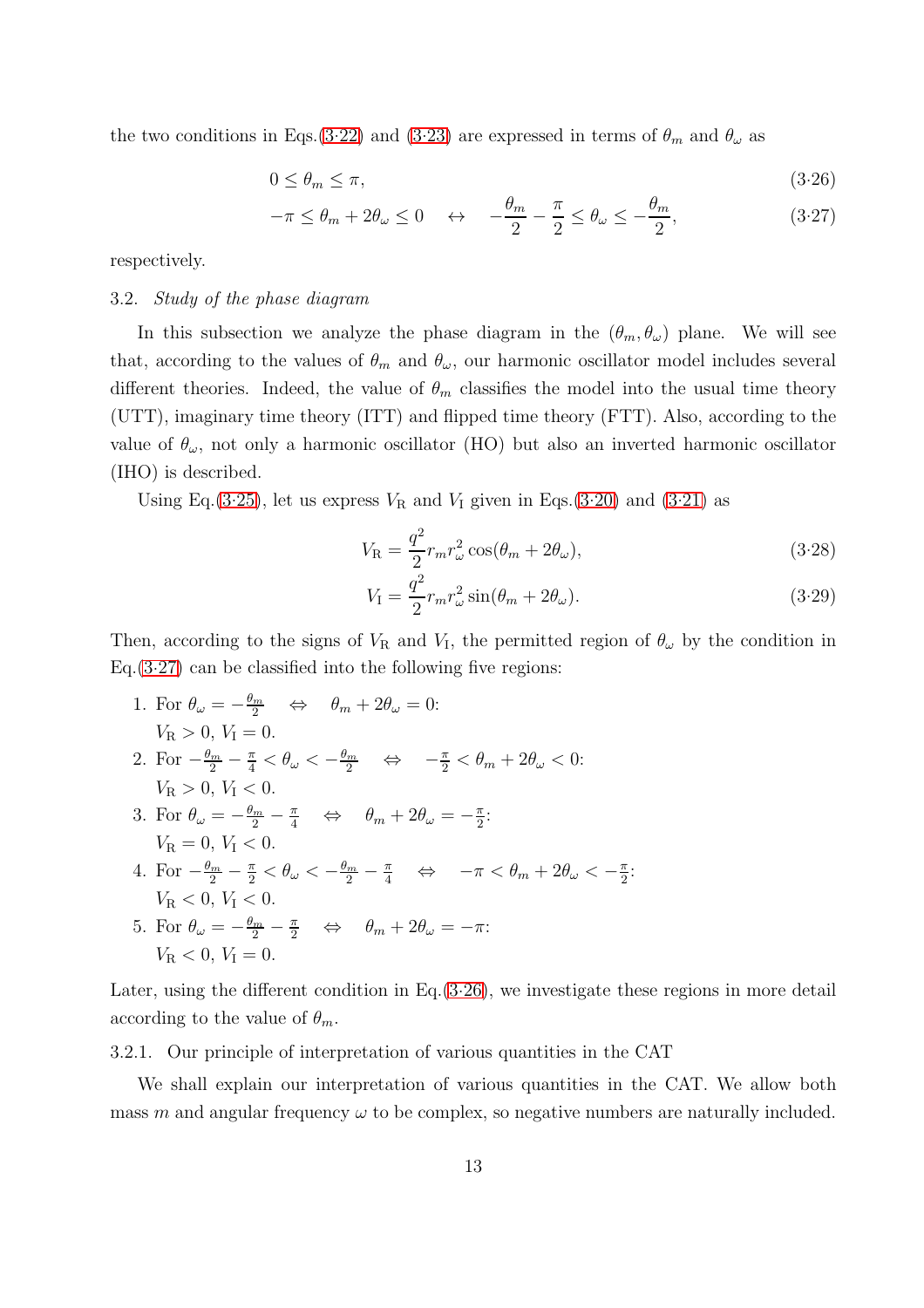Since we have a much larger class of theories, there can only be a priori less chance that we obtain just what we find in nature. Some possible outcomes will simply disagree with some of our experiences. We have to choose the parameters appropriately. We then divide the possibilities for the sign of the real part of m called  $m<sub>R</sub>$  to classify the theories. We think that the real part of (non-relativistic) mass should be positive in a sensible theory. One possible strategy would be to declare that there is an empirical law that  $m<sub>R</sub>$  shall be positive. Another one would be to introduce some transformation to change the mass into a new mass so that its real part becomes positive. Based on this way of thinking[∗](#page-13-0)) , we define a new mass by

<span id="page-13-5"></span>
$$
m_{\text{new}} \equiv am,\tag{3.30}
$$

where a, whose magnitude is 1, is properly chosen so that Re  $m<sub>new</sub> > 0$ . Since  $\theta_m = \arg m$ is restricted by the condition in Eq.[\(3.26\)](#page-12-0), a is chosen according to the sign of  $m<sub>R</sub>$ , as shown later.

Next we introduce new times  $t_{\text{new}}$  and  $T_A^{\text{new}}$ , and a new angular frequency  $\omega_{\text{new}}$  by demanding the relation

<span id="page-13-1"></span>
$$
\exp\left[-\frac{i}{\hbar}\hat{H}(t-T_A)\right] = \exp\left[-\frac{i}{\hbar}\hat{H}_{\text{new}}(t_{\text{new}}-T_A^{\text{new}})\right]
$$
(3.31)

for the Hamiltonian  $\hat{H}$  given in Eqs.[\(3.12\)](#page-10-1) and [\(3.13\)](#page-10-1), and a new Hamiltonian  $\hat{H}_{\text{new}}$  defined by

<span id="page-13-4"></span>
$$
\hat{H}_{\text{new}} \equiv \frac{\hat{p}_{\text{new}}^2}{2m_{\text{new}}} + \frac{1}{2}m_{\text{new}}\omega_{\text{new}}^2\hat{q}_{\text{new}}^2 = \frac{1}{a}\hat{H}.\tag{3.32}
$$

Comparing the free parts of  $\hat{H}$  and  $\hat{H}_{\text{new}}$  on both sides of Eq.[\(3.31\)](#page-13-1), we define

<span id="page-13-2"></span>
$$
t_{\text{new}} \equiv \frac{m_{\text{new}}}{m}t = at,\tag{3.33}
$$

and  $T_A^{\text{new}} \equiv \frac{m_{\text{new}}}{m}$  $\frac{\text{new}}{m}T_A = aT_A$ . Similarly, we define  $T_B^{\text{new}} \equiv aT_B$ . In addition, we introduce a new pair of coordinate and momentum,  $q_{\text{new}}$  and  $p_{\text{new}}$ , by

<span id="page-13-3"></span>
$$
q_{\text{new}}(t_{\text{new}}) \equiv q(t),\tag{3.34}
$$

$$
p_{\text{new}}(t_{\text{new}}) \equiv p(t). \tag{3.35}
$$

Using Eqs.  $(3.33)-(3.35)$  $(3.33)-(3.35)$  $(3.33)-(3.35)$ , we can rewrite the momentum relation given in Eq.  $(3.11)$  in terms of the new variables as  $p_{\text{new}}(t_{\text{new}}) = m_{\text{new}} \frac{d}{dt_{\text{new}}}$  $\frac{d}{dt_{\text{new}}}q_{\text{new}}(t_{\text{new}})$ . Next we compare the potential terms

<span id="page-13-0"></span><sup>\*)</sup> It might be also reasonable to think that the real part of the angular frequency  $\omega$  should be positive. If we take this philosophy for  $\omega$ , or take both the philosophies for m and  $\omega$ , then the harmonic oscillator model could be classified in slightly different ways. However, in this paper we elucidate the phase structure of the harmonic oscillator model only by taking the philosophy for  $m$  for simplicity.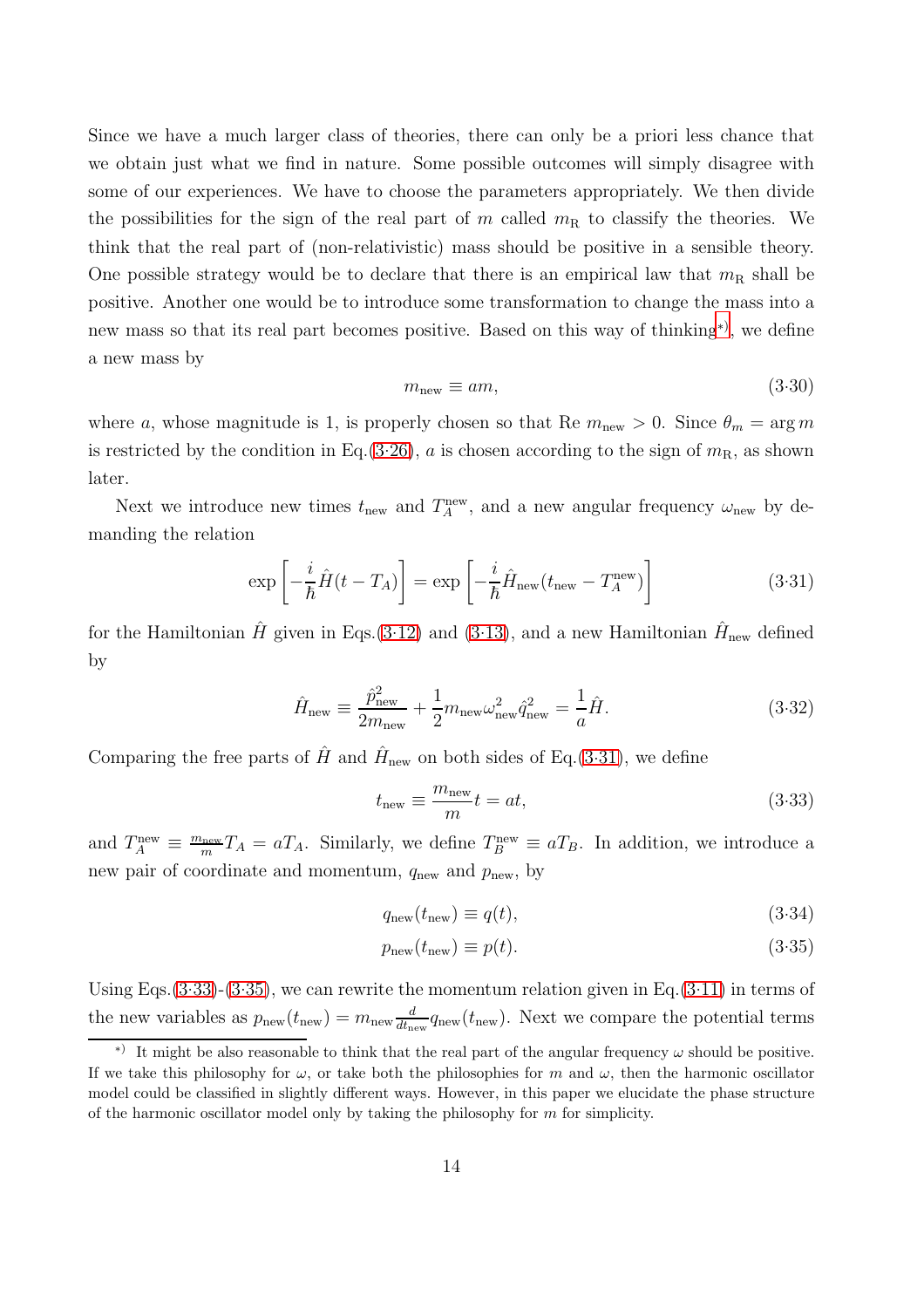of  $\hat{H}$  and  $\hat{H}_{\text{new}}$  on both sides of Eq.[\(3.31\)](#page-13-1). Then we might feel like defining  $\omega_{\text{new}} = \pm \frac{1}{a}$  $\frac{1}{a}\omega,$ where we encounter an indefiniteness for the sign of  $\omega_{\rm new}$ . However, since the expression of Eq.[\(3.32\)](#page-13-4) suggests a new energy  $E_{\text{new}} \equiv \frac{1}{a}$  $\frac{1}{a}\lambda_n$ , if we suppose that we can obtain an energy eigenvalue  $\lambda_n \equiv \hbar \omega \left(n + \frac{1}{2}\right)$  $(\frac{1}{2})^*$  for  $\hat{H}$ , we are led to defining  $\omega_{\text{new}}$  with a definite sign by

<span id="page-14-2"></span>
$$
\omega_{\text{new}} \equiv \frac{1}{a}\omega,\tag{3.36}
$$

so that  $E_{\text{new}}$  is expressed as  $E_{\text{new}} = \hbar \omega_{\text{new}} (n + \frac{1}{2})$  $\frac{1}{2}$ ). Equation [\(3.36\)](#page-14-2) is also given by demanding the relation  $\omega t = \omega_{\text{new}} t_{\text{new}}$ .

According to the sign of  $m_R$ , we determine  $m_{\text{new}}$ ,  $\omega_{\text{new}}$ , and  $t_{\text{new}}$  as follows:

- 1. For  $0 \leq \theta_m < \frac{\pi}{2}$  $\frac{\pi}{2}$ : Since  $m_R > 0$ , we choose  $a = 1$ , i.e.  $m_{\text{new}} = m$ ,  $\omega_{\text{new}} = \omega$ , and  $t_{\text{new}} = t$ .
- 2. For  $\theta_m = \frac{\pi}{2}$  $\frac{\pi}{2}$ : Since  $m_R = 0$ , we choose  $a = -i$ , i.e.  $m_{\text{new}} = -im$ ,  $\omega_{\text{new}} = i\omega$ , and  $t_{\text{new}} = -it$ . 3. For  $\frac{\pi}{2} < \theta_m \leq \pi$ :

Since  $m_R < 0$ , we choose  $a = -1$ , i.e.  $m_{new} = -m$ ,  $\omega_{new} = -\omega$ , and  $t_{new} = -t$ .

<span id="page-14-4"></span>Unless one transforms the negativity of  $m_R$  away, cases 2 and 3 would be forbidden by the empirical law that  $m_R$  shall be positive.

## 3.2.2. The phase diagram

Based on the strategy given in Sect. [3.2.1,](#page-12-1) we can classify our harmonic oscillator model into several theories. We have presented such an explicit study in Appendix [A.](#page-36-0) Thus, the phase diagram of the harmonic oscillator specified by Eqs.[\(3.26\)](#page-12-0) and [\(3.27\)](#page-12-0) is drawn in Fig[.3](#page-15-0)[∗∗](#page-14-3)) .

## §4. Two-basis formalism

<span id="page-14-0"></span>In this section we develop our two-basis formalism of eigenvectors for the harmonic oscillator Hamiltonians  $\hat{H}$  and  $\hat{H}^{\dagger}$ .

<span id="page-14-3"></span><span id="page-14-1"></span><sup>∗</sup>) We obtain the same energy eigenvalue in Eq.[\(4.18\)](#page-16-0) of Sect. [4.1.](#page-15-1)

<sup>&</sup>lt;sup>\*\*)</sup> For our later convenience to consider the condition in Eq.[\(4.31\)](#page-19-0) for there being eigenstates of  $\hat{H}$  and coherent states in Sect. [4,](#page-14-0) the two lines  $\theta_{\omega} = -\theta_m \pm \frac{\pi}{2}$  $\frac{\pi}{2}$  have also been drawn. The investigation in the following sections, based mainly on the two-basis formalism of eigenvectors forming ladder states, is valid in the whole parallelogram region allowed by Eqs.[\(3.26\)](#page-12-0) and [\(3.27\)](#page-12-0) except for the two corners  $(\theta_m, \theta_\omega) = (0, -\frac{\pi}{2})$  $(\frac{\pi}{2}),(\pi,-\frac{\pi}{2})$  $\frac{\pi}{2}$ ), which are not allowed by the condition in Eq.[\(4.31\)](#page-19-0). The two corners represent inverse harmonic oscillators in the RAT.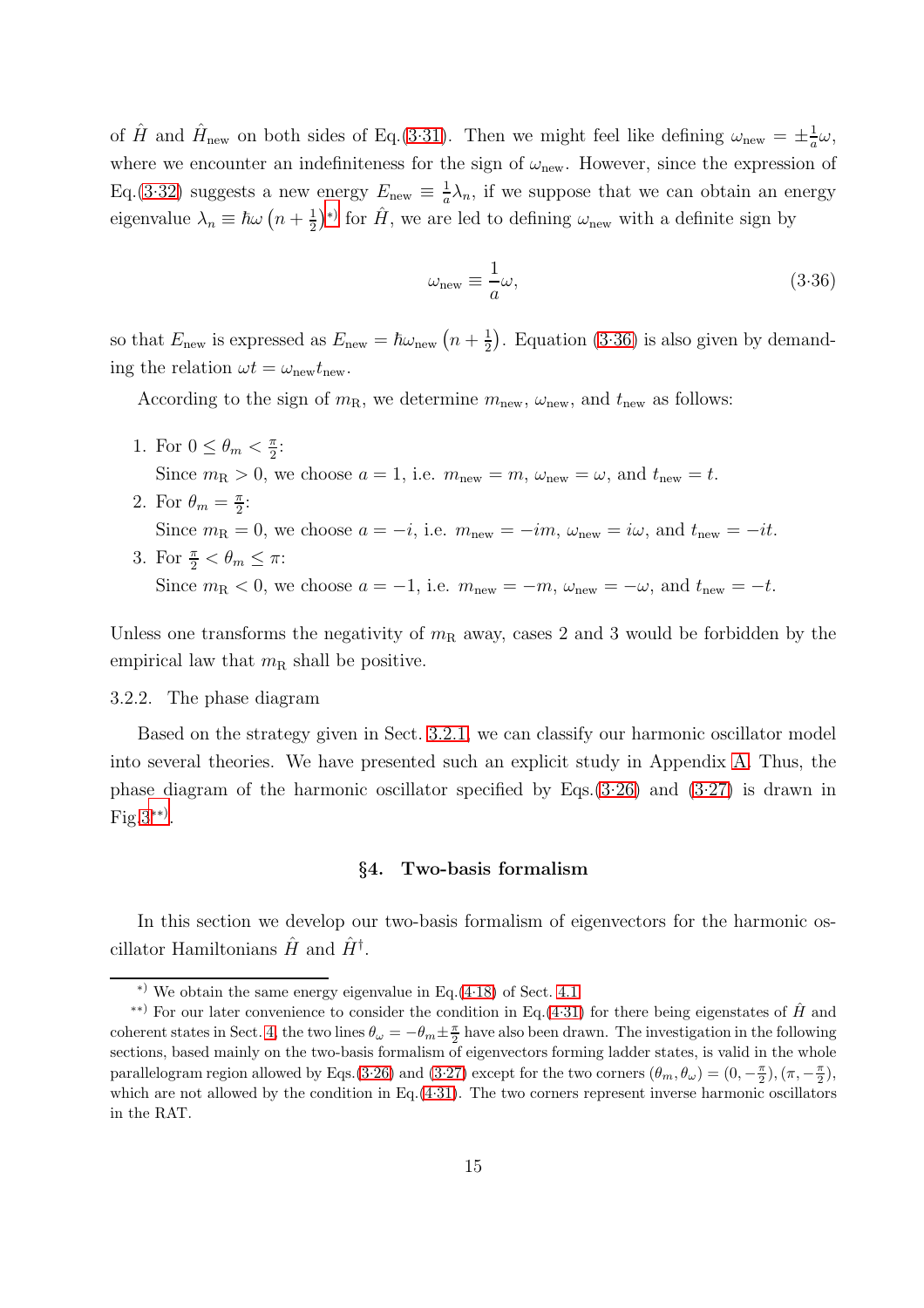

<span id="page-15-0"></span>Fig. 3. The phase diagram of the harmonic oscillator defined with complex m and  $\omega$ . Here  $\theta_m =$ arg m and  $\theta_{\omega} = \arg \omega$ , as defined in Eqs.[\(3.14\)](#page-10-2) and [\(3.15\)](#page-10-2). The special cases contained in the RAT are at the four corners of the allowed parallelogram region. A usual harmonic oscillator model having positive energy is defined at the upper left corner.

#### <span id="page-15-1"></span>4.1. *Annihilation and creation operators*

We define two annihilation operators,  $\hat{a}_1$  and  $\hat{a}_2$ , and creation operators,  $\hat{a}_1^{\dagger}$  and  $\hat{a}_2^{\dagger}$ , by their Hermitian conjugates as follows:

<span id="page-15-2"></span>
$$
\hat{a}_1 = \sqrt{\frac{m\omega}{2\hbar}} \left( \hat{q}_{\text{new}} + \frac{i\hat{p}_{\text{new}}}{m\omega} \right),\tag{4.1}
$$

$$
\hat{a}_2 = \sqrt{\frac{m^*\omega^*}{2\hbar}} \left(\hat{q}_{\text{new}}^\dagger + \frac{i\hat{p}_{\text{new}}^\dagger}{m^*\omega^*}\right),\tag{4.2}
$$

$$
\hat{a}_2^{\dagger} = \sqrt{\frac{m\omega}{2\hbar}} \left( \hat{q}_{\text{new}} - \frac{i\hat{p}_{\text{new}}}{m\omega} \right),\tag{4-3}
$$

$$
\hat{a}_1^{\dagger} = \sqrt{\frac{m^* \omega^*}{2\hbar}} \left( \hat{q}_{\text{new}}^{\dagger} - \frac{i \hat{p}_{\text{new}}^{\dagger}}{m^* \omega^*} \right). \tag{4-4}
$$

Equations [\(4.1\)](#page-15-2) and [\(4.3\)](#page-15-2) provide  $\hat{q}_{\text{new}}$  and  $\hat{p}_{\text{new}}$  in terms of  $\hat{a}_1$  and  $\hat{a}_2^{\dagger}$  as

<span id="page-15-3"></span>
$$
\hat{q}_{\text{new}} = \sqrt{\frac{\hbar}{2m\omega}} (\hat{a}_1 + \hat{a}_2^{\dagger}), \tag{4.5}
$$

$$
\hat{p}_{\text{new}} = -i\sqrt{\frac{\hbar m\omega}{2}}(\hat{a}_1 - \hat{a}_2^{\dagger}).\tag{4-6}
$$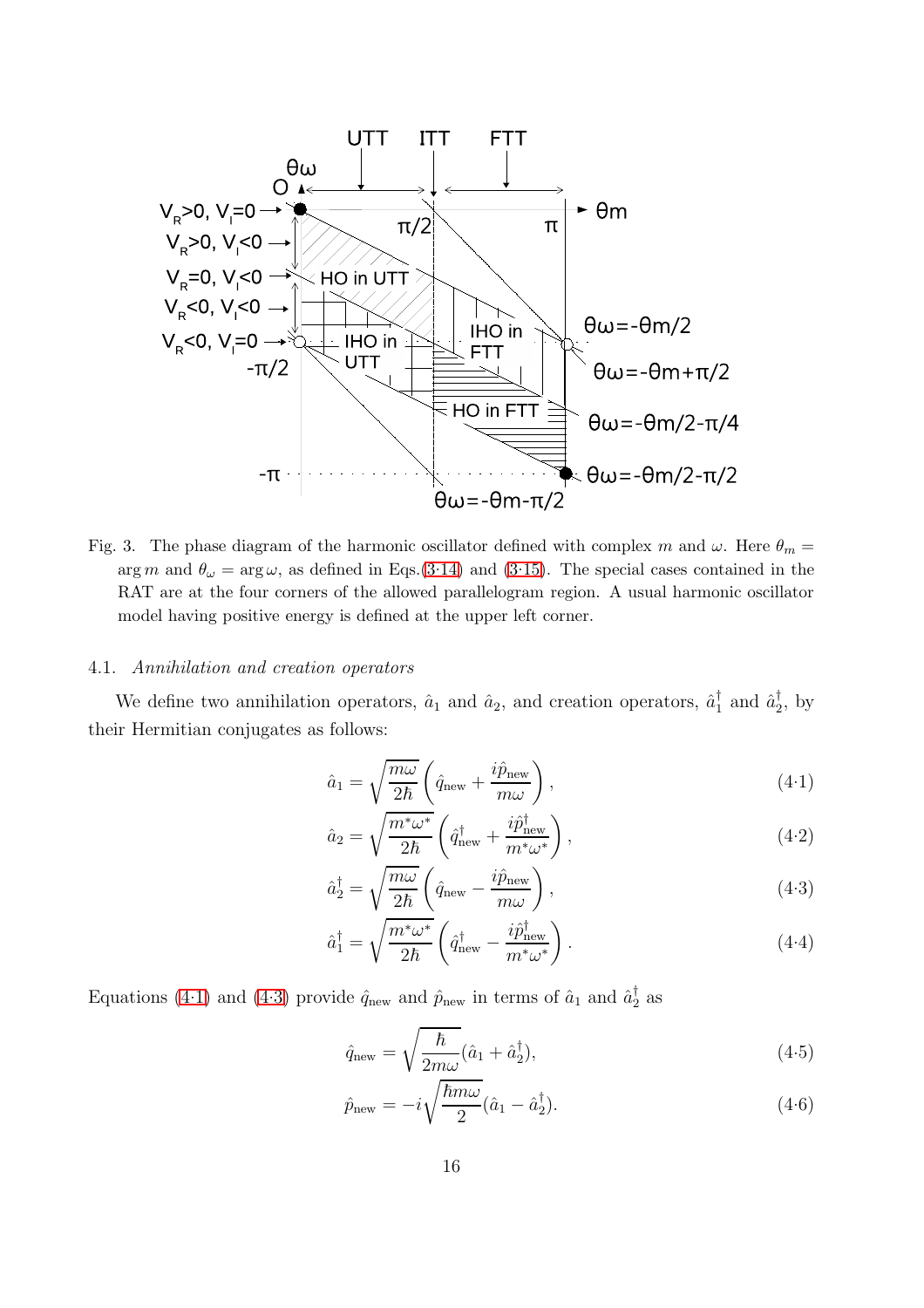Then, the commutation relation  $[\hat{q}_{\text{new}}, \hat{p}_{\text{new}}] = i\hbar$  is written as

$$
[\hat{a}_1, \hat{a}_2^{\dagger}] = 1,\tag{4-7}
$$

and the Hamiltonian  $\hat{H}$  in Eq.[\(3.12\)](#page-10-1) and its Hermitian conjugate  $\hat{H}^{\dagger}$  are expressed in terms of  $\hat{a}_1$  and  $\hat{a}_2^{\dagger}$  as

$$
\hat{H} = \hbar\omega \left(\hat{a}_2^{\dagger}\hat{a}_1 + \frac{1}{2}\right),\tag{4.8}
$$

$$
\hat{H}^{\dagger} = \hbar \omega^* \left( \hat{a}_1^{\dagger} \hat{a}_2 + \frac{1}{2} \right). \tag{4.9}
$$

We define two ground states  $|0\rangle_1$  and  $|0\rangle_2$  up to the normalization by

<span id="page-16-2"></span>
$$
\hat{a}_1|0\rangle_1 = 0,\t\t(4.10)
$$

$$
\hat{a}_2|0\rangle_2 = 0,\t\t(4.11)
$$

and excited states  $|n\rangle_1$  and  $|n\rangle_2$  for positive integer n up to the normalization as  $|n\rangle_1 \propto$  $(\hat{a}_2^{\dagger})^n |0\rangle_1$  and  $|n\rangle_2 \propto (\hat{a}_1^{\dagger})^n |0\rangle_2$ . In addition, we introduce number operators  $\hat{n}_1$  and  $\hat{n}_2$  by

<span id="page-16-3"></span>
$$
\hat{n}_1 = \hat{a}_2^{\dagger} \hat{a}_1,\tag{4-12}
$$

$$
\hat{n}_2 = \hat{a}_1^\dagger \hat{a}_2 = \hat{n}_1^\dagger. \tag{4.13}
$$

Then they obey  $\hat{n}_1|n\rangle_1 = n|n\rangle_1$  and  $\hat{n}_2|n\rangle_2 = n|n\rangle_2$ , and  $\hat{H}$  and  $\hat{H}^{\dagger}$  are expressed as

<span id="page-16-4"></span>
$$
\hat{H} = \hbar\omega \left(\hat{n}_1 + \frac{1}{2}\right),\tag{4.14}
$$

$$
\hat{H}^{\dagger} = \hbar \omega^* \left( \hat{n}_2 + \frac{1}{2} \right). \tag{4.15}
$$

We see that  $|n\rangle_1$  and  $|n\rangle_2$  are eigenstates of  $\hat{H}$  and  $\hat{H}^{\dagger}$ ,

<span id="page-16-1"></span>
$$
\hat{H}|n\rangle_1 = \hbar\omega\left(n + \frac{1}{2}\right)|n\rangle_1,\tag{4.16}
$$

$$
\hat{H}^{\dagger}|n\rangle_{2} = \hbar\omega^{*}\left(n+\frac{1}{2}\right)|n\rangle_{2},\qquad(4.17)
$$

so, in particular,  $\hat{H}$  has the following eigenvalue for  $|n\rangle_1$ :

<span id="page-16-0"></span>
$$
\lambda_n = \hbar \omega \left( n + \frac{1}{2} \right). \tag{4.18}
$$

Here we note that  $|n\rangle_1$  and  $|n\rangle_2$  are not orthogonal eigenstates;  $\frac{1}{m}|n\rangle_1$  and  $\frac{1}{2}\langle m|n\rangle_2$  are not proportional to  $\delta_{mn}$ , since  $\hat{H}$  and  $\hat{H}^{\dagger}$  are not Hermitian. Though these eigenstates  $|n\rangle_1$  and  $|n\rangle$ <sub>2</sub> are technically somewhat hard to normalize, we can construct rather easily two series of eigenstates that are not genuinely normalized but fixed by a convention that makes the algebra of  $\hat{a}_2^{\dagger}$  and  $\hat{a}_1$  work very elegantly like in the RAT case.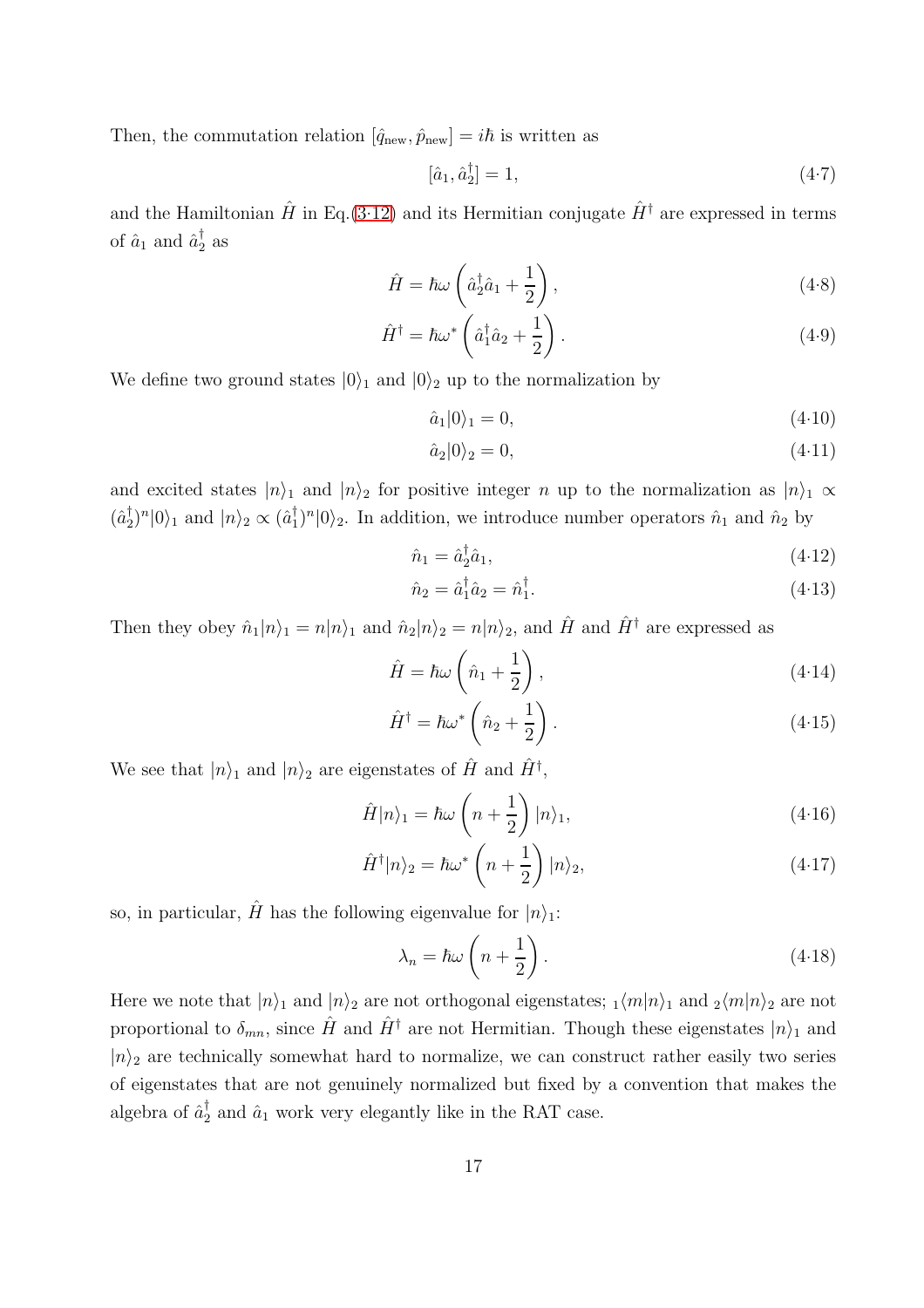## <span id="page-17-5"></span>4.2. *Normalization of*  $|n\rangle_1$  *and*  $|n\rangle_2$

In this subsection we shall discuss how we normalize the series of Hilbert vectors  $|n\rangle_1$ and  $|n\rangle_2$ . There could be a number of ways of normalizing them. We first explain them.

1) We can imagine the special set of  $|n\rangle$  by a naive analytical continuation of the qrepresentation of the normalized state in the RAT,  $|n\rangle = \frac{1}{\sqrt{n}}$  $\frac{1}{n!}(\hat{a}^{\dagger})^n|0\rangle$ , to complex  $m\omega$  for small  $\epsilon$  and  $\epsilon'$ :

<span id="page-17-0"></span>
$$
m\langle \text{new } q | n \rangle_1 \simeq \left(\frac{m\omega}{\pi\hbar}\right)^{\frac{1}{4}} \frac{1}{\sqrt{n!}} \left(\frac{1}{\sqrt{2}}\right)^n H_n\left(\sqrt{\frac{m\omega}{\hbar}}q\right) \exp\left(-\frac{m\omega}{2\hbar}q^2\right),\tag{4.19}
$$

where on the left-hand side we have used a modified bra for complex  $q$ , and on the righthand side  $H_n(x)$  is the *n*th Hermite polynomial,  $H_n(x) = \exp\left(\frac{1}{2}\right)$  $\frac{1}{2}x^2\left(x-\frac{d}{dx}\right)^n \exp\left(-\frac{1}{2}\right)$  $(\frac{1}{2}x^2)$ . In particular,  $_m\langle n \text{e} \rangle$  q|0} is expressed as

<span id="page-17-4"></span>
$$
m\langle \text{new } q | 0 \rangle_1 \simeq \left(\frac{m\omega}{\pi\hbar}\right)^{\frac{1}{4}} \exp\left(-\frac{m\omega}{2\hbar}q^2\right). \tag{4.20}
$$

Replacing  $m\omega$  with  $m^*\omega^*$  in the RAT state  $|n\rangle$  and then analytically continuing in  $m^*\omega^*$ , we obtain the set  $|n\rangle_2$  for small  $\epsilon$  and  $\epsilon'$ :

<span id="page-17-1"></span>
$$
{}_m\langle_{\text{new}} q | n \rangle_2 \simeq \left(\frac{m^* \omega^*}{\pi \hbar}\right)^{\frac{1}{4}} \frac{1}{\sqrt{n!}} \left(\frac{1}{\sqrt{2}}\right)^n H_n\left(\sqrt{\frac{m^* \omega^*}{\hbar}} q\right) \exp\left(-\frac{m^* \omega^*}{2\hbar} q^2\right). \tag{4.21}
$$

Let us consider the correction to complex q for the nth Hermite polynomial  $H_n(q)$ .  $H_n(q)$  is a smooth q-wave function for small  $n$ , but not so for large  $n$ , for which it oscillates considerably. Comparing the expressions for the Hamiltonian  $H$  in Eqs.[\(3.12\)](#page-10-1) and [\(4.16\)](#page-16-1), we see that q and p classically go up in proportion to  $\sqrt{n}$  for large n. Hence, the width of  $H_n(q)$  is proportional to  $\sqrt{n}$ . In addition,  $H_n(q)$  has *n* zeros. Since the density of zeros is about  $\frac{n}{\sqrt{n}} = \sqrt{n}$  per unit length in q, the length of each wave contained in  $H_n(q)$  is about  $\frac{1}{\sqrt{2}}$  $\frac{1}{n}$ . On the other hand, the correction to complex q is  $\epsilon p \sim \epsilon \sqrt{n}$ . It is  $\epsilon \sqrt{n}/\frac{1}{\sqrt{n}} \sim \epsilon n$  relative to the wave length. Therefore, when  $\epsilon n > 1$  we cannot ignore the  $\epsilon p$  term anymore. So the expressions in Eqs.[\(4.19\)](#page-17-0) and [\(4.21\)](#page-17-1) are valid for *n* such that  $n < \frac{1}{\epsilon}$ .

The expression of Eq.[\(4.19\)](#page-17-0), which is a function of  $m\omega$  but not  $m^*\omega^*$ , motivates us to define our  $|n\rangle_1$  including the factor in front by

<span id="page-17-2"></span>
$$
|n\rangle_1 \equiv \frac{1}{\sqrt{n!}} (\hat{a}_2^{\dagger})^n |0\rangle_1.
$$
 (4.22)

The state  $|n\rangle_1$  is not normalized in the usual sense. The squared norm of  $|n\rangle_1$  involves both  $m\omega$  and  $m^*\omega^*$ , so it is not analytic in  $m\omega$ . Similarly, we are motivated to define our  $|n\rangle_2$  by

<span id="page-17-3"></span>
$$
|n\rangle_2 \equiv \frac{1}{\sqrt{n!}} (\hat{a}_1^\dagger)^n |0\rangle_2.
$$
 (4.23)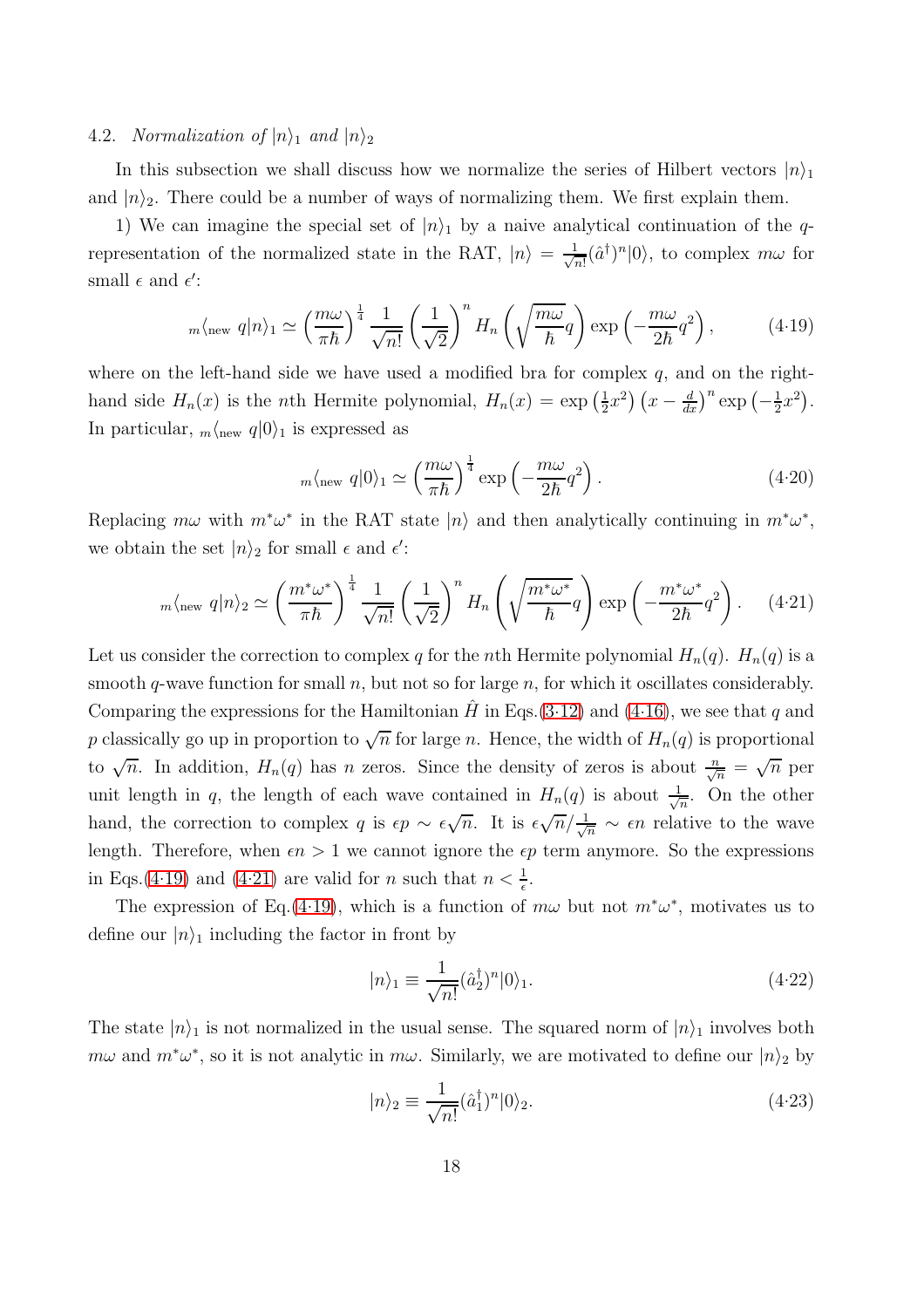2) We could also single out our proposed series of eigenstate  $|n\rangle_1$  by the requirement of the usual ladder formulas with  $\hat{a}_2^{\dagger}$  and  $\hat{a}_1$  replacing  $a^{\dagger}$  and a respectively,

<span id="page-18-0"></span>
$$
\hat{a}_2^{\dagger}|n\rangle_1 = \sqrt{n+1}|n+1\rangle_1,\tag{4.24}
$$

$$
\hat{a}_1|n\rangle_1 = \sqrt{n}|n-1\rangle_1. \tag{4.25}
$$

This algebraic requirement – not involving any norm – specifies the  $|n\rangle_1$  state even with respect to *n*-dependent scale factors. To consider the set  $|n\rangle_2$  in the same way, the algebraic requirement in Eqs.  $(4.24)$  and  $(4.25)$  should be replaced with the following ladder equations:

<span id="page-18-2"></span>
$$
\hat{a}_1^{\dagger}|n\rangle_2 = \sqrt{n+1}|n+1\rangle_2,\tag{4.26}
$$

$$
\hat{a}_2|n\rangle_2 = \sqrt{n}|n-1\rangle_2. \tag{4.27}
$$

In our definitions  $\hat{a}_1^{\dagger}$  and  $\hat{a}_2$  are the ladder operators depending on  $m^*\omega^*$ , while  $\hat{a}_2^{\dagger}$  and  $\hat{a}_1$ used for construction of the  $|n\rangle_1$  states are the ones depending on  $m\omega$ .

3) The third possibility is to try to determine both the prefactors of  $|n\rangle_1$  and  $|n\rangle_2$  by imposing the condition

<span id="page-18-1"></span>
$$
_{2}\langle m|n\rangle_{1}=\delta_{mn} \tag{4.28}
$$

on  $|n\rangle_1$  and  $|m\rangle_2$ . This condition means that  $|m\rangle_2$  is regarded as a dual basis of  $|n\rangle_1$ , and also implies the following completeness relation:

$$
\sum_{n=0}^{\infty} |n\rangle_{1\ 2}\langle n| = 1. \tag{4.29}
$$

If we write  $|n\rangle_1$  and  $|m\rangle_2$  as  $|n\rangle_1 = C_1(n)(\hat{a}_2^{\dagger})^n |0\rangle_1$  and  $|m\rangle_2 = C_2(m)(\hat{a}_1^{\dagger})^m |0\rangle_2$ , then Eq.[\(4.28\)](#page-18-1) gives only the condition  $C_2(n)^*C_1(n) = \frac{1}{n!}$ . Choosing  $C_1(n)$  and  $C_2(n)$  symmetrically as  $C_1(n) = C_2(n) = \frac{1}{\sqrt{2}}$  $\frac{1}{n!}$  leads to the  $|n\rangle_1$  of Eq.[\(4.22\)](#page-17-2) specified by 1) and 2), and the analogue for  $|n\rangle_2$  given in Eq.[\(4.23\)](#page-17-3). This procedure 3) does not quite fix the normalization of  $|n\rangle_1$ alone, but needs to be supplemented by 1) or 2). The condition in Eq.  $(4.28)$  indeed follows from the scale specifications suggested under 1) and 2), i.e. the analytical continuation and the ladder relation requirements respectively, if they are supplemented by the analogous construction of the  $|n\rangle_2$  states. We call this "dual normalization".

Using the above rules 1), 2), and 3), which are consistent with each other, we have specified two series of eigenstates  $|n\rangle_1$  and  $|n\rangle_2$  of  $\hat{H}$  and  $\hat{H}^{\dagger}$  respectively. They formally look like being normalized in the usual sense, but actually only in the sense of the dual normal-ization by Eq.[\(4.28\)](#page-18-1). The two-basis formalism of  $|n\rangle_1$  and  $|m\rangle_2$  is our replacement for the usual formalism of  $|n\rangle$  in the RAT. Indeed, we first define our ground states  $|0\rangle_1$  and  $|0\rangle_2$  by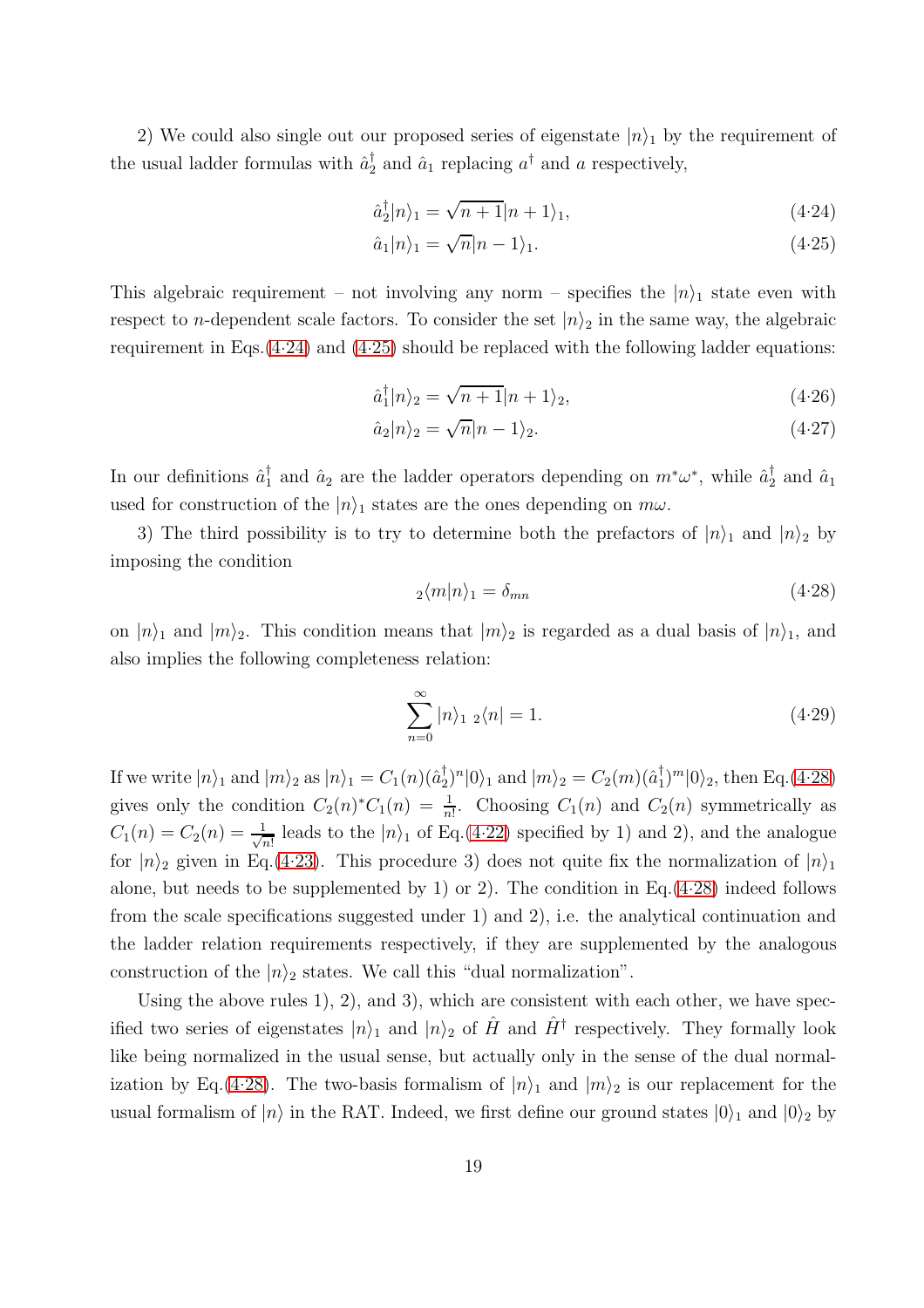Eqs.[\(4.10\)](#page-16-2), [\(4.11\)](#page-16-2), and [\(4.28\)](#page-18-1), where we choose their normalization factors symmetrically<sup>\*)</sup>. Second, we define our  $|n\rangle_1$  and  $|n\rangle_2$  for  $n \ge 1$  by Eqs.[\(4.22\)](#page-17-2) and [\(4.23\)](#page-17-3). Then we obtain for the overlap  $_2\langle m|n\rangle_1$  the same result  $\delta_{mn}$  as in the RAT, i.e. Eq.[\(4.28\)](#page-18-1), and our states  $|n\rangle_1$ and  $|n\rangle$ <sub>2</sub> obey the ladder relations given in Eqs.[\(4.24\)](#page-18-0), [\(4.25\)](#page-18-0), [\(4.26\)](#page-18-2), and [\(4.27\)](#page-18-2).

The point is that, when we take the bra  $_2\langle m|$  correlated to the ket  $|m\rangle_2$ , we get an expression formally written in terms of  $m\omega$ , and thus the overlap  $\frac{1}{2}\langle m|n\rangle_1$  becomes an integral of an expression involving only  $m\omega$  to be an analytical continuation of  $\langle m|n\rangle$  in  $m\omega$ , which is well known to give  $\delta_{mn}$ . For  $\frac{1}{2}\langle n|n'\rangle_1$  we can see this property even by using the concrete expressions of Eqs.[\(4.19\)](#page-17-0) and [\(4.21\)](#page-17-1) for small  $\epsilon$  and  $\epsilon'$  as follows:

$$
_{2}\langle n|n'\rangle_{1} \simeq \int dq_{2}\langle n|q\rangle_{\text{new}} \, m\langle_{\text{new}} q|n'\rangle_{1}
$$
  
\n
$$
\simeq \frac{1}{\sqrt{n!n'!}} \left(\frac{1}{\sqrt{2}}\right)^{n+n'} \left(\frac{m\omega}{\pi\hbar}\right)^{\frac{1}{2}} \left(\frac{\hbar}{m\omega}\right)^{\frac{1}{2}} \int dX H_{n}(X) H_{n'}(X) \exp(-X^{2})
$$
  
\n
$$
= \delta_{nn'}, \tag{4.30}
$$

where in the second line we have changed the variable q into  $X = \sqrt{\frac{m\omega}{\hbar}}q = \sqrt{\frac{r}{\hbar}}e^{i\frac{\theta}{2}}q$ , where r and  $\theta$  are introduced in Eq.[\(3.24\)](#page-11-3). In the last equality, we have used the following relation for complex X by rotating the integration contour by the angle  $\left|\frac{\theta}{2}\right|$  $\frac{\theta}{2}$ :  $\int_{-\infty}^{\infty} dX H_n(X) H_{n'}(X) e^{-X^2}$  =  $\sqrt{\pi}2^n n! \delta_{nn'}$ , which is valid for  $\theta$  such that

<span id="page-19-0"></span>
$$
|\theta| < \frac{\pi}{2} \leftrightarrow -\theta_m - \frac{\pi}{2} < \theta_\omega < -\theta_m + \frac{\pi}{2}.\tag{4.31}
$$

Therefore, this is the condition for  $|n\rangle_1$  and  $|n\rangle_2$  to be normalizable in the sense of Eq.[\(4.28\)](#page-18-1). If, however, we ask for overlaps of  $|n\rangle_1$  states with each other,  $\frac{1}{m}|n\rangle_1$ , or those of  $|n\rangle_2$  states with each other,  $_2\langle m|n\rangle_2$ , then, since  $|n\rangle_1$  and  $|n\rangle_2$  are not normalized in the usual inner product, we obtain overlap integrals with both  $m\omega$  and  $m^*\omega^*$  appearing formally. These integrals are not simple analytical continuations of the RAT integrals. In Sect. [5.2](#page-23-0) we will show that the dual normalization by Eq.[\(4.28\)](#page-18-1) can be regarded as an orthonormal condition of  $|n\rangle$ <sub>1</sub> or  $|n\rangle$ <sub>2</sub> with respect to an inner product  $I_Q$  or  $I_{Q^{-1}}$  defined there, respectively.

## 4.3. *Coherent states made of*  $|n\rangle_1$  *and*  $|n\rangle_2$

It is strongly suggested that if we want to see classical dynamics of a harmonic oscillator, we should study coherent states. Indeed, in the RAT coherent states are thought to be classical states represented by wave packets, so we now attempt to construct coherent states in the CAT. We utilize one of the coherent states in Sect. [6.1.](#page-26-0)

<span id="page-19-1"></span><sup>&</sup>lt;sup>\*)</sup> In Appendix [B,](#page-38-0) we give concrete expressions for  $|0\rangle_1$  and  $|0\rangle_2$ .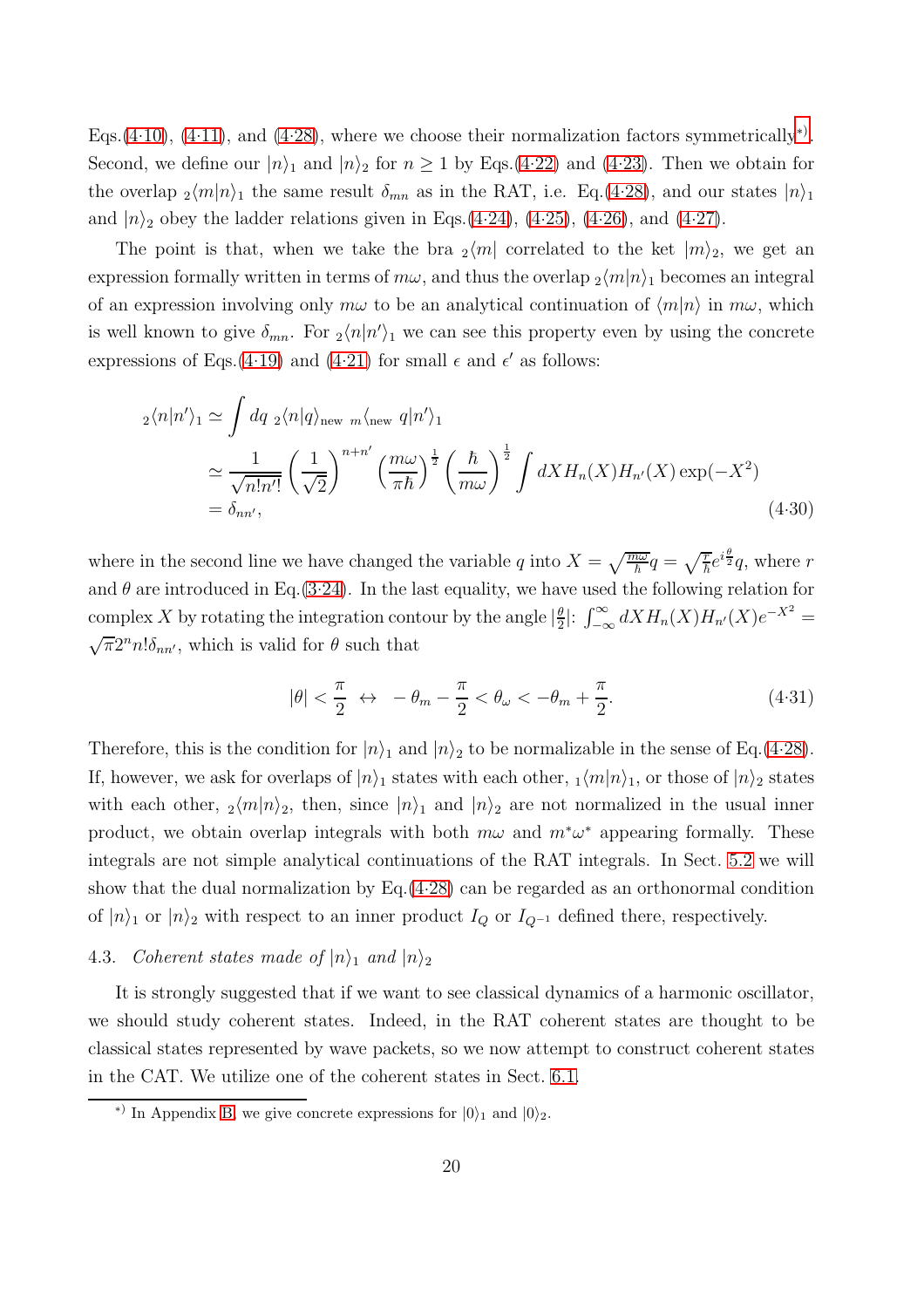Following the two-basis formalism developed in the previous subsections, we define two coherent states  $|\lambda\rangle_{coh,1}$  and  $|\lambda\rangle_{coh,2}$  by

<span id="page-20-0"></span>
$$
|\lambda\rangle_{\text{coh},1} = e^{-\frac{|\lambda|^2}{2}} e^{\lambda \hat{a}_2^{\dagger}} |0\rangle_1 = \sum_{n=0}^{\infty} f(n) |n\rangle_1, \tag{4.32}
$$

$$
|\lambda\rangle_{\text{coh},2} = e^{-\frac{|\lambda|^2}{2}} e^{\lambda \hat{a}_1^{\dagger}} |0\rangle_2 = \sum_{n=0}^{\infty} f(n) |n\rangle_2, \tag{4.33}
$$

where  $f(n)$  is given by

<span id="page-20-3"></span>
$$
f(n) = e^{-\frac{|\lambda|^2}{2}} \frac{\lambda^n}{\sqrt{n!}}.
$$
\n
$$
(4.34)
$$

Here, the coefficients  $e^{-\frac{|\lambda|^2}{2}}$  of the center expressions of Eqs.[\(4.32\)](#page-20-0) and [\(4.33\)](#page-20-0) are chosen symmetrically so that in the RAT limit  $|\lambda\rangle_{coh,1}$  and  $|\lambda\rangle_{coh,2}$  have the same forms as the coherent state in the RAT. The two coherent states satisfy

<span id="page-20-4"></span>
$$
\hat{a}_1|\lambda\rangle_{\text{coh},1} = \lambda|\lambda\rangle_{\text{coh},1},\tag{4.35}
$$

$$
\hat{a}_2|\lambda\rangle_{\text{coh},2} = \lambda|\lambda\rangle_{\text{coh},2},\tag{4.36}
$$

which can be checked by using the relations  $[\hat{a}_1, (\hat{a}_2^{\dagger})^n] = n(\hat{a}_2^{\dagger})^{n-1}$ ,  $[\hat{a}_1, e^{\lambda \hat{a}_2^{\dagger}}] = \lambda e^{\lambda \hat{a}_2^{\dagger}}$ ,  $[\hat{a}_2,(\hat{a}_1^{\dagger})^n] = n(\hat{a}_1^{\dagger})^{n-1}$ , and  $[\hat{a}_2, e^{\lambda \hat{a}_1^{\dagger}}] = \lambda e^{\lambda \hat{a}_1^{\dagger}}$ . Since the overlap of  $|\lambda_B\rangle_{\text{coh},2}$  and  $|\lambda_A\rangle_{\text{coh},1}$ is given by  $_{\text{coh},2}\langle \lambda_B|\lambda_A\rangle_{\text{coh},1} = \exp\left[-\frac{1}{2}\right]$  $\frac{1}{2} \left( |\lambda_B|^2 - 2\lambda_B^* \lambda_A + |\lambda_A|^2 \right)$ , they are normalized by  $\langle \cosh 2\langle \lambda | \lambda \rangle_{\text{coh},1} = 2 \langle 0 | 0 \rangle_1 = 1$ , and obey  $\frac{1}{\pi} \int d^2 \lambda | \lambda \rangle_{\text{coh},1}$   $\cosh 2\langle \lambda | = \sum_{n=0}^{\infty} |n \rangle_1 2 \langle n | = 1$ , where  $d^2\lambda = d\lambda_R d\lambda_I.$ 

Incidentally, we give the q-representation of the coherent state  $|\lambda\rangle_{coh,1}$  for small  $\epsilon$  and  $\epsilon'$ . For this purpose we utilize the relation

<span id="page-20-1"></span>
$$
e^{\lambda \hat{a}_2^{\dagger}} = \exp\left(\lambda \sqrt{\frac{m\omega}{2\hbar}} \hat{q}_{\text{new}}\right) \exp\left(-i\lambda \sqrt{\frac{1}{2\hbar m\omega}} \hat{p}_{\text{new}}\right) e^{-\frac{1}{4}\lambda^2},\tag{4.37}
$$

which can be derived by using Eq.[\(4.3\)](#page-15-2) and  $e^{\hat{A}+\hat{B}}=e^{\hat{A}}e^{\hat{B}}e^{-\frac{1}{2}[\hat{A},\hat{B}]}$ , which holds for operators  $\hat{A}$  and  $\hat{B}$  such that  $[\hat{A}, \hat{B}]$  is a classical number. Then the q-representation of the coherent state  $|\lambda\rangle_{\text{coh},1}$  for small  $\epsilon$  and  $\epsilon'$  is given by

<span id="page-20-2"></span>
$$
m\langle \text{new } q | \lambda \rangle_{\text{coh},1} \simeq e^{-\frac{|\lambda|^2}{2}} e^{-\frac{1}{4}\lambda^2} \exp\left(\lambda \sqrt{\frac{m\omega}{2\hbar}} q\right) \ m\langle \text{new } q - \lambda \sqrt{\frac{\hbar}{2m\omega}} |0\rangle_1
$$

$$
\simeq e^{\frac{1}{2}(\lambda^2 - |\lambda|^2)} \left(\frac{m\omega}{\pi\hbar}\right)^{\frac{1}{4}} \exp\left[-\frac{m\omega}{2\hbar} \left(q - \lambda \sqrt{\frac{2\hbar}{m\omega}}\right)^2\right],\tag{4.38}
$$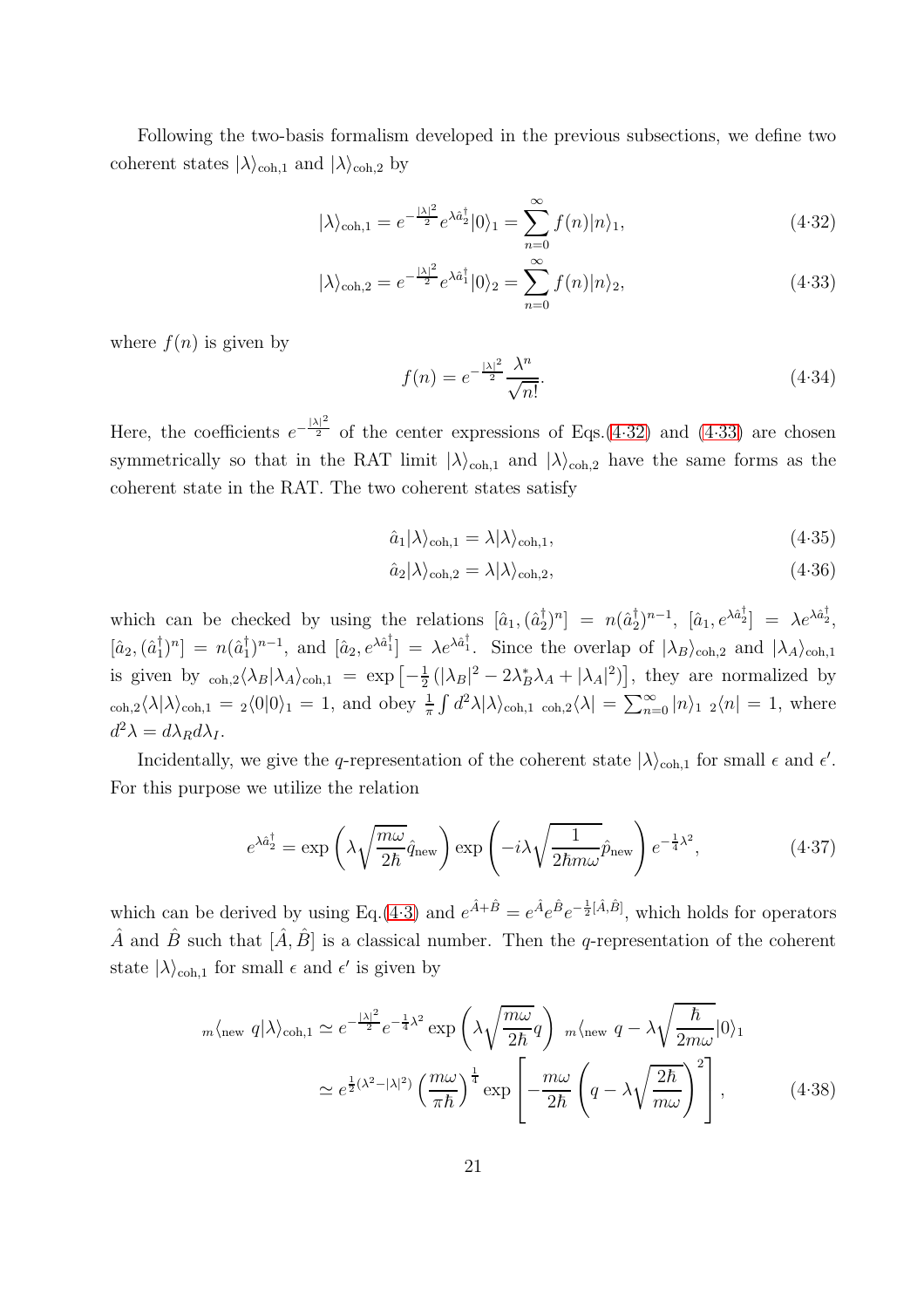where in the first equality we have used Eqs. $(4.32)$  and  $(4.37)$ , and in the second equality we have used Eq.[\(4.20\)](#page-17-4). Equation [\(4.38\)](#page-20-2) suggests that for the coherent state  $|\lambda\rangle_{\text{coh},1}$  to be normalizable we need the following condition on  $m\omega$ :

$$
Re(m\omega) > 0. \tag{4.39}
$$

This is the same as the condition in Eq.[\(4.31\)](#page-19-0) for  $|n\rangle_1$  and  $|n\rangle_2$  to be normalizable in the sense of Eq.[\(4.28\)](#page-18-1). Similarly, we obtain the q-representation of the coherent state  $|\lambda\rangle_{\text{coh},2}$  for small  $\epsilon$  and  $\epsilon'$ :

$$
m\langle \text{new } q | \lambda \rangle_{\text{coh},2} \simeq e^{\frac{1}{2}(\lambda^2 - |\lambda|^2)} \left( \frac{m^* \omega^*}{\pi \hbar} \right)^{\frac{1}{4}} \exp \left[ -\frac{m^* \omega^*}{2\hbar} \left( q - \lambda \sqrt{\frac{2\hbar}{m^* \omega^*}} \right)^2 \right]. \tag{4.40}
$$

The condition for the coherent state  $|\lambda\rangle_{coh,2}$  to be normalizable is the same as in Eq.[\(4.31\)](#page-19-0).

In the phase diagram shown in Fig[.3](#page-15-0) we have seen that some phases have a healthy real part, but others even violate the positivity of the Hermitian part of the Hamiltonian. Nevertheless, our treatment with the two-basis formalism will be applicable as long as the ground states are achievable. We note that the condition in  $Eq.(4.31)$  $Eq.(4.31)$  excludes the two corners  $(\theta_m, \theta_\omega) = (\pi, -\frac{\pi}{2})$  $(\frac{\pi}{2}), (0, -\frac{\pi}{2})$  $\frac{\pi}{2}$ ) from the parallelogram region permitted by Eqs.[\(3.26\)](#page-12-0) and [\(3.27\)](#page-12-0). Therefore, our treatment extends to the whole parallelogram except for the two corners in the phase diagram. The two troublesome corners represent inverted harmonic oscillators in the RAT. Indeed, their kinetic terms  $T$  and potential terms  $V$  go oppositely: one has  $T \geq 0$  and  $V \leq 0$ , while the other has  $T \leq 0$  and  $V \geq 0$ .

<span id="page-21-0"></span>We summarize various quantities of our two-basis formalism in Table [I.](#page-22-0)

## §5. On the inner product  $I_Q$

In the previous section we constructed two sets of eigenstates  $|n\rangle_1$  and  $|n\rangle_2$  for the Hamiltonians  $\hat{H}$  and  $\hat{H}^{\dagger}$  respectively with several algebraically elegant properties as seen in the usual harmonic oscillator in the RAT. These states  $|n\rangle_1$  and  $|n\rangle_2$  are not orthogonal to each other. They are dual-normalized by  $Eq. (4.28)$  $Eq. (4.28)$ , not normalized in the usual sense. In this section, after reviewing the modified inner product  $I_Q$ , we argue that the dual normalization of Eq.[\(4.28\)](#page-18-1) can be interpreted as the normalization condition with respect to the inner product  $I_Q$ .

## 5.1. *Review of the modified inner product* I<sup>Q</sup>

It is easy to see that Eq.[\(4.28\)](#page-18-1) can be interpreted as a formal orthogonality relation provided we introduce the modified inner product  $I_Q$  for arbitrary states  $|\psi_1\rangle$  and  $|\psi_2\rangle$  in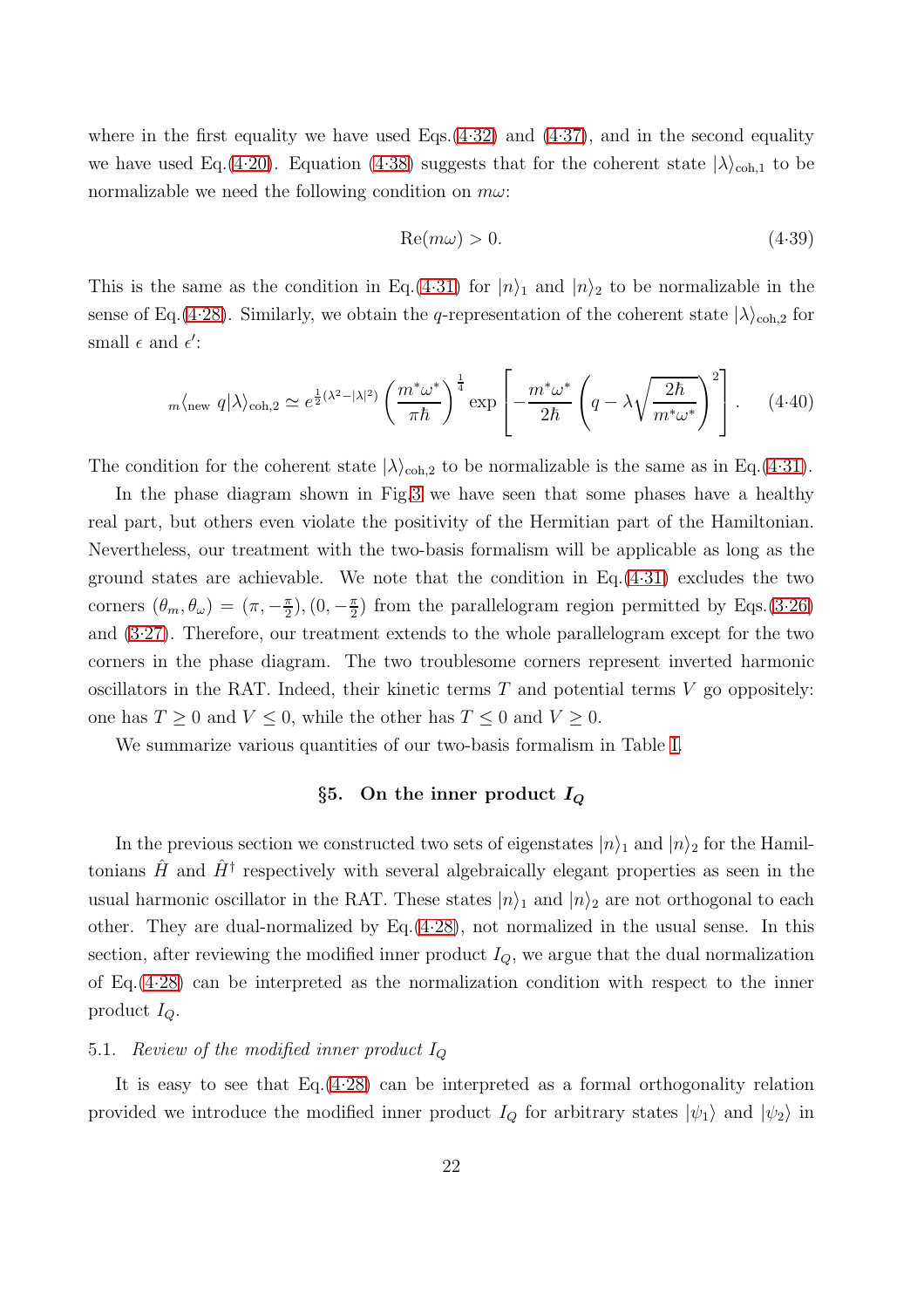|                       | For $\hat{H} = \frac{\hat{p}_{\text{new}}^2}{2m} + \frac{1}{2}m\omega^2 \hat{q}_{\text{new}}^2$ .                                 | For $\hat{H}^{\dagger} = \frac{(\hat{p}_{\text{new}}^{\dagger})^2}{2m^*} + \frac{1}{2}m^*(\omega^*)^2(\hat{q}_{\text{new}}^{\dagger})^2$ :                    |
|-----------------------|-----------------------------------------------------------------------------------------------------------------------------------|---------------------------------------------------------------------------------------------------------------------------------------------------------------|
| Annihilation operator | $\hat{a}_1 = \sqrt{\frac{m\omega}{2\hbar}} \left( \hat{q}_{\text{new}} + \frac{i\hat{p}_{\text{new}}}{m\omega} \right)$           | $\hat{a}_2 = \sqrt{\frac{m^*\omega^*}{2\hbar}} \left(\hat{q}_{\text{new}}^\dagger + \frac{i\hat{p}_{\text{new}}^\dagger}{m^*\omega^*}\right)$                 |
| Creation operator     | $\hat{a}_2^{\dagger} = \sqrt{\frac{m\omega}{2\hbar}} \left( \hat{q}_{\text{new}} - \frac{i\hat{p}_{\text{new}}}{m\omega} \right)$ | $\hat{a}_1^{\dagger} = \sqrt{\frac{m^*\omega^*}{2\hbar}} \left( \hat{q}_{\text{new}}^{\dagger} - \frac{i\hat{p}_{\text{new}}^{\dagger}}{m^*\omega^*} \right)$ |
| Ground state          | $ 0\rangle_1$ defined by $\hat{a}_1 0\rangle_1=0$                                                                                 | $ 0\rangle_2$ defined by $\hat{a}_2 0\rangle_2=0$                                                                                                             |
| $n$ -state            | $ n\rangle_1 = \frac{1}{\sqrt{n!}} (\hat{a}_2^{\dagger})^n  0\rangle_1$                                                           | $ n\rangle_2 = \frac{1}{\sqrt{n!}} (\hat{a}_1^\dagger)^n  0\rangle_2$                                                                                         |
| Ladder equation       | $\hat{a}_1 n\rangle_1 = \sqrt{n} n-1\rangle_1$ ,                                                                                  | $\hat{a}_2 n\rangle_2 = \sqrt{n} n-1\rangle_2$ ,                                                                                                              |
|                       | $\hat{a}_{2}^{\dagger} n\rangle_{1} = \sqrt{n+1} n+1\rangle_{1}$                                                                  | $\hat{a}_1^{\dagger}  n\rangle_2 = \sqrt{n+1}  n+1\rangle_2$                                                                                                  |
| Number operator       | $\hat{n}_1 = \hat{a}_2^{\dagger} \hat{a}_1$ ,                                                                                     | $\hat{n}_2 = \hat{a}_1^{\dagger} \hat{a}_2 = \hat{n}_1^{\dagger}$ ,                                                                                           |
|                       | $\hat{n}_1 n\rangle_1=n n\rangle_1$                                                                                               | $\hat{n}_2 n\rangle_2 = n n\rangle_2$                                                                                                                         |
| Commutation relation  | $[\hat{a}_1, \hat{a}_2^{\dagger}] = 1$ ,                                                                                          | $[\hat{a}_2, \hat{a}_1^{\dagger}] = 1$ ,                                                                                                                      |
|                       | $[\hat{n}_1, \hat{a}_1] = -\hat{a}_1$ , $[\hat{n}_1, \hat{a}_2^{\dagger}] = \hat{a}_2^{\dagger}$                                  | $[\hat{n}_2, \hat{a}_2] = -\hat{a}_2$ , $[\hat{n}_2, \hat{a}_1^{\dagger}] = \hat{a}_1^{\dagger}$                                                              |
| Hamiltonian           | $\hat{H} = \hbar \omega \left( \hat{n}_1 + \frac{1}{2} \right)$ ,                                                                 | $\hat{H}^{\dagger} = \hbar \omega^* (\hat{n}_2 + \frac{1}{2})$ ,                                                                                              |
|                       | $\hat{H} n\rangle_1 = \hbar\omega\left(n+\frac{1}{2}\right) n\rangle_1$                                                           | $\hat{H}^{\dagger}  n\rangle_2 = \hbar \omega^* (n + \frac{1}{2})  n\rangle_2$                                                                                |
| $q$ -representation   | $_{m}\langle_{\text{new}} q n\rangle_{1} \simeq$                                                                                  | $_m\langle_{\text{new}} q n\rangle_2 \simeq$                                                                                                                  |
| of the eigenstate     | $\left(\frac{m\omega}{\pi\hbar}\right)^{\frac{1}{4}}\frac{1}{\sqrt{n!}}\left(\frac{1}{\sqrt{2}}\right)^{n}$                       | $\left(\frac{m^*\omega^*}{\pi\hbar}\right)^{\frac{1}{4}}\frac{1}{\sqrt{n!}}\left(\frac{1}{\sqrt{2}}\right)^n$                                                 |
|                       | $\times H_n \left( \sqrt{\frac{m\omega}{\hbar}} q \right) \exp \left( -\frac{m\omega}{2\hbar} q^2 \right)$                        | $\times H_n\left(\sqrt{\frac{m^*\omega^*}{\hbar}}q\right)\exp\left(-\frac{m^*\omega^*}{2\hbar}q^2\right)$                                                     |

<span id="page-22-0"></span>Table I. Summary of the two-basis formalism for the two Hamiltonians  $\hat{H}$  and  $\hat{H}^{\dagger}$ 

the Hilbert space by

<span id="page-22-1"></span>
$$
I_Q(|\psi_1\rangle, |\psi_2\rangle) \equiv \langle \psi_1 | Q \psi_2 \rangle \equiv \langle \psi_1 | Q | \psi_2 \rangle, \tag{5.1}
$$

where Q is chosen so that the eigenstates of a given non-normal Hamiltonian  $\hat{H}$ ,  $|\lambda_i\rangle_1$ , which obey  $\hat{H}|\lambda_i\rangle_1 = \lambda_i |\lambda_i\rangle_1$ , become orthogonal to each other,

<span id="page-22-2"></span>
$$
I_Q(|\lambda_i\rangle_1, |\lambda_j\rangle_1) = \mathbf{1} \langle \lambda_i | Q \lambda_j \rangle_1 = \delta_{ij}.
$$
\n(5.2)

In Refs.<sup>[13\)](#page-41-1), 20</sup> we put forward the idea of introducing such a modified inner product  $I_Q$ . Then,  $\hat{H}$ , being not even normal,  $[\hat{H}^{\dagger}, \hat{H}] \neq 0$ , becomes *Q*-normal,  $[\hat{H}^{\dagger^Q}, \hat{H}] = 0$ , where the Q-Hermitian conjugate of any operator  $A$ ,  $A^{\dagger^Q} \equiv Q^{-1}A^{\dagger}Q$ , is defined so that  $\langle \psi_1|_Q A |\psi_2 \rangle^* =$  $\langle \psi_2 |_Q A^{\dagger Q} | \psi_1 \rangle$ . Also, we define  $\dagger^Q$  for kets and bras by  $|\psi_1\rangle^{\dagger^Q} \equiv \langle \psi_1 |_Q$ ,  $(\langle \psi_1 |_Q)^{\dagger^Q} \equiv |\psi_1 \rangle$ . We argued that in the case of non-normal Hamiltonians we had better readjust the Hilbert space inner product, which will have a physical significance by delivering a Born rule of probabilities to the properly modified one defined by Eqs. $(5.1)$  and  $(5.2)$  so that unphysical transitions between energy eigenstates  $|\lambda_i\rangle_1$  and  $|\lambda_j\rangle_1$  with different eigenvalues are prohibited, i.e. not observed with an energy-conserving measurement instrument.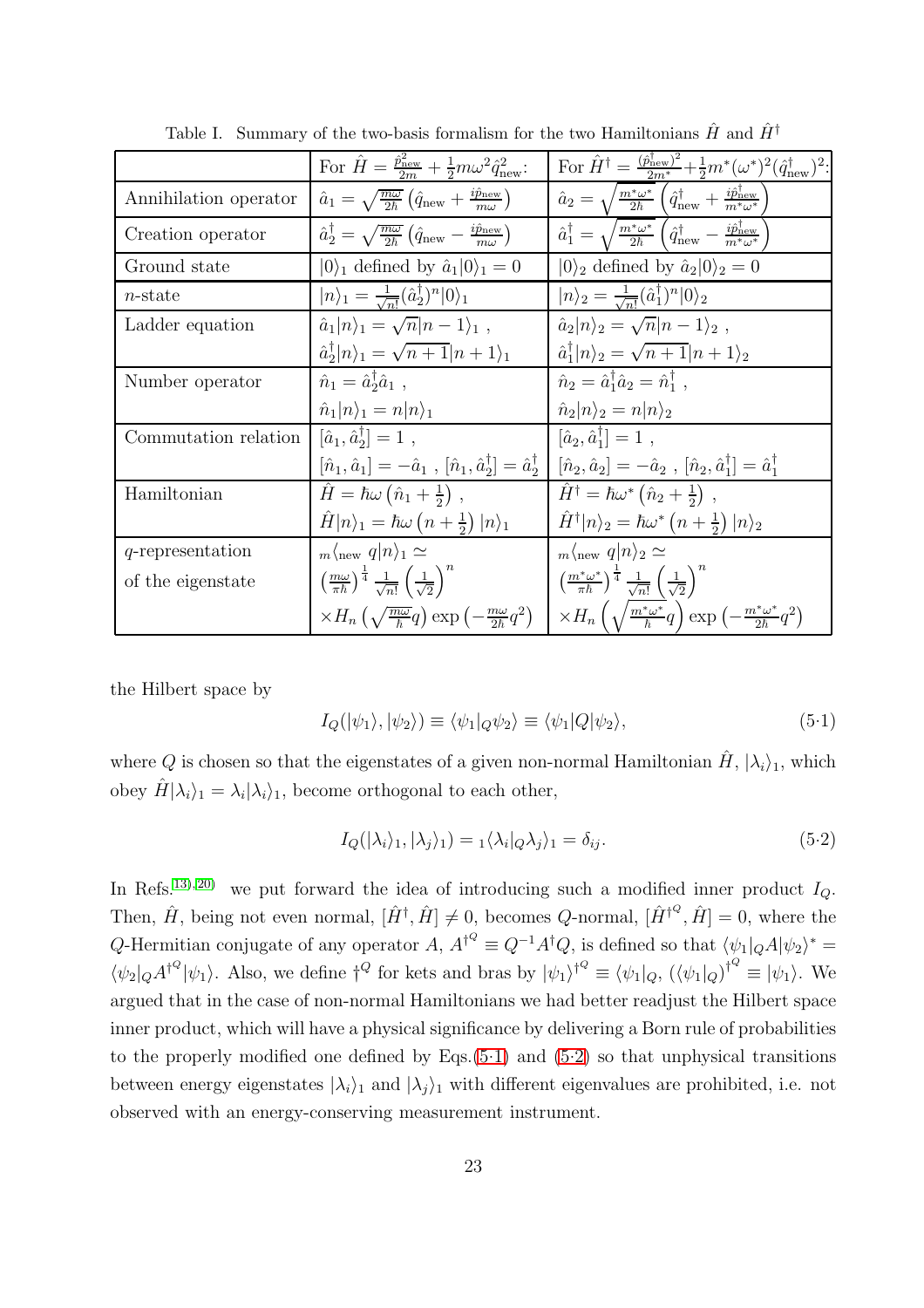It is natural to attempt to choose  $Q$  as close to the unit operator as possible to change the inner product in the Hilbert space as little as possible. In Refs.<sup>[13\)](#page-41-1), 20</sup>, [26\)](#page-41-12) we chose

<span id="page-23-1"></span>
$$
Q = (P^{\dagger})^{-1}P^{-1},\tag{5.3}
$$

where  $P = (|\lambda_1\rangle_1, |\lambda_2\rangle_1, \ldots)$  is a diagonalizing operator of  $\hat{H}$ ,  $\hat{H} = PDP^{-1}$ . Incidentally,  $P^{-1}$  is expressed as

$$
P^{-1} = \left(\begin{array}{c} 2\langle \lambda_1 | \\ 2\langle \lambda_2 | \\ \vdots \end{array}\right), \tag{5.4}
$$

where the  $|\lambda_j\rangle$ <sub>2</sub> are the eigenstates of  $\hat{H}^{\dagger}$ ,

<span id="page-23-3"></span>
$$
|\lambda_j\rangle_2 = Q|\lambda_j\rangle_1. \tag{5.5}
$$

We introduce an orthonormal basis  $|e_i\rangle$   $(i = 1, \ldots)$  satisfying  $\langle e_i | e_j \rangle = \delta_{ij}$  by  $D|e_i\rangle = \lambda_i |e_i\rangle$ . Then, P, which obeys  $|\lambda_i\rangle_1 = P|e_i\rangle$ , is rewritten as  $P = \sum_i |\lambda_i\rangle_1 \langle e_i|$ , and Q given in Eq.[\(5.3\)](#page-23-1) is expressed as

<span id="page-23-4"></span>
$$
Q = \left(\sum_{i} |\lambda_i\rangle_{1} \right) \left(\lambda_i\right) \bigg)^{-1} = \sum_{i} |\lambda_i\rangle_{2} \left(\lambda_i\right). \tag{5.6}
$$

The completeness relation is written as  $\sum_i |\lambda_i\rangle_1 \sqrt{\lambda_i} |_{Q} = \sum_i |\lambda_i\rangle_2 \sqrt{\lambda_i} |_{Q^{-1}} = 1.$ 

We note that the operator  $Q$  is not unambiguously determined by the defining properties of Eqs.[\(5.1\)](#page-22-1) and [\(5.2\)](#page-22-2), because if we define a Hermitian operator  $Q_g$  by using some function of the Hamiltonian operator  $g(H)$  by

<span id="page-23-2"></span>
$$
Q = \left\{ g(\hat{H}) \right\}^{\dagger} Q_g g(\hat{H}), \tag{5.7}
$$

then Eq.[\(5.2\)](#page-22-2) is rewritten as  $\frac{g}{1} \langle \lambda_i | Q_g | \lambda_j \rangle_1^g = \delta_{ij}$ , where  $|\lambda_i \rangle_1^g$ <sup>g</sup> is defined by  $|\lambda_i\rangle_1^g \equiv g(\hat{H})|\lambda_i\rangle_1$ . If, however, we write conditions involving Q and operators not commuting with  $\hat{H}$ , such conditions will specify how to resolve the ambiguity by Eq.[\(5.7\)](#page-23-2).

## <span id="page-23-0"></span>5.2. *Choice of* Q *in the harmonic oscillator model*

In the harmonic oscillator model, Eq.[\(5.5\)](#page-23-3) is expressed as

<span id="page-23-6"></span>
$$
|n\rangle_2 = Q|n\rangle_1 \quad \Leftrightarrow \quad \,_2\langle n| = \,_1\langle n|_Q,\tag{5.8}
$$

and Eq.[\(5.6\)](#page-23-4) provides the expression for  $Q$ :

<span id="page-23-5"></span>
$$
Q = \left(\sum_{n} |n\rangle_{1} \right) \left(n\right) \bigg|_{1}^{1} = \sum_{n} |n\rangle_{2} \left\{n\right\}.
$$
 (5.9)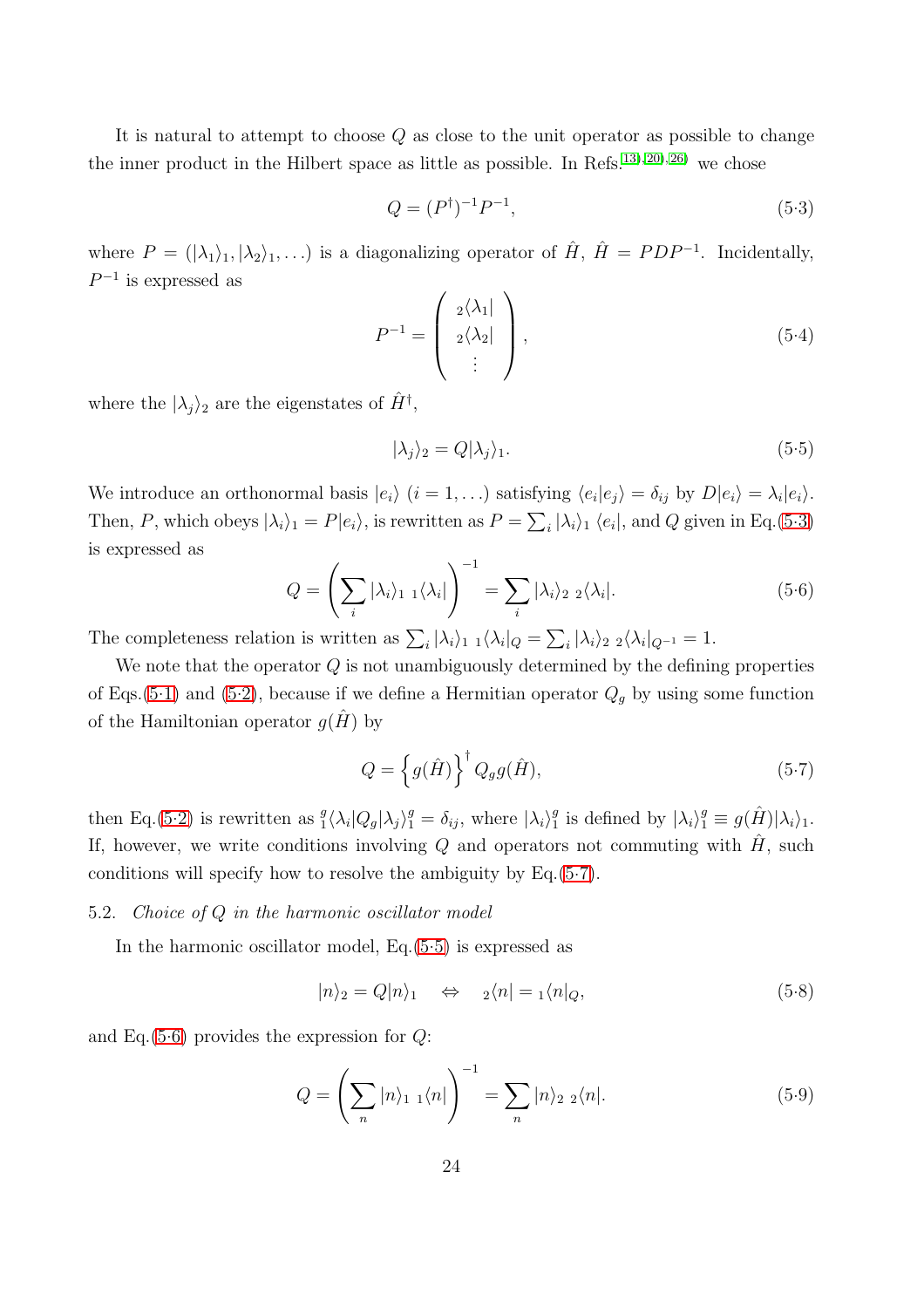We investigate the properties of the operators  $\hat{a}_1^{\dagger^Q}$  and  $\hat{a}_2^{\dagger^{Q^{-1}}}$  $\frac{1}{2}$  expressed as

$$
\hat{a}_1^{\dagger^Q} = Q^{-1}\hat{a}_1^{\dagger}Q,\tag{5.10}
$$

$$
\hat{a}_2^{\dagger Q^{-1}} = Q \hat{a}_2^{\dagger} Q^{-1}.
$$
\n(5.11)

The operators  $\hat{a}_1^{\dagger Q}$  $j_1^{\downarrow Q}$  and  $\hat{a}_2^{\dagger Q^{-1}}$  $\frac{1}{2}$  obey

$$
\hat{a}_1^{\dagger^Q} |n\rangle_1 = \sqrt{n+1}|n+1\rangle_1,\tag{5.12}
$$

$$
\hat{a}_2^{\dagger^{Q^{-1}}}|n\rangle_2 = \sqrt{n+1}|n+1\rangle_2, \tag{5.13}
$$

where we have used Eqs. $(4.26)$  and  $(4.24)$ , respectively. Comparing these relations with Eqs.[\(4.24\)](#page-18-0) and [\(4.26\)](#page-18-2), and using Eq.[\(5.9\)](#page-23-5), we obtain the following relations:

<span id="page-24-0"></span>
$$
\hat{a}_1^{\dagger^Q} = \hat{a}_2^{\dagger} = \sum_{n=0} \sqrt{n+1}|n+1\rangle_1 \; \, _2\langle n|,\tag{5.14}
$$

$$
\hat{a}_2^{\dagger^{Q^{-1}}} = \hat{a}_1^{\dagger} = \sum_{n=0} \sqrt{n+1}|n+1\rangle_{2\ 1}\langle n|.\tag{5.15}
$$

Equation [\(5.15\)](#page-24-0) is also provided by operating Q and  $Q^{-1}$  from the left and right respectively on both sides of Eq.  $(5.14)$ . Using Eqs.  $(5.14)$ ,  $(5.15)$ ,  $(4.5)$ , and  $(4.6)$ , we obtain the relations

<span id="page-24-1"></span>
$$
\hat{q}_{\text{new}}^{\dagger_Q} = Q^{-1} \hat{q}_{\text{new}}^{\dagger_Q} Q = e^{i\theta} \hat{q}_{\text{new}},\tag{5.16}
$$

$$
\hat{p}_{\text{new}}^{\dagger_Q} = Q^{-1} \hat{p}_{\text{new}}^{\dagger_Q} Q = e^{-i\theta} \hat{p}_{\text{new}},\tag{5.17}
$$

where  $\theta = \arg(m\omega)$  was introduced in Eq.[\(3.24\)](#page-11-3). We note that Eq.[\(5.14\)](#page-24-0) or the pair of Eqs.  $(5.16)$  and  $(5.17)$  can be regarded as conditions that Q has to obey. Indeed, they can determine Q up to an overall factor. In our present construction, Q is defined by Eqs.  $(5.9)$ and [\(4.19\)](#page-17-0), so Q, whose overall factor is already determined, obeys Eqs.[\(5.14\)](#page-24-0), [\(5.16\)](#page-24-1), and  $(5.17)$  automatically.

Using Eqs.  $(5.14)$  and  $(5.15)$ , we can rewrite the number operators defined in Eqs.  $(4.12)$ and [\(4.13\)](#page-16-3) in more usual expressions as  $\hat{n}_1 = \hat{a}_1^{\dagger^Q} \hat{a}_1$  and  $\hat{n}_2 = \hat{a}_2^{\dagger^{Q^{-1}}} \hat{a}_2$ , which are Q-Hermitian and  $Q^{-1}$ -Hermitian respectively, and  $\hat{H}$  and  $\hat{H}^{\dagger}$  given in Eqs.[\(4.14\)](#page-16-4) and [\(4.15\)](#page-16-4) as  $\hat{H}$  =  $\hbar\omega\left(\hat{a}_{1}^{\dagger^Q}\hat{a}_{1}+\frac{1}{2}\right)$  $\frac{1}{2}$  and  $\hat{H}^{\dagger} = \hbar \omega^*$  (  $\hat{a}_2^{\dagger^{{Q^{-1}}}}\hat{a}_2+\frac{1}{2}$ 2 ). Since  $\hat{H}^{\dagger Q}$  is written as

<span id="page-24-2"></span>
$$
\hat{H}^{\dagger^Q} = \hbar \omega^* \left( \hat{n}_1 + \frac{1}{2} \right) = \frac{\omega^*}{\omega} \hat{H},\tag{5.18}
$$

 $\hat{H}$  only deviates from Q-Hermiticity because of  $\omega$  being complex.

Using the inner product  $I_Q$  instead of the usual inner product in the Hilbert space, we have achieved a formalism that is very similar to the usual one in the RAT. We defined  $\hat{a}_1$  and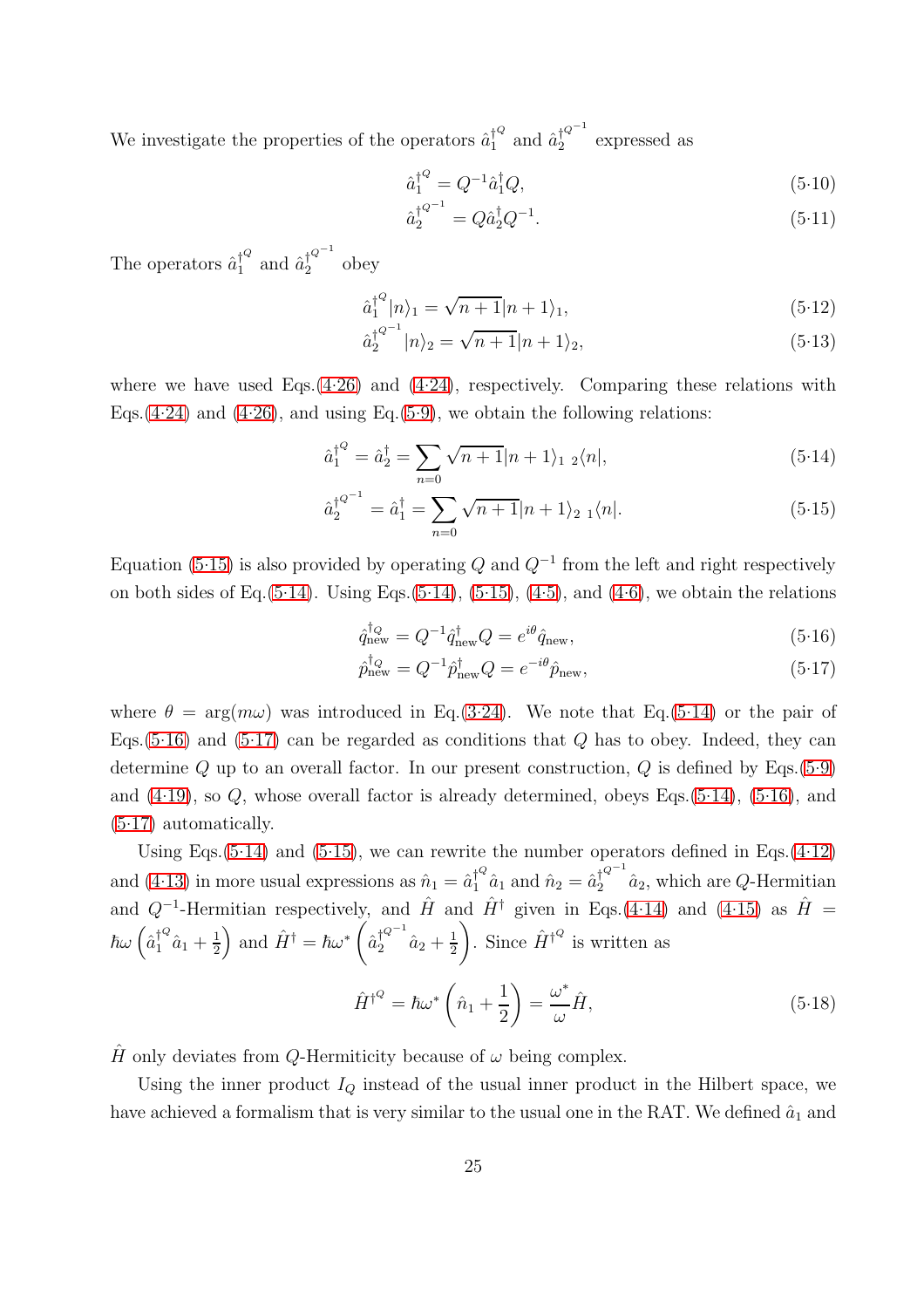$\hat{a}_1^{\dagger Q} = \hat{a}_2^{\dagger}$  as annihilation and creation operators respectively for  $|n\rangle_1$ , and  $\hat{a}_2$  and  $\hat{a}_2^{\dagger Q^{-1}} = \hat{a}_1^{\dagger}$ for  $|n\rangle_2$ . Our  $|n\rangle_1$  is "Q-orthonormal", i.e. orthonormal with respect to the inner product  $I_Q$ , while  $|n\rangle$ <sub>2</sub> is " $Q^{-1}$ -orthonormal". Indeed, using Eq.[\(5.8\)](#page-23-6), we can rewrite Eq.[\(4.28\)](#page-18-1) as

<span id="page-25-1"></span>
$$
{}_{1}\langle m|_{Q}n\rangle_{1} = {}_{2}\langle m|_{Q^{-1}}n\rangle_{2} = \delta_{mn}.\tag{5.19}
$$

Thus, the dual normalization of Eq.[\(4.28\)](#page-18-1) can be interpreted as "Q-normalization" for  $|n\rangle_1$ or " $Q^{-1}$ -normalization" for  $|n\rangle_2$ , as expressed by Eq.[\(5.19\)](#page-25-1).

## <span id="page-25-0"></span>§6. The maximization principle and the solution to the harmonic oscillator model

In the future-included CAT, we suppose that  $|A(T_A)\rangle$  and  $|B(T_B)\rangle$  are randomly given at first, i.e. they are given by the overlaps of many states. However, due to the existence of the imaginary part of the action  $S_I$ , only a single class of pairs of  $|A(t)\rangle$  and  $|B(t)\rangle$ dominates most significantly in the FPI. Then we can approximate  $|A(t)\rangle$  and  $|B(t)\rangle$  by such representative states, and classical physics is described by them. Indeed, in Refs.[28\)](#page-41-14)[–31\)](#page-41-17) we argued by such a maximization principle that we can obtain real expectation values. In the RAT, classical behaviors are typically described by coherent states, so it would be natural for us to expect that coherent states work similarly even in the CAT. Supposing that we utilize the maximization principle, we can imagine a simple situation where the representative  $|A(t)\rangle$ and  $|B(t)\rangle$  are essentially approximated by just a pair of coherent states. In this section, based on this speculation, we first consider such a simple situation where  $|A(t)\rangle$  and  $|B(t)\rangle$ are given by a single pair of coherent states as a preliminary study. Supposing that they time-develop according to the Schrödinger equations, we see that we can obtain an equation of motion. Next, briefly explaining the maximization principle,  $28$ )[–31\)](#page-41-17) and applying it to the harmonic oscillator model, we argue that the system obtained is described by a Q-Hermitian Hamiltonian, which can be expressed in terms of Q-Hermitian coordinate and momentum operators. Finally, we find that the generic solution to the harmonic oscillator model is the ground state.

In the following, we adopt the proper inner product  $I_Q$  for all quantities. This is realized by changing the notation of the final state  $\langle B(T_B)|$  as  $\langle B(T_B)| \rightarrow \langle B(T_B)|_Q$ . Then  $\langle B(T_B)|$ time-develops not according to Eq.[\(3.2\)](#page-9-3) but to

<span id="page-25-2"></span>
$$
-i\hbar \frac{d}{dt} \langle B(t)|_Q = \langle B(t)|_Q \hat{H} \quad \Leftrightarrow \quad i\hbar \frac{d}{dt} |B(t)\rangle = \hat{H}^{\dagger^Q} |B(t)\rangle, \tag{6.1}
$$

and the normalized matrix element  $\langle \hat{\mathcal{O}} \rangle^{BA}$  in Eq.[\(1.1\)](#page-1-3), which is a strong candidate for the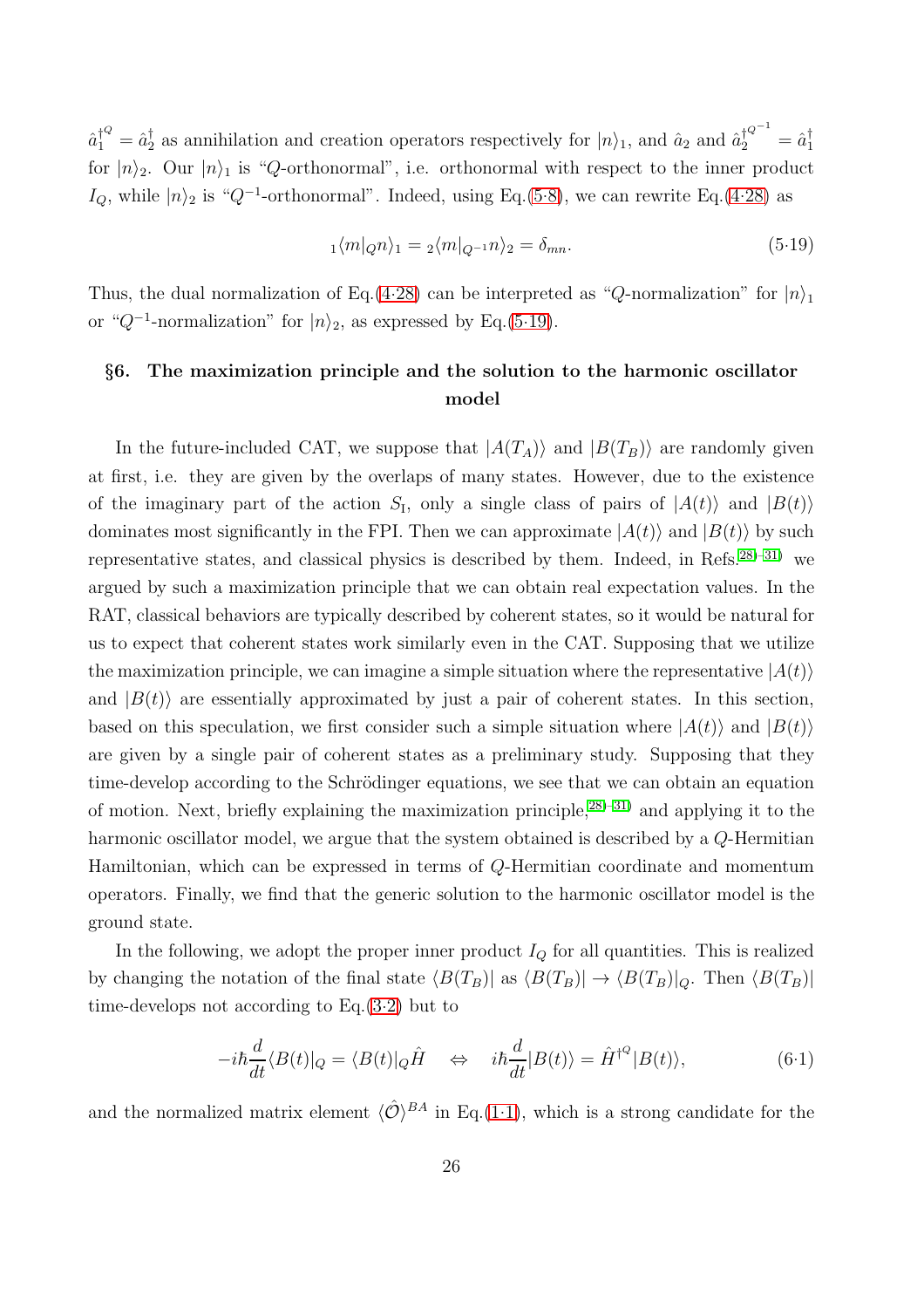expectation value of the operator  $\hat{\mathcal{O}}$ , is replaced with

<span id="page-26-3"></span>
$$
\langle \hat{\mathcal{O}} \rangle_Q^{BA} \equiv \frac{\langle B(t) |_Q \hat{\mathcal{O}} | A(t) \rangle}{\langle B(t) |_Q A(t) \rangle}.
$$
\n(6.2)

In addition, we suppose that  $|A(T_A)\rangle$  and  $|B(T_B)\rangle$  are Q-normalized, i.e. normalized with the modified inner product  $I_Q$ , by  $\langle A(T_A)|_Q A(T_A)\rangle = 1$  and  $\langle B(T_B)|_Q B(T_B)\rangle = 1$ , respectively.

<span id="page-26-0"></span>6.1. *Preliminary study in the case of*  $|A(T_A)\rangle$  *and*  $|B(T_B)\rangle$  *being coherent states* 

As a preliminary study, based on the speculation that classical behaviors are typically described by coherent states even in the CAT, let us consider a situation where  $|A(t)\rangle$  and  $|B(t)\rangle$  are given by a pair of coherent states  $|\lambda_A(t)\rangle_{\text{coh},1}$  and  $|\lambda_B(t)\rangle_{\text{coh},1}$ , which are defined in Eqs.[\(4.32\)](#page-20-0) and [\(4.34\)](#page-20-3), and investigate how  $\langle \hat{\mathcal{O}} \rangle_Q^{BA}$  behaves. To study this, let us formulate the time-development of the coherent states.

6.1.1. Time-development of coherent states

We consider the case where  $|A(T_A)\rangle$  and  $|B(T_B)\rangle$  are given by the coherent states  $|\lambda_A(T_A)\rangle_{coh,1}$  and  $|\lambda_B(T_B)\rangle_{coh,1}$  that time-develop according to the Schrödinger equations

$$
i\hbar \frac{d}{dt} |\lambda_A(t)\rangle_{\text{coh},1} = H |\lambda_A(t)\rangle_{\text{coh},1},\tag{6.3}
$$

$$
i\hbar \frac{d}{dt} |\lambda_B(t)\rangle_{\text{coh},1} = H^{\dagger^Q} |\lambda_B(t)\rangle_{\text{coh},1},\tag{6.4}
$$

and are normalized with the modified inner product  $I_Q$  by  $_{\text{coh},1}\langle \lambda_A(T_A)|_Q \lambda_A(T_A)\rangle_{\text{coh},1} = 1$  and  $\langle \cosh(1\lambda_B(T_B))\cosh(1\lambda_B(T_B))\rangle_{\text{coh},1} = 1$ , respectively. Then  $|\lambda_A(t)\rangle_{\text{coh},1}$  and  $|\lambda_B(t)\rangle_{\text{coh},1}$  are expressed as

<span id="page-26-1"></span>
$$
|\lambda_A(t)\rangle_{\text{coh},1} = e^{-i\frac{\omega}{2}(t-T_A)}e^{-\frac{|\lambda_A(T_A)|^2}{2}}\exp[\lambda_A(T_A)e^{-i\omega(t-T_A)}\hat{a}_2^{\dagger}]|0\rangle_1
$$
  
= 
$$
e^{-i\frac{\omega}{2}(t-T_A)}\exp\left(-\frac{|\lambda_A(T_A)|^2}{2}\left\{1-\exp\left[2\omega_I(t-T_A)\right]\right\}\right)|\lambda_A(T_A)e^{-i\omega(t-T_A)}\rangle_{\text{coh},1},
$$
(6.5)

$$
|\lambda_B(t)\rangle_{\text{coh},1} = e^{-i\frac{\omega^*}{2}(t-T_B)}e^{-\frac{|\lambda_B(T_B)|^2}{2}}\exp[\lambda_B(T_B)e^{-i\omega^*(t-T_B)}\hat{a}_2^{\dagger}]|0\rangle_1
$$
  
=  $e^{-i\frac{\omega^*}{2}(t-T_B)}\exp\left(-\frac{|\lambda_B(T_B)|^2}{2}\left\{1-\exp\left[-2\omega_I(t-T_B)\right]\right\}\right)|\lambda_B(T_B)e^{-i\omega^*(t-T_B)}\rangle_{\text{coh},1}.$  (6.6)

Operating  $\hat{a}_1$  on both sides of Eqs.[\(6.5\)](#page-26-1) and.[\(6.6\)](#page-26-1), we obtain the relations

<span id="page-26-2"></span>
$$
\hat{a}_1|\lambda_A(t)\rangle_{\text{coh},1} = \lambda_A(T_A)e^{-i\omega(t-T_A)}|\lambda_A(t)\rangle_{\text{coh},1},\tag{6.7}
$$

$$
\hat{a}_1|\lambda_B(t)\rangle_{\text{coh},1} = \lambda_B(T_B)e^{-i\omega^*(t-T_B)}|\lambda_B(t)\rangle_{\text{coh},1},\tag{6.8}
$$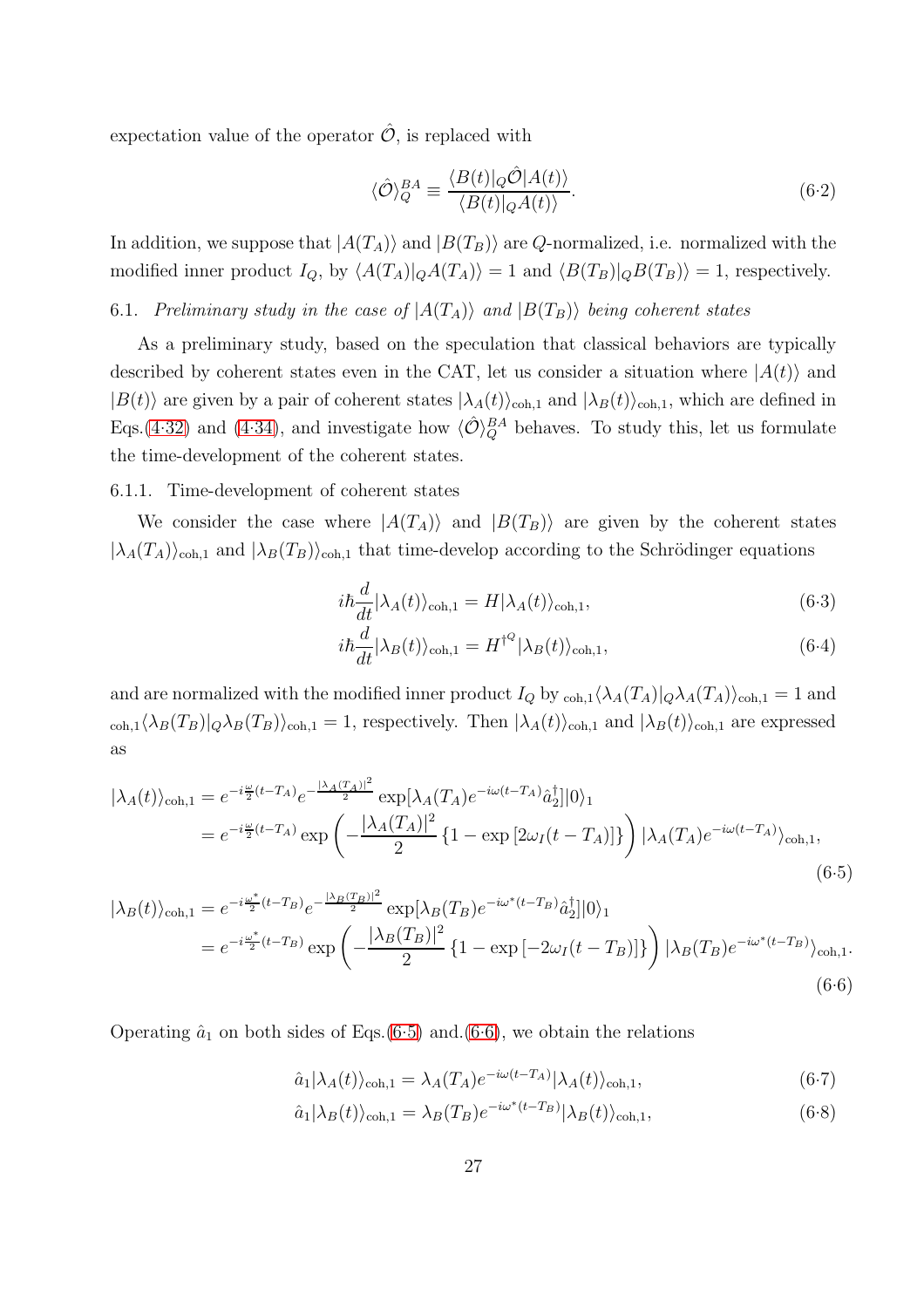where we have used Eqs.[\(4.35\)](#page-20-4), [\(6.5\)](#page-26-1), and [\(6.6\)](#page-26-1). Equations [\(6.7\)](#page-26-2) and [\(6.8\)](#page-26-2) suggest that  $\lambda_A(t)$ and  $\lambda_B(t)$  time-develop as

<span id="page-27-1"></span>
$$
\lambda_A(t) = \lambda_A(T_A)e^{-i\omega(t - T_A)},\tag{6.9}
$$

$$
\lambda_B(t) = \lambda_B(T_B)e^{-i\omega^*(t - T_B)},\tag{6.10}
$$

so that we have relations similar to  $Eq.(4.35)$  $Eq.(4.35)$ :

<span id="page-27-0"></span>
$$
\hat{a}_1|\lambda_A(t)\rangle_{\text{coh},1} = \lambda_A(t)|\lambda_A(t)\rangle_{\text{coh},1},\tag{6.11}
$$

$$
\hat{a}_1|\lambda_B(t)\rangle_{\text{coh},1} = \lambda_B(t)|\lambda_B(t)\rangle_{\text{coh},1}.\tag{6.12}
$$

## 6.1.2. Derivation of classical equation of motion

Now we are prepared for evaluating  $\langle \hat{q}_{\text{new}} \rangle_Q^{\lambda_B \lambda_A}$  and  $\langle \hat{p}_{\text{new}} \rangle_Q^{\lambda_B \lambda_A}$ , where  $\langle \hat{O} \rangle_Q^{BA}$  for any operator  $\hat{\mathcal{O}}$  is defined in Eq.[\(6.2\)](#page-26-3). They are calculated as

<span id="page-27-2"></span>
$$
\langle \hat{q}_{\text{new}} \rangle_Q^{\lambda_B \lambda_A} = \sqrt{\frac{\hbar}{2m\omega}} (\lambda_A(t) + \lambda_B(t)^*), \tag{6.13}
$$

$$
\langle \hat{p}_{\text{new}} \rangle_Q^{\lambda_B \lambda_A} = -i \sqrt{\frac{\hbar m \omega}{2}} (\lambda_A(t) - \lambda_B(t)^*), \tag{6.14}
$$

where we have used Eqs.[\(4.5\)](#page-15-3), [\(4.6\)](#page-15-3), [\(5.14\)](#page-24-0), [\(6.11\)](#page-27-0), and [\(6.12\)](#page-27-0). Equations [\(6.9\)](#page-27-1) and [\(6.10\)](#page-27-1) suggest that  $\lambda_B(t)$  and  $\lambda_A(t)$  are expressed as  $\lambda_B(t) = -i\omega^* \lambda_B(t)$  and  $\lambda_A(t) = -i\omega \lambda_A(t)$ . Using these relations, we can evaluate the time derivative of Eqs. $(6.13)$  and  $(6.14)$  as follows:

<span id="page-27-3"></span>
$$
\frac{d}{dt}\langle \hat{q}_{\text{new}}\rangle_Q^{\lambda_B \lambda_A} = \frac{1}{m}\langle \hat{p}_{\text{new}}\rangle_Q^{\lambda_B \lambda_A},\tag{6.15}
$$

$$
\frac{d}{dt}\langle \hat{p}_{\text{new}}\rangle_Q^{\lambda_B \lambda_A} = -m\omega^2 \langle \hat{q}_{\text{new}}\rangle_Q^{\lambda_B \lambda_A} = -\langle V'(\hat{q}_{\text{new}})\rangle_Q^{\lambda_B \lambda_A},\tag{6.16}
$$

where V is the potential of the harmonic oscillator, which is given in Eq.  $(3.13)$ . Equations  $(6.15)$  and  $(6.16)$  are the momentum relation and equation of motion, which are consistent with Eqs. $(3.7)$  and  $(3.8)$ . As when we reviewed the general properties of the future-included theory<sup>26</sup> in Sect. [3.1.1,](#page-9-4) we have obtained Ehrenfest's theorem:  $m \frac{d^2}{dt^2} \langle \hat{q}_{\text{new}} \rangle_Q^{\lambda_B \lambda_A} =$  $-\langle V'(\hat{q}_{\text{new}})\rangle_Q^{\lambda_B\lambda_A}$ , and  $\langle \mathcal{O}\rangle_Q^{\lambda_B\lambda_A}$  provides the saddle point development with t. It is very nice to have such properties. Though  $\langle \mathcal{O} \rangle_Q^{\lambda_B \lambda_A}$  is generically complex, if a pair of coherent states with  $\lambda_A(t)$  and  $\lambda_B(t)$  such that  $\langle \mathcal{O} \rangle_Q^{\lambda_B \lambda_A}$  becomes real dominates most significantly in the FPI, then classical physics is nicely realized. In the next subsection, to solve the harmonic oscillator model we utilize the maximization principle and investigate what kind of  $|A(t)\rangle$ and  $|B(t)\rangle$  dominate most significantly in the FPI. We shall find that they are not such interesting coherent states, but just the ground state.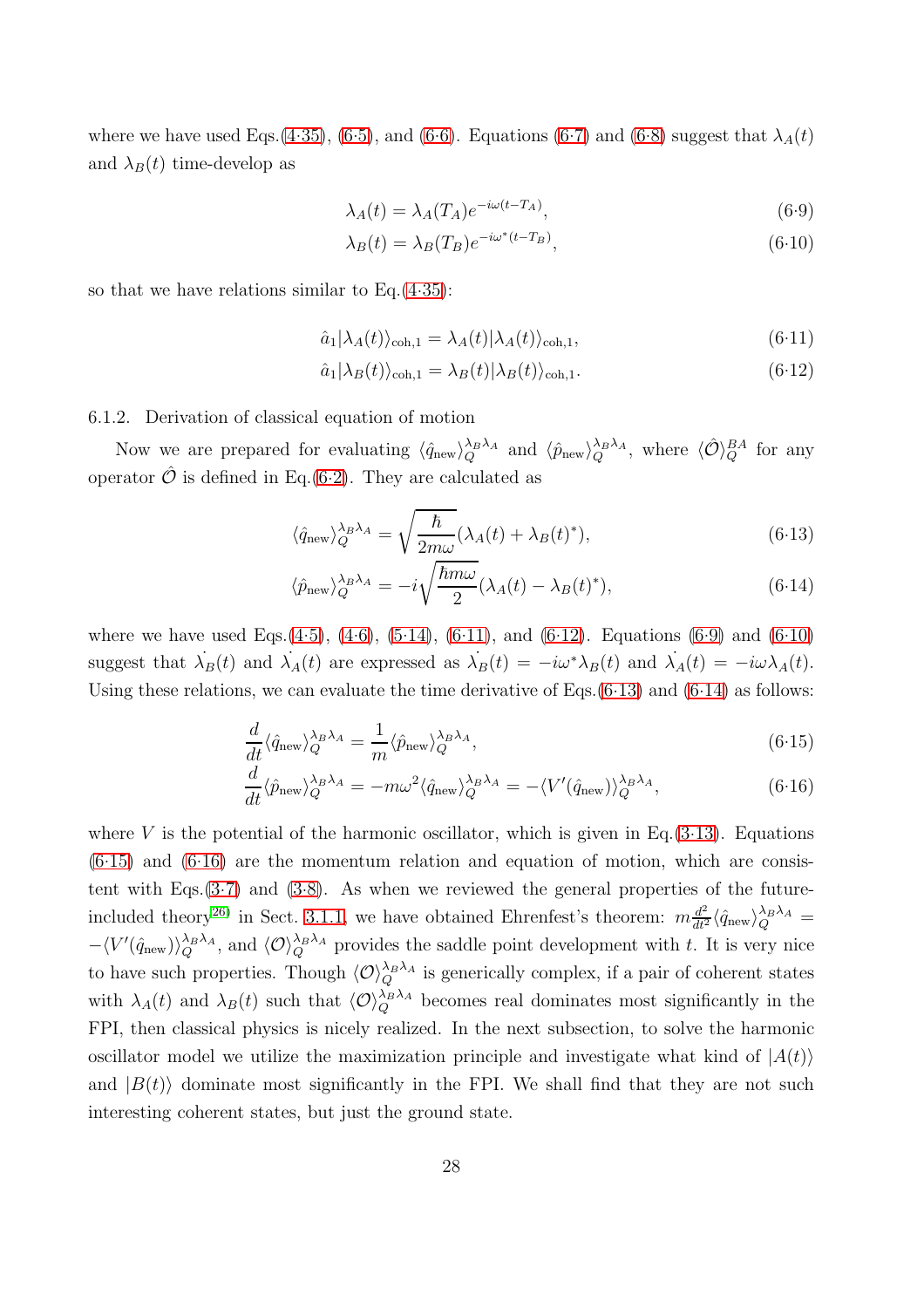#### <span id="page-28-1"></span>6.2. *Application of the maximization principle to the harmonic oscillator model*

First we explain the maximization principle briefly.

## Theorem 1. Maximization principle in the future-included theories

As a prerequisite, assume that a given Hamiltonian  $\hat{H}$  is non-normal but diagonalizable and *that the imaginary parts of the eigenvalues of* Hˆ *are bounded from above; then define a modified inner product*  $I_Q$  *by means of a Hermitian operator*  $Q$  *arranged so that*  $\hat{H}$  *becomes normal with respect to*  $I_Q$ *. Let the two states*  $|A(t)\rangle$  *and*  $|B(t)\rangle$  *time-develop according to the*  $Schrödinger \; equations \; with \; \hat{H} \; and \; \hat{H}^{\dagger Q} \; respectively: \; |A(t)\rangle = e^{-\frac{i}{\hbar}\hat{H}(t-T_A)}|A(T_A)\rangle, \; |B(t)\rangle =$  $e^{-\frac{i}{\hbar}\hat{H}^{\dagger Q}(t-T_B)}|B(T_B)\rangle$ *, and be normalized with*  $I_Q$  *at the initial time*  $T_A$  *and the final time*  $T_B$  *respectively:*  $\langle A(T_A)|_Q A(T_A)\rangle = 1$ ,  $\langle B(T_B)|_Q B(T_B)\rangle = 1$ *. Next, determine*  $|A(T_A)\rangle$  *and*  $|B(T_B)\rangle$  *so as to maximize the absolute value of the transition amplitude*  $|\langle B(t)|_Q A(t)\rangle|$  =  $|\langle B(T_B)|_Q \exp(-i\hat{H}(T_B - T_A))|A(T_A)\rangle|$ *. Then, provided that an operator*  $\hat{O}$  *is*  $Q$ -Hermitian, *i.e. Hermitian with respect to the inner product*  $I_Q$ ,  $\hat{\mathcal{O}}^{\dagger^Q} = \hat{\mathcal{O}}$ *, the normalized matrix element of the operator*  $\hat{\mathcal{O}}$  *defined by*  $\langle \hat{\mathcal{O}} \rangle_Q^{BA} \equiv$  $\langle B(t)|_Q \hat{\mathcal{O}} |A(t)\rangle$  $\frac{\partial h(t)|QO(A(t))}{\partial f(t)|QA(t)\rangle}$  becomes real and time-develops under a Q-Hermitian *Hamiltonian.*

In this theorem[∗](#page-28-0)) , exactly speaking, not only the maximizing states but also many other states contribute to the transition amplitude, but their contribution becomes very small for large  $T = T_B - T_A$ , in which we are interested practically. So, we ignore the effects of the other states, and consider only those of the maximizing states. Then, the normalized matrix element  $\langle \hat{\mathcal{O}} \rangle_Q^{BA}$  for a Q-Hermitian operator  $\hat{\mathcal{O}}$  turns out to be real, and time-develops according to a Q-Hermitian Hamiltonian. We call this way of thinking the maximization principle. This theorem can be applied not only to the CAT but also to the RAT. In the CAT there are imaginary parts of the eigenvalues of  $\hat{H}$ , Im $\lambda_i$ , and the eigenstates having the largest Im $\lambda_i$  blow up and contribute most to the the absolute value of the transition amplitude  $|\langle B(t)|_Q A(t)\rangle|$ . Utilizing this property, we proved the theorem in the case of the CAT.<sup>[28\)](#page-41-14)</sup> On the other hand, in the RAT, there are no  $\text{Im}\lambda_i$ , so the full set of eigenstates of  $\hat{H}$  can contribute to  $|\langle B(t)|A(t)\rangle|^{29)}$  $|\langle B(t)|A(t)\rangle|^{29)}$  $|\langle B(t)|A(t)\rangle|^{29)}$  The theorem is reviewed in Refs.<sup>30</sup>, [31\)](#page-41-17)

Now we try to apply the maximization principle to the harmonic oscillator model.  $|A(T_A)\rangle$ and  $|B(T_B)\rangle$  time-develop as Eqs.[\(3.1\)](#page-9-3) and [\(6.1\)](#page-25-2), and are Q-normalized by  $\langle A(T_A)|_Q A(T_A)\rangle =$ 1 and  $\langle B(T_B)|_Q B(T_B)\rangle = 1$ . The normalized matrix element  $\langle \hat{\mathcal{O}} \rangle_Q^{BA}$  is given in Eq.[\(6.2\)](#page-26-3). In addition, in the harmonic oscillator model the eigenvalue of the Hamiltonian for  $|n\rangle_1$ ,  $\lambda_n$ , is given in Eq.[\(4.18\)](#page-16-0). So  $\text{Re}\lambda_n = \hbar \text{Re}\omega \left(n + \frac{1}{2}\right)$  $\frac{1}{2}$  and Im $\lambda_n = \hbar \text{Im}\omega \left(n + \frac{1}{2}\right)$  $(\frac{1}{2})$ . To consider the

<span id="page-28-0"></span><sup>&</sup>lt;sup>\*)</sup> For a normal Hamiltonian  $\hat{H}$ , the above theorem becomes simpler with  $Q = 1$ .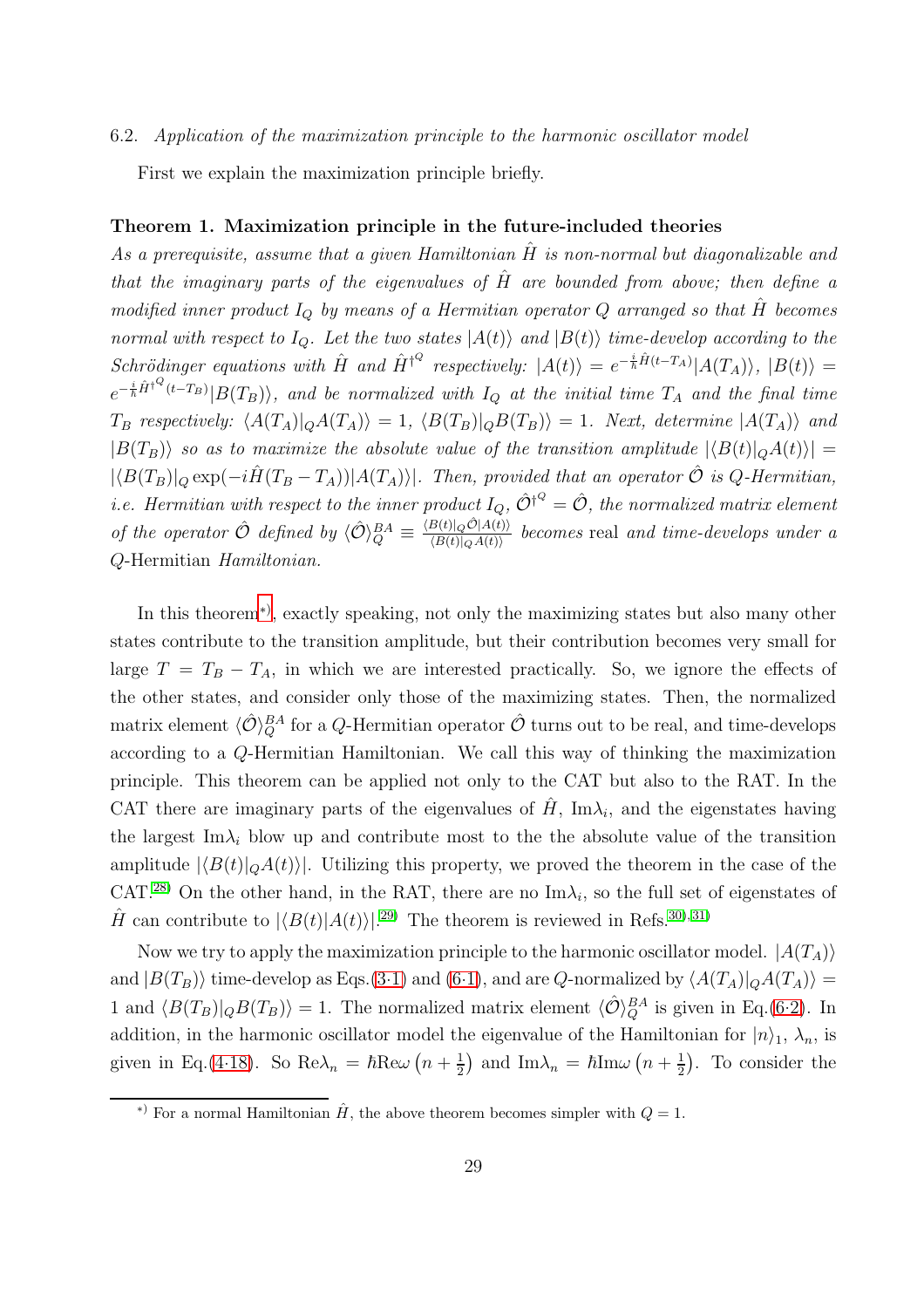theorem explicitly, let us expand  $|A(t)\rangle$  and  $|B(t)\rangle$  in terms of the eigenstates  $|n\rangle_1$  as follows:

$$
|A(t)\rangle = \sum_{n} a_n(t)|n\rangle_1,\tag{6.17}
$$

$$
|B(t)\rangle = \sum_{n} b_n(t)|n\rangle_1,\tag{6.18}
$$

where  $a_n(t)$  and  $b_n(t)$  are expressed as

$$
a_n(t) = a_n(T_A)e^{-i\omega\left(n + \frac{1}{2}\right)(t - T_A)},\tag{6.19}
$$

$$
b_n(t) = b_n(T_B)e^{-i\omega^* (n + \frac{1}{2})(t - T_B)}.
$$
\n(6.20)

We write  $a_n(T_A)$  and  $b_n(T_B)$  as  $a_n(T_A) = |a_n(T_A)|e^{i\theta_{a_n}}$  and  $b_n(T_B) = |b_n(T_B)|e^{i\theta_{b_n}}$ , and introduce

<span id="page-29-1"></span>
$$
T \equiv T_B - T_A,\tag{6-21}
$$

$$
\Theta_n \equiv \theta_{a_n} - \theta_{b_n} - T \text{Re}\omega \left( n + \frac{1}{2} \right), \tag{6.22}
$$

$$
R_n \equiv |a_n(T_A)||b_n(T_B)|e^{T \text{Im}\omega\left(n + \frac{1}{2}\right)}.
$$
\n(6.23)

Then, since  $\langle B(t)|_Q A(t)\rangle$  is expressed as  $\langle B(t)|_Q A(t)\rangle = \sum_n R_n e^{i\Theta_n}$ ,  $|\langle B(t)|_Q A(t)\rangle|^2$  is calculated as

$$
|\langle B(t)|_Q A(t)\rangle|^2 = \sum_n R_n^2 + 2 \sum_{n < m} R_n R_m \cos(\Theta_i - \Theta_j). \tag{6.24}
$$

In addition, the normalization conditions for  $|A(T_A)\rangle$  and  $|B(T_B)\rangle$  are expressed as  $\sum_n |a_n(T_A)|^2 =$  $\sum_{n} |b_n(T_B)|^2 = 1$ . We note that, since we are studying the harmonic oscillator model in the whole parallelogram region allowed by Eqs. $(3.26)$  and  $(3.27)$  except for the two corners  $(\theta_m, \theta_\omega) = (0, -\frac{\pi}{2})$  $(\frac{\pi}{2}),(\pi,-\frac{\pi}{2})$  $\frac{\pi}{2}$ ) in the phase diagram given in Fig. [3,](#page-15-0) the imaginary part of the angular frequency  $\omega$  is negative, Im $\omega \leq 0$ .

Let us first consider the case where  $\text{Im}\omega < 0$ . The imaginary parts of the eigenvalues of the Hamiltonian,  $\text{Im}\lambda_n$ , are supposed to be bounded from above to avoid the FPI  $\int e^{\frac{i}{\hbar}S} \mathcal{D}$ path being divergently meaningless. So some of  $\text{Im}\lambda_n$  take the maximal value B. We denote the corresponding subset of  $\{n\}$  as A. Im $\lambda_n = \hbar \text{Im}\omega \left(n + \frac{1}{2}\right)$  $\frac{1}{2}$  can take the maximum value  $B=\frac{\hbar}{2}$  $\frac{\hbar}{2}$ Im $\omega$  only for  $n = 0$ , for which  $\text{Re}\lambda_0 = \frac{\hbar}{2}\text{Re}\omega$  and  $\text{Im}\lambda_0 = \frac{\hbar}{2}$  $\frac{\hbar}{2}$ Im $\omega$ . Hence we find that, in the harmonic oscillator model,  $A = \{0\}$ . Then, since  $R_n \geq 0$ ,  $|\langle B(t)|_Q A(t)\rangle|$  can take the maximal value  $e^{\frac{1}{\hbar}TB} = e^{\frac{T}{2}Im\omega}$  only under the following conditions:

<span id="page-29-0"></span>
$$
|a_0(T_A)| = |b_0(T_B)| = 1,
$$
\n(6.25)

$$
|a_n(T_A)| = |b_n(T_B)| = 0 \quad \text{for } \forall n \text{ s.t. } n \neq 0,
$$
\n
$$
(6.26)
$$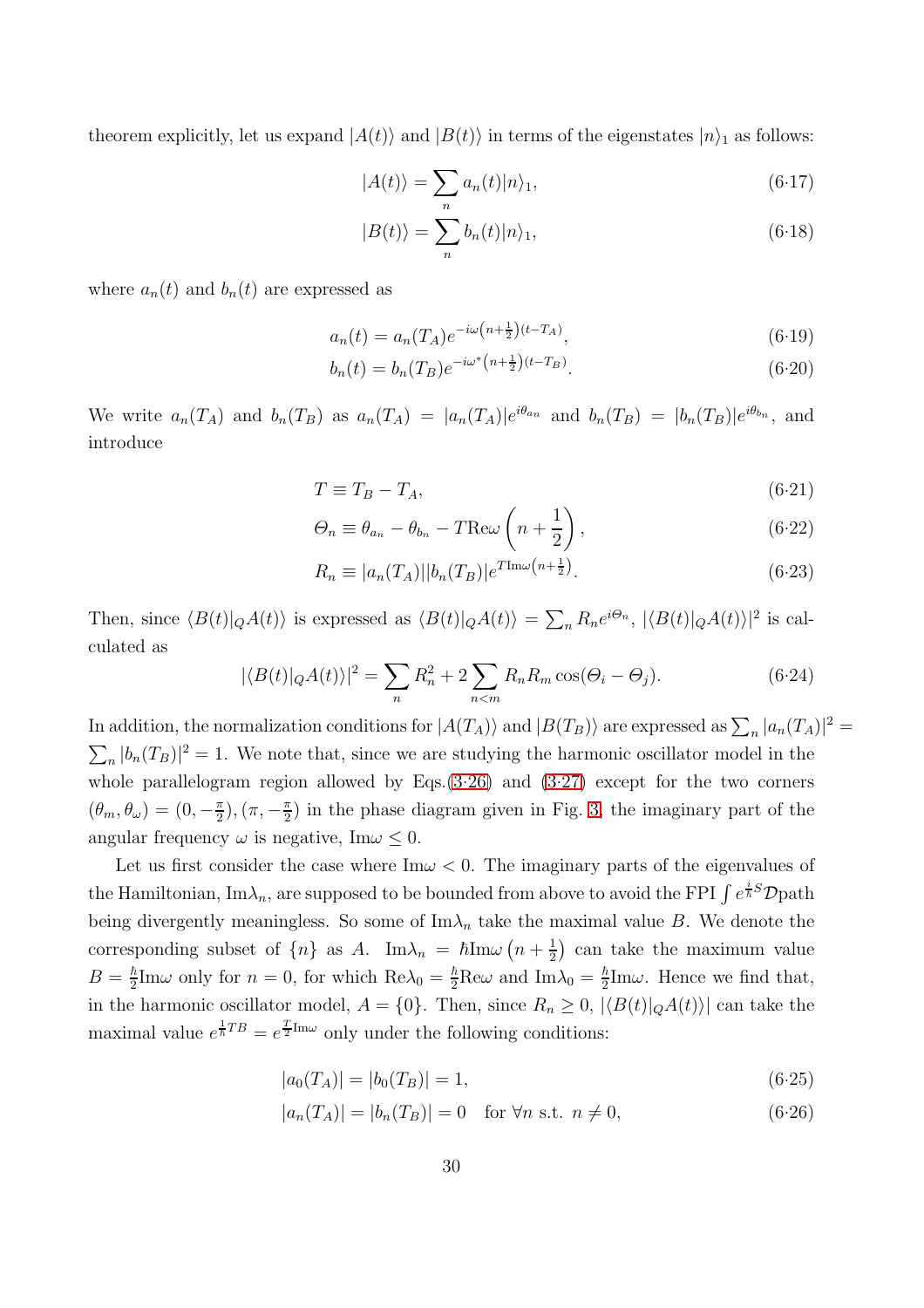and the states to maximize  $|\langle B(t)|_Q A(t)\rangle|, |A(t)\rangle_{\text{max}}$  and  $|B(t)\rangle_{\text{max}}$ , are expressed as

$$
|A(t)\rangle_{\text{max}} = a_0(t)|0\rangle_1,\tag{6.27}
$$

$$
|B(t)\rangle_{\text{max}} = b_0(t)|0\rangle_1, \tag{6.28}
$$

where  $a_0(t)$  and  $b_0(t)$  obey Eq.[\(6.25\)](#page-29-0). That is to say, the ground state  $|0\rangle_1$  is chosen for both the maximizing states  $|A(t)\rangle_{\text{max}}$  and  $|B(t)\rangle_{\text{max}}$ .

To evaluate  $\langle \hat{\mathcal{O}} \rangle_Q^{BA}$  for  $|A(t)\rangle_{\text{max}}$  and  $|B(t)\rangle_{\text{max}}$ , utilizing the Q-Hermitian part of  $\hat{H}$ ,  $\hat{H}_{Qh} \equiv \frac{1}{2}$  $\frac{1}{2}(\hat{H} + \hat{H}^{\dagger Q})$ , we define the following state:

$$
|\tilde{A}(t)\rangle \equiv e^{-\frac{i}{\hbar}(t - T_A)\hat{H}_{Qh}}|A(T_A)\rangle_{\text{max}},\tag{6.29}
$$

which is normalized as  $\langle \tilde{A}(t)|_{\tilde{Q}}\tilde{A}(t)\rangle = 1$  and obeys the Schrödinger equation

$$
i\hbar \frac{d}{dt} |\tilde{A}(t)\rangle = \hat{H}_{Qh} |\tilde{A}(t)\rangle.
$$
 (6.30)

Using Eqs.[\(6.25\)](#page-29-0) and [\(6.26\)](#page-29-0), we obtain  $_{\text{max}}\langle B(t)|_{Q}A(t)\rangle_{\text{max}} = e^{i\Theta_0}R_0 = e^{i\Theta_0}e^{\frac{BT}{\hbar}}$ , and

$$
\max \langle B(t)|_Q \hat{\mathcal{O}} |A(t)\rangle_{\text{max}} = e^{i\Theta_0} e^{\frac{BT}{\hbar}} \langle \tilde{A}(t)|_Q \hat{\mathcal{O}} | \tilde{A}(t) \rangle
$$
  
\n
$$
= e^{i\Theta_0} e^{\frac{BT}{\hbar}} a_0(T_A)^* a_0(T_A)_1 \langle 0|_Q \hat{\mathcal{O}} |0\rangle_1
$$
  
\n
$$
= e^{i\Theta_0} e^{\frac{BT}{\hbar}} \max \langle A(T_A)|_Q \hat{\mathcal{O}} |A(T_A)\rangle_{\text{max}}.
$$
 (6.31)

Thus,  $\langle \hat{\mathcal{O}} \rangle_Q^{BA}$  for  $|A(t)\rangle_{\text{max}}$  and  $|B(t)\rangle_{\text{max}}$  is evaluated as

<span id="page-30-0"></span>
$$
\langle \hat{\mathcal{O}} \rangle_Q^{B_{\text{max}} A_{\text{max}}} = \langle \tilde{A}(t) |_{Q} \hat{\mathcal{O}} | \tilde{A}(t) \rangle \equiv \langle \hat{\mathcal{O}} \rangle_Q^{\tilde{A} \tilde{A}}.
$$
\n(6.32)

Since  $\left\{\langle \hat{\mathcal{O}} \rangle_Q^{\tilde{A}\tilde{A}}\right\}^* = \langle \hat{\mathcal{O}}^{\dagger Q} \rangle_Q^{\tilde{A}\tilde{A}}, \ \langle \hat{\mathcal{O}} \rangle_Q^{BA} \text{ for } |A(t)\rangle_{\text{max}} \text{ and } |B(t)\rangle_{\text{max}} \text{ is real for } Q\text{-Hermitian } \hat{\mathcal{O}}.$ In addition, if we express  $\langle \hat{\mathcal{O}} \rangle_Q^{\tilde{A}\tilde{A}}$  as  $\langle \hat{\mathcal{O}} \rangle_Q^{\tilde{A}\tilde{A}} = \langle \tilde{A}(T_A) | Q \hat{\mathcal{O}}_H(t, T_A) | \tilde{A}(T_A) \rangle$ , where  $\hat{\mathcal{O}}_H(t, T_A) \equiv$  $e^{\frac{i}{\hbar}\hat{H}_{Qh}(t-T_A)}\hat{O}e^{-\frac{i}{\hbar}\hat{H}_{Qh}(t-T_A)}$  is the Heisenberg operator,  $\hat{\mathcal{O}}_H(t,T_A)$  obeys the Heisenberg equation  $i\hbar \frac{d}{dt}\hat{O}_H(t,T_A) = [\hat{O}_H(t,T_A),\hat{H}_{Qh}],$  so  $\langle \hat{O} \rangle_Q^{\tilde{A}\tilde{A}}$  time-develops under the *Q*-Hermitian Hamiltonian  $\hat{H}_{\text{Oh}}$  as

<span id="page-30-1"></span>
$$
\frac{d}{dt}\langle \hat{\mathcal{O}} \rangle_{Q}^{\tilde{A}\tilde{A}} = \frac{i}{\hbar} \langle \left[ \hat{H}_{Qh}, \hat{\mathcal{O}} \right] \rangle_{Q}^{\tilde{A}\tilde{A}}.
$$
\n(6.33)

Thus the maximization principle generically provides both the reality of  $\langle \hat{\mathcal{O}} \rangle_Q^{BA}$  for  $Q$ -Hermitian  $\hat{\mathcal{O}}$  and the Q-Hermitian Hamiltonian  $\hat{H}_{Qh}$ . However, in the harmonic oscillator model that we are now studying we have the particular relation  $\langle \hat{\mathcal{O}} \rangle_{Q}^{\tilde{A}\tilde{A}} = \max \langle A(T_A) | Q \hat{\mathcal{O}} | A(T_A) \rangle_{\text{max}}$ , so  $\langle \hat{\mathcal{O}} \rangle_Q^{\tilde{A}\tilde{A}}$  is constant in time:  $\frac{d}{dt}\langle \hat{\mathcal{O}} \rangle_Q^{\tilde{A}\tilde{A}} = 0$ .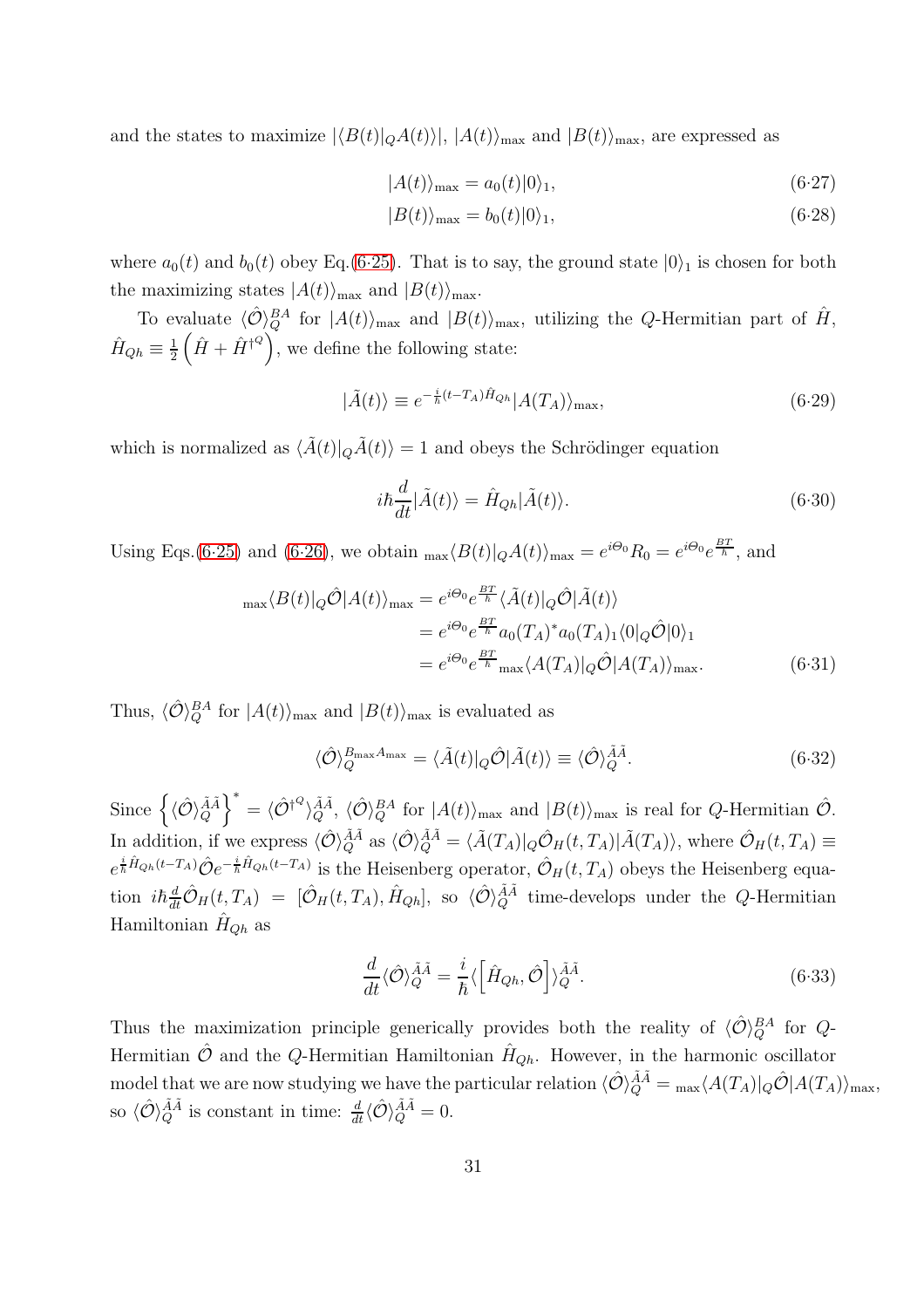In the case where Im $\omega = 0$  we are left only at the two corners  $(\theta_m, \theta_\omega) = (0, 0), (\pi, -\pi)$ in the phase diagram shown in Fig[.3,](#page-15-0) because the conditions in Eqs. $(3.26)$  and  $(3.27)$  are imposed on  $\theta_m$  and  $\theta_\omega$ . Since for  $\forall n \text{ Im }\lambda_n = 0$ , i.e.  $\lambda_n \in \mathbf{R}^*$ , the norms of  $|A(t)\rangle$  and  $|B(t)\rangle$  are constant in time:  $\langle A(t)|_Q A(t)\rangle = \langle A(T_A)|_Q A(T_A)\rangle = 1, \langle B(t)|_Q B(t)\rangle = \langle B(T_B)|_Q B(T_B)\rangle =$ 1. Therefore, we easily find that  $|B(t)\rangle_{\text{max}} = e^{-i\Theta_c}|A(t)\rangle_{\text{max}}$ , where  $\Theta_c$  is a constant phase factor such that, for  $\Theta_n$  given in Eq.[\(6.22\)](#page-29-1),  $\Theta_n = \Theta_c$  for  $\forall n$ . Thus, in this special case  $|A(t)\rangle_{\text{max}}$  and  $|B(t)\rangle_{\text{max}}$  are not restricted to a unique pair of states. This is in contrast to the case where Im $\omega < 0$ . Indeed, in the case where Im $\omega = 0$  we have harmonic oscillators defined with real coefficients m and  $\omega$  as in the RAT<sup>\*\*)</sup>, so it is not so strange that there are many pairs of maximizing states  $|A(t)\rangle_{\text{max}}$  and  $|B(t)\rangle_{\text{max}}$  allowed by the maximizing principle. For the maximizing states the normalized matrix element  $\langle \hat{\mathcal{O}} \rangle_Q^{BA}$  is evaluated and time-develops in the same way as Eqs. $(6.32)$  and  $(6.33)$ .

6.2.1. Introduction of the Q-Hermitian coordinate and momentum operators:  $\hat{q}_Q$  and  $\hat{p}_Q$ 

To consider concrete examples of  $\langle \hat{\mathcal{O}} \rangle_Q^{\tilde{A}\tilde{A}}$ , let us define Q-Hermitian coordinate and momentum operators  $\hat{q}_{Q,a}$  and  $\hat{p}_{Q,b}$  by

<span id="page-31-2"></span>
$$
\hat{q}_{Q,a} \equiv \frac{a}{2} \left( \hat{q}_{\text{new}} + \hat{q}_{\text{new}}^{\dagger_Q} \right) = a e^{i\frac{\theta}{2}} \cos \frac{\theta}{2} \hat{q}_{\text{new}},\tag{6.34}
$$

$$
\hat{p}_{Q,b} \equiv \frac{b}{2} \left( \hat{p}_{\text{new}} + \hat{p}_{\text{new}}^{\dagger Q} \right) = b e^{-i\frac{\theta}{2}} \cos \frac{\theta}{2} \hat{p}_{\text{new}},\tag{6.35}
$$

where  $\alpha$  and  $\dot{b}$  are real parameters that are properly chosen. In the second equalities of Eqs.[\(6.34\)](#page-31-2) and [\(6.35\)](#page-31-2) we have used Eqs.[\(5.16\)](#page-24-1) and [\(5.17\)](#page-24-1), respectively.  $\hat{q}_{Q,a}$  and  $\hat{p}_{Q,b}$  obey the commutation relation  $[\hat{q}_{Q,a}, \hat{p}_{Q,b}] = abi\hbar \cos^2 \frac{\theta}{2}$ . We are interested in introducing Q-Hermitian coordinate and momentum operators that obey the same commutation relation as the usual one. So let us choose  $a = b = \frac{1}{\cos \frac{\theta}{2}}$  symmetrically, and define  $\hat{q}_Q$  and  $\hat{p}_Q$  by

<span id="page-31-3"></span>
$$
\hat{q}_Q \equiv \hat{q}_{Q, \frac{1}{\cos \frac{\theta}{2}}} = e^{i\frac{\theta}{2}} \hat{q}_{\text{new}},\tag{6.36}
$$

$$
\hat{p}_Q \equiv \hat{p}_{Q, \frac{1}{\cos\frac{\theta}{2}}} = e^{-i\frac{\theta}{2}} \hat{p}_{\text{new}},\tag{6.37}
$$

so that they satisfy the commutation relation  $[\hat{q}_Q, \hat{p}_Q] = i\hbar$ .

Naively Eq.[\(6.36\)](#page-31-3) looks strange if one wants to consider eigenstates for the two supposedly identical operators. In fact,  $\hat{q}_Q$  is Hermitian with regard to the modified inner product  $I_Q$ ,

<span id="page-31-0"></span><sup>&</sup>lt;sup>\*)</sup> Though both m and  $\omega$  are real,  $\hat{H}$  is not Hermitian,  $\hat{H}^{\dagger} \neq \hat{H}$ , because  $\hat{H}$  includes  $\hat{q}_{\text{new}}$  and  $\hat{p}_{\text{new}}$ . We might thus feel that we have encountered a contradiction, but this is not the case. We can circumvent this seeming contradiction by noticing that  $\hat{H}$  is Q-Hermitian.

<span id="page-31-1"></span><sup>\*\*)</sup> In the case where Im $\omega = 0$ , if we choose the Hamiltonian  $\hat{H}_{\epsilon=\epsilon'=0}$  given in Eq.[\(3.16\)](#page-11-5) on behalf of Eqs.[\(3.12\)](#page-10-1) and [\(3.13\)](#page-10-1) at the beginning, then harmonic oscillators become quite usual ones with  $Q = 1$  in the RAT.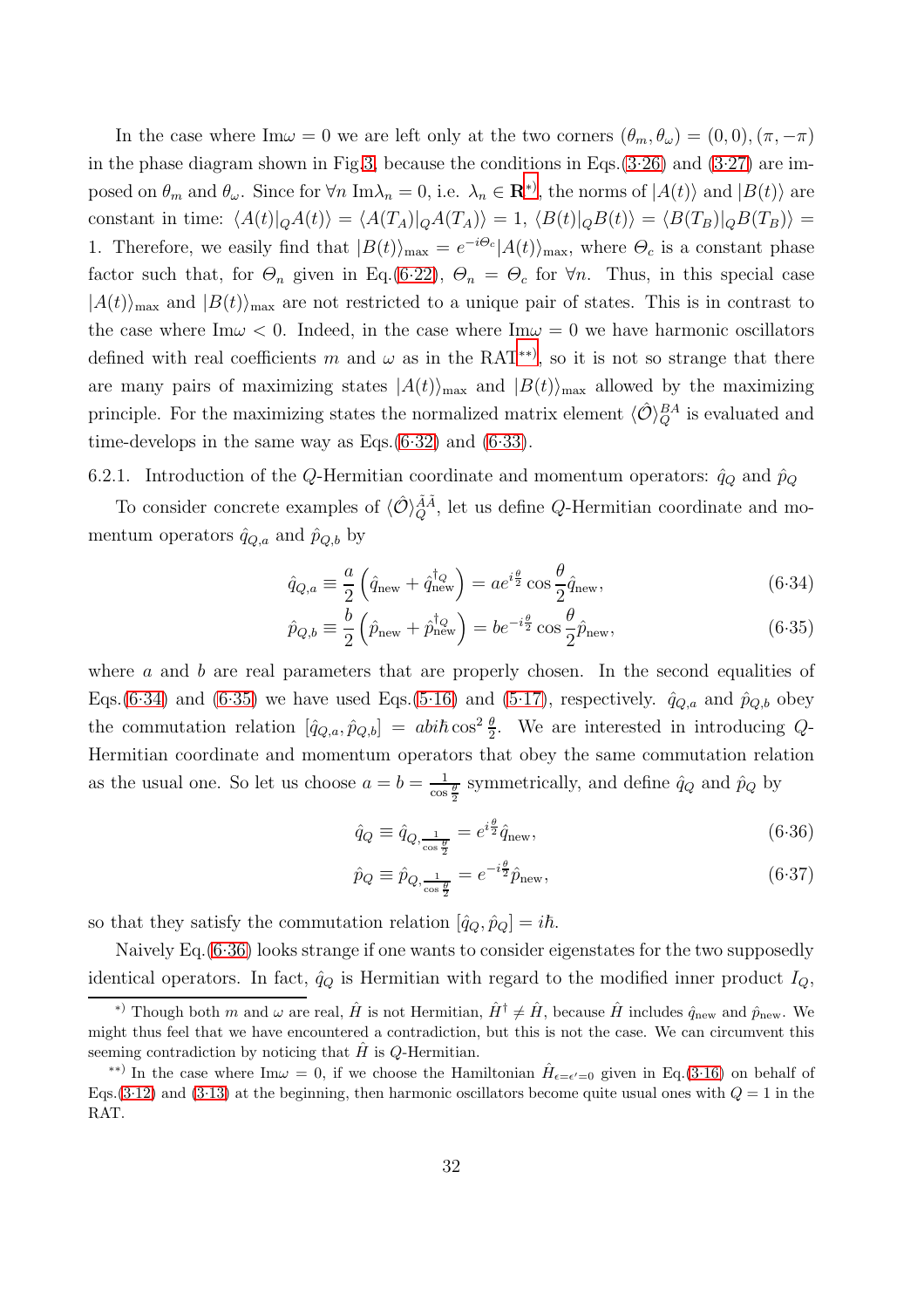and thus has only real eigenvalues, which, though, do not have eigenstates belonging to the (true) Hilbert space for  $I_Q$ , the Q-Hilbert space  $\mathcal{H}_Q$ . Rather,  $\hat{q}_Q$  has only delta-functionnormalizable eigenstates with regard to  $I_Q$ , which means that these eigenstates for  $\hat{q}_Q$  belong to an extension of  $\mathcal{H}_{\mathcal{Q}}$  by completion in the weak topology for it. Now it is a priori – and indeed it is so – possible that such eigenstates belonging to the extension of  $\mathcal{H}_{Q}$  could even be true Hilbert space vectors under a different inner product such as the usual inner product I. Therefore, Eq.[\(6.36\)](#page-31-3) is not, as it looks at first, contradictory, even if we note that  $e^{i\frac{\theta}{2}}\hat{q}_{\text{new}}$ on the right-hand side has all complex numbers  $q$  as left-hand eigenvalues in the sense of the Hermitian conjugate of Eq.[\(2.1\)](#page-4-2) being  $_m\langle_{\text{new}} q|\hat{q}_{\text{new}} = m\langle_{\text{new}} q|q$ , and that  $\hat{q}_{\text{new}}$  has no right-hand eigenvalues at all on the (true) Hilbert space for the usual inner product I, not even on the extension of it. Extension using the inner products  $I_Q$  and I does not lead to the same space of extended vectors. These seeming problems will be discussed further in our subsequent paper. $33)$ 

6.2.2. Hamiltonian expressed in terms of Q-Hermitian coordinate and momentum operators

In order to formulate the Q-Hermitian Hamiltonian  $H_{Oh}$  in terms of Q-Hermitian coordinate and momentum operators  $\hat{q}_Q$  and  $\hat{p}_Q$ , we rewrite the Hamiltonian H in Eq.[\(3.12\)](#page-10-1) as

$$
\hat{H} = \frac{e^{i\theta}}{2m}\hat{p}_Q^2 + \frac{m\omega^2 e^{-i\theta}}{2}\hat{q}_Q^2 = \frac{\hat{p}_Q^2}{2m'} + \frac{1}{2}m'\omega^2\hat{q}_Q^2,\tag{6.38}
$$

where we have introduced  $m' \equiv r_m e^{-i\theta_\omega}$ . Then, since  $\hat{H}^{\dagger^Q}$  is given by

$$
\hat{H}^{\dagger^Q} = \frac{e^{-i\theta}}{2m^*} \hat{p}_Q^2 + \frac{m^* \omega^{*2} e^{i\theta}}{2} \hat{q}_Q^2 = \frac{\hat{p}_Q^2}{2m'^*} + \frac{1}{2} m'^* \omega^{*2} \hat{q}_Q^2, \tag{6.39}
$$

the Q-Hermitian part of  $\hat{H}$ ,  $\hat{H}_{Qh} = \frac{1}{2}$  $\frac{1}{2}(\hat{H} + \hat{H}^{\dagger Q})$ , is given by

<span id="page-32-0"></span>
$$
\hat{H}_{Qh} = \cos \theta_{\omega} \left[ \frac{1}{2r_m} \hat{p}_Q^2 + \frac{rr_{\omega}}{2} \hat{q}_Q^2 \right] = \frac{\hat{p}_Q^2}{2m_h} + \frac{1}{2} m_h \omega_h^2 \hat{q}_Q^2, \tag{6.40}
$$

where we have introduced

<span id="page-32-2"></span>
$$
m_h \equiv \frac{|m'|^2}{\text{Rem}'} = \frac{r_m}{\cos \theta_\omega},\tag{6.41}
$$

$$
\omega_h \equiv \frac{\sqrt{\text{Rem}' \text{Re}(m'\omega^2)}}{|m'|} = r_\omega \cos \theta_\omega. \tag{6.42}
$$

Similarly, the anti-Q-Hermitian part of  $\hat{H}$ ,  $\hat{H}_{Qa} = \frac{1}{2}$  $\frac{1}{2}(\hat{H} - \hat{H}^{\dagger \mathcal{Q}}),$  is given by

<span id="page-32-1"></span>
$$
\hat{H}_{Qa} = i \sin \theta_{\omega} \left[ \frac{1}{2r_m} \hat{p}_Q^2 + \frac{rr_{\omega}}{2} \hat{q}_Q^2 \right] = -i \left[ \frac{\hat{p}_Q^2}{2m_a} + \frac{1}{2} m_a \omega_a^2 \hat{q}_Q^2 \right],
$$
\n(6.43)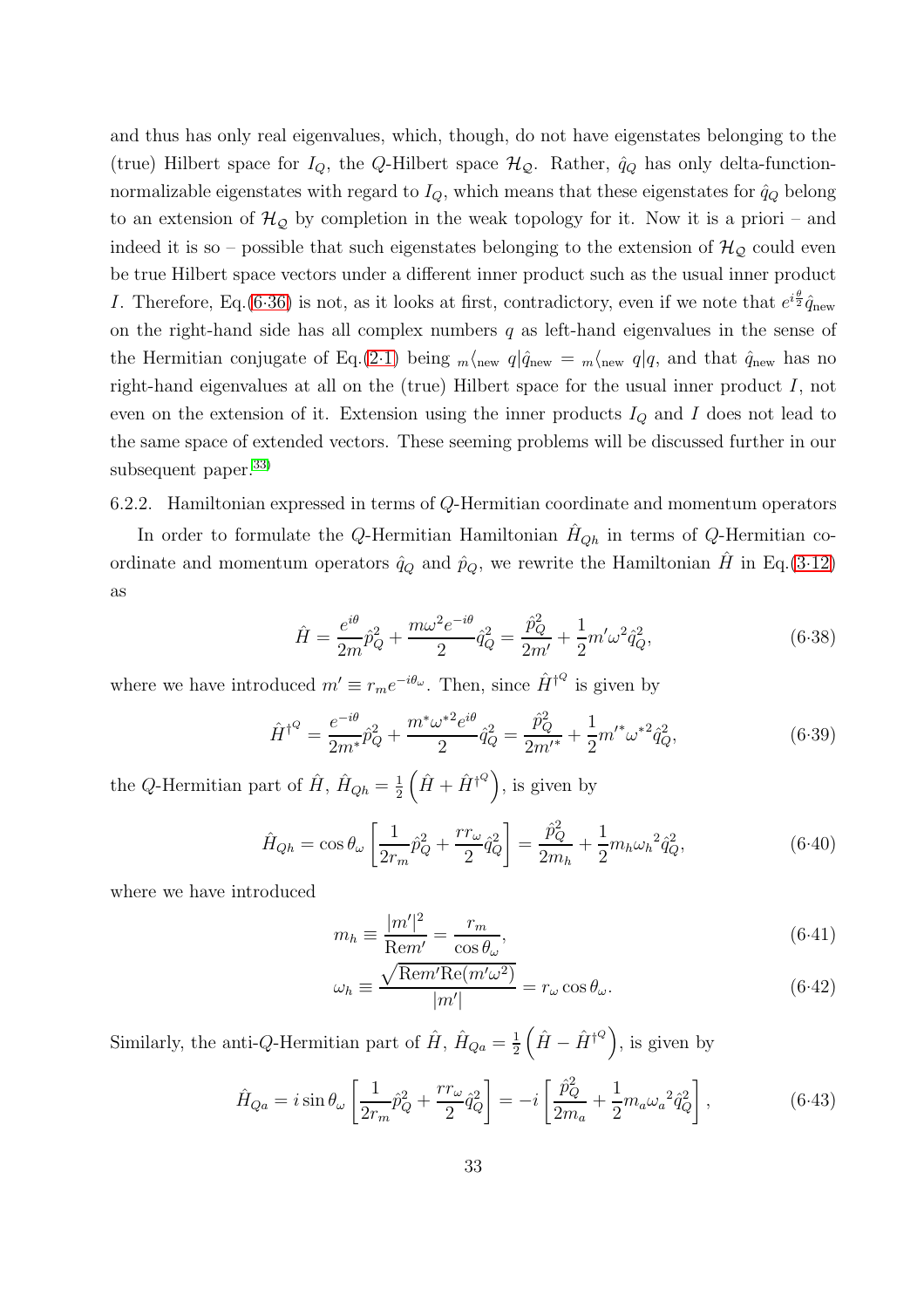where we have introduced

<span id="page-33-1"></span>
$$
m_a \equiv \frac{|m'|^2}{\text{Im}m'} = -\frac{r_m}{\sin \theta_\omega},\tag{6.44}
$$

$$
\omega_a \equiv \frac{\sqrt{\text{Rem}' \text{Re}(m'\omega^2)}}{|m'|} = -r_\omega \sin \theta_\omega. \tag{6.45}
$$

To check the consistency, let us see the other expression for  $\hat{H}$  given by Eq.[\(4.14\)](#page-16-4). Since  $\hat{H}^{\dagger Q}$  is given by Eq.[\(5.18\)](#page-24-2), we obtain  $\hat{H}_{Qh} = \hbar r_{\omega} \cos \theta_{\omega} \left( \hat{n}_1 + \frac{1}{2} \right)$  $\frac{1}{2}$  and  $\hat{H}_{Qa} = i\hbar r_{\omega} \sin \theta_{\omega} (\hat{n}_1 + \frac{1}{2})$  $(\frac{1}{2}),$ which lead to

<span id="page-33-0"></span>
$$
\hat{H}_{Qa} = i \tan \theta_{\omega} \hat{H}_{Qh}.
$$
\n(6.46)

Considering Eqs. $(6.40)$  and  $(6.43)$ , we obtain

<span id="page-33-2"></span>
$$
m_h = -\tan\theta_\omega m_a,\tag{6.47}
$$

$$
(m_h \omega_h)^2 = (m_a \omega_a)^2. \tag{6.48}
$$

We find that Eqs.[\(6.40\)](#page-32-0) and [\(6.43\)](#page-32-1) satisfy Eq.[\(6.46\)](#page-33-0), and that Eqs.[\(6.41\)](#page-32-2), [\(6.44\)](#page-33-1), [\(6.42\)](#page-32-2), and  $(6.45)$  obey Eqs. $(6.47)$  and  $(6.48)$ , so they are consistent.

6.2.3. The classical solution to the harmonic oscillator model

In the generic case where  $\text{Im}\omega < 0$ , we evaluate  $\langle \hat{q}_Q \rangle_Q^{\tilde{A}\tilde{A}}$  and  $\langle \hat{p}_Q \rangle_Q^{\tilde{A}\tilde{A}}$ .  $\langle \hat{q}_Q \rangle_Q^{\tilde{A}\tilde{A}}$  is given by

<span id="page-33-5"></span>
$$
\langle \hat{q}_Q \rangle_Q^{\tilde{A}\tilde{A}} = |a(T_A)|^2{}_1 \langle 0|_Q \hat{q}_Q |0 \rangle_1
$$
  

$$
\propto {}_1 \langle 0|_Q (\hat{a}_1 + \hat{a}_2^{\dagger}) |0 \rangle_1
$$
  
= 0, (6.49)

where in the second line we have used Eqs. $(6.36)$  and  $(4.5)$ , and in the last equality we have utilized Eqs.[\(4.10\)](#page-16-2), [\(4.11\)](#page-16-2), and [\(5.8\)](#page-23-6). Similarly,  $\langle \hat{p}_Q \rangle_Q^{\tilde{A}\tilde{A}}$  is given by

<span id="page-33-4"></span>
$$
\langle \hat{p}_Q \rangle_Q^{\tilde{A}\tilde{A}} = |a(T_A)|^2{}_1 \langle 0 |_{Q} \hat{p}_Q | 0 \rangle_1
$$
  

$$
\propto {}_1 \langle 0 |_{Q} (\hat{a}_1 - \hat{a}_2^{\dagger}) | 0 \rangle_1
$$
  
= 0, (6.50)

where in the second line we have used Eqs. $(6.37)$  and  $(4.6)$ , and in the last equality we have utilized Eqs.[\(4.10\)](#page-16-2), [\(4.11\)](#page-16-2), and [\(5.8\)](#page-23-6). In addition, Eq.[\(6.33\)](#page-30-1) for  $\hat{\mathcal{O}}$  being  $\hat{q}_Q$  or  $\hat{p}_Q$  is expressed as

<span id="page-33-3"></span>
$$
\frac{d}{dt}\langle \hat{q}_Q \rangle_Q^{\tilde{A}\tilde{A}} = \frac{1}{m_h} \langle \hat{p}_Q \rangle_Q^{\tilde{A}\tilde{A}} = 0,
$$
\n(6.51)

$$
\frac{d}{dt}\langle \hat{p}_Q \rangle_Q^{\tilde{A}\tilde{A}} = -m_h \omega_h^2 \langle \hat{q}_Q \rangle_Q^{\tilde{A}\tilde{A}} = 0, \tag{6.52}
$$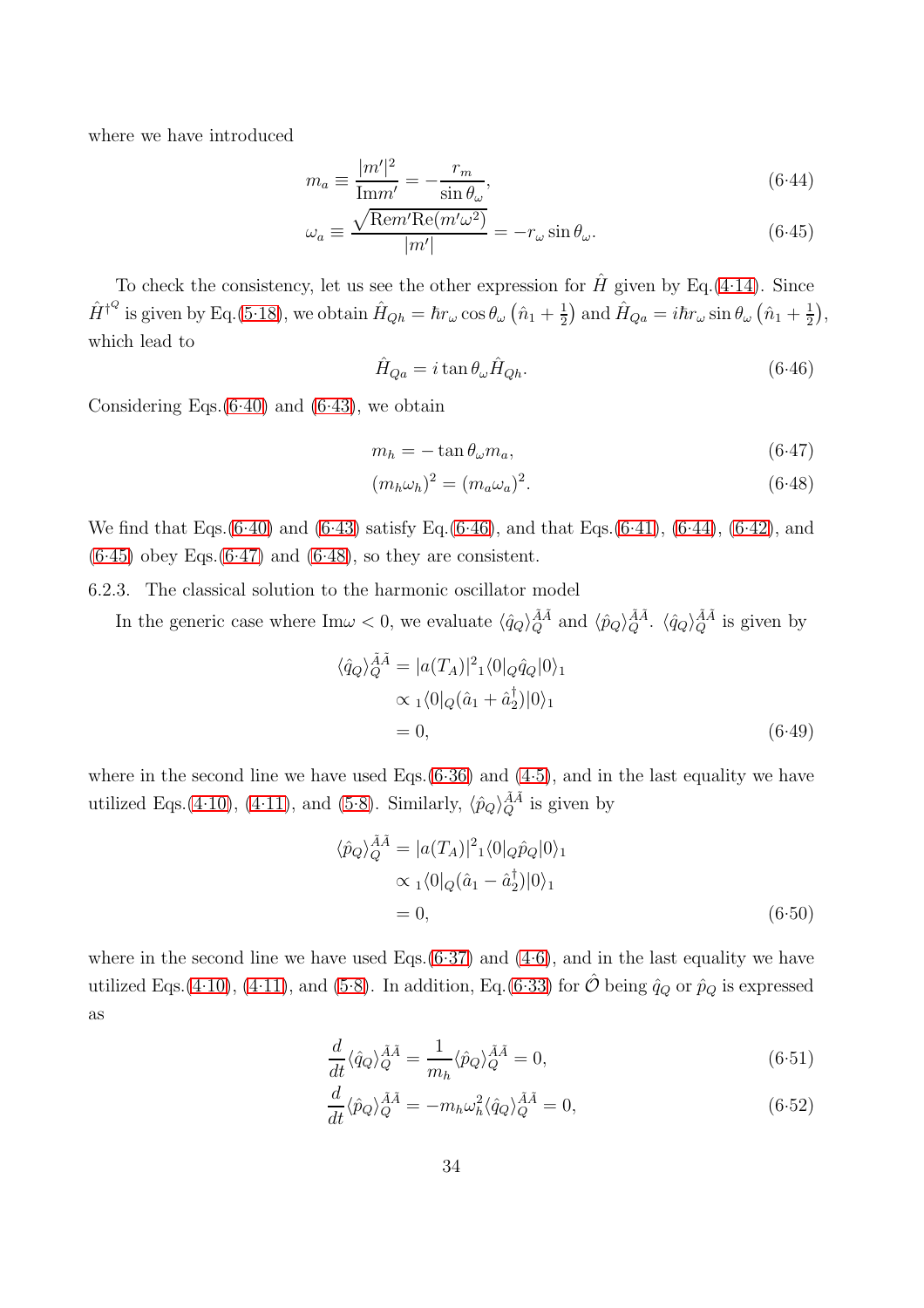where in the second equalities of Eqs. $(6.51)$  and  $(6.52)$  we have used Eqs. $(6.50)$  and  $(6.49)$ , respectively. Combining Eqs. $(6.51)$  and  $(6.52)$ , we obtain the classical equation of motion:

$$
m_h \frac{d^2}{dt^2} \langle \hat{q}_Q \rangle_Q^{\tilde{A}\tilde{A}} = -m_h \omega_h^2 \langle \hat{q}_Q \rangle_Q^{\tilde{A}\tilde{A}} = 0. \tag{6.53}
$$

Thus the generic classical solution to the harmonic oscillator model is just zero, as shown in the above relations.

In the special case where  $\text{Im}\omega = 0$  we do no have specific solutions, but only have the relations between  $\langle \hat{q}_Q \rangle_Q^{A_{\text{max}}A_{\text{max}}}$  and  $\langle \hat{p}_Q \rangle_Q^{A_{\text{max}}A_{\text{max}}}$ :

$$
\frac{d}{dt}\langle \hat{q}_Q \rangle_Q^{A_{\text{max}}A_{\text{max}}} = \frac{1}{m_h} \langle \hat{p}_Q \rangle_Q^{A_{\text{max}}A_{\text{max}}},\tag{6.54}
$$

$$
\frac{d}{dt}\langle \hat{p}_Q \rangle_Q^{A_{\text{max}}A_{\text{max}}} = -m_h \omega_h^2 \langle \hat{q}_Q \rangle_Q^{\tilde{A}\tilde{A}},\tag{6.55}
$$

which lead to the classical equation of motion:

$$
m_h \frac{d^2}{dt^2} \langle \hat{q}_Q \rangle_Q^{\tilde{A}\tilde{A}} = -m_h \omega_h^2 \langle \hat{q}_Q \rangle_Q^{\tilde{A}\tilde{A}}.\tag{6.56}
$$

<span id="page-34-0"></span>Our model in this case is almost the same as the harmonic oscillators in the RAT in the sense that there are no imaginary parts of the eigenvalues for the Hamiltonian. Hence we cannot specify the classical solution unless we are additionally given an initial (or final) condition.

## §7. Discussion

In the future-included CAT we have formulated and studied the harmonic oscillator model defined with a mass m and an angular frequency  $\omega$  that are taken to be complex numbers. Utilizing the complex coordinate formalism,<sup>[20\)](#page-41-2)</sup> we defined the Hamiltonian  $\hat{H}$  for the harmonic oscillator model. For the model to be reasonable we need some restrictions on m and  $\omega$ . We found that, according to the argument of m and  $\omega$ , the model is classified into several different theories, and drew the phase diagram. Except for at the two corners representing inverted harmonic oscillators in the RAT, we formulated two pairs of annihilation and creation operators and two series of eigenstates  $|n\rangle_1$  and  $|n\rangle_2$  for the Hamiltonians  $\hat{H}$  and  $\hat{H}^{\dagger}$  respectively, with several algebraically elegant properties as seen in the usual harmonic oscillator in the RAT. Our eigenstates  $|n\rangle_1$  and  $|n\rangle_2$  are not normalized in the usual sense, but are Q-normalized, i.e. normalized in the modified inner product  $I_Q$ , with respect to which the eigenstates of the Hamiltonian  $\hat{H}$  become orthogonal to each other. In addition, we constructed coherent states.

Furthermore, we applied to the harmonic oscillator model the maximization principle,[28\)](#page-41-14)[–31\)](#page-41-17) which is the main assumption used by a theorem of ours presented in Sect. [6.2.](#page-28-1)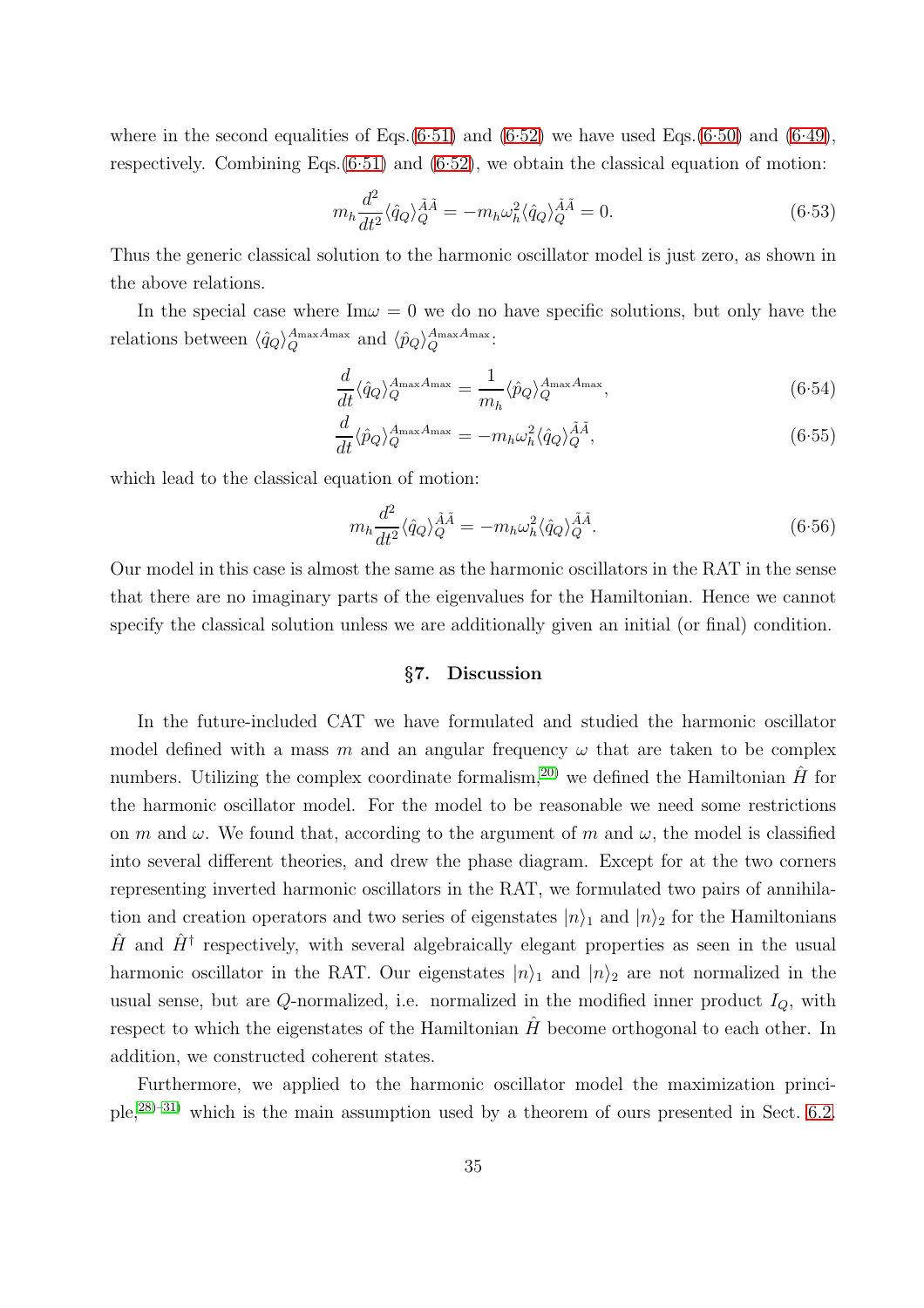The theorem states that, provided that an operator  $\hat{\mathcal{O}}$  is Q-Hermitian, i.e. Hermitian with respect to the modified inner product  $I_Q$ , the normalized matrix element (weak value)  $\langle \hat{\mathcal{O}} \rangle_Q^{BA}$ defined in Eq.[\(6.2\)](#page-26-3) becomes real and time-develops under a Q-Hermitian Hamiltonian for the past and future states selected such that the absolute value of the transition amplitude from the past state to the future state is maximized. In the RAT, coherent states describe classical physics nicely. So, as a preliminary study, supposing that  $|A(T_A)\rangle$  and  $|B(T_B)\rangle$  are given by coherent states, we evaluated  $\langle \hat{q}_{\text{new}} \rangle_Q^{BA}$  and  $\langle \hat{p}_{\text{new}} \rangle_Q^{BA}$ , and obtained a nice classical equation of motion. This suggests that if we obtain a real observable  $\langle \hat{\mathcal{O}} \rangle_Q^{B_{\text{max}}A_{\text{max}}}$  for the maximizing states via the maximization principle, then a nice classical solution is realized. Incidentally, introducing Q-Hermitian coordinate and momentum operators  $\hat{q}_Q$  and  $\hat{p}_Q$ , and rewriting the Hamiltonian H in terms of  $\hat{q}_Q$  and  $\hat{p}_Q$ , we found that we can obtain via the maximization principle an effective theory that is described by the Q-Hermitian Hamiltonian expressed in terms of  $\hat{q}_Q$  and  $\hat{p}_Q$ . However, we have finally obtained via the maximization principle the ground state as the generic solution to the harmonic oscillator model. This might be a somewhat tedious result, but what does this imply? In our universe, every kind of oscillation can be approximately regarded as a harmonic oscillator near the bottom of each potential. Therefore, if we suppose that our harmonic oscillator model describes our universe, then our solution of the ground state would be very natural. In addition, if the universe consists of a lot of approximate harmonic oscillators, we would see all unexcited except for the few that happened to be almost the RAT. We should also point out that we obtained a real-valued solution, because  $\langle \hat{q}_Q \rangle_Q^{\tilde{A}\tilde{A}} = 0 \in \mathbf{R}$  and  $\langle \hat{p}_Q \rangle_Q^{\tilde{A}\tilde{A}} = 0 \in \mathbf{R}$ . Furthermore, it is interesting that we obtained the Q-Hermitian Hamiltonian that is expressed in terms of Q-Hermitian coordinate and momentum operators.

What should we study next? In this paper we studied the harmonic oscillator model except for at the two corners in the phase diagram in Fig[.3.](#page-15-0) So it is very important to study this model in the limit at these corners representing inverted harmonic oscillators in the RAT. In particular, inverted harmonic oscillators would be very interesting to study, at least from the point of view of regarding such an inverted harmonic oscillator as a typically simplified inflaton potential for the slow roll inflation in the early universe. Also, it is interesting to investigate the concrete expression for Q in the harmonic oscillator model. Furthermore, in this paper we studied the harmonic oscillator model by utilizing the maximization principle, where  $|A(T_A)\rangle$  and  $|B(T_B)\rangle$  are Q-normalized, i.e. normalized in the modified inner product  $I_Q$ . On the other hand, it is also important to investigate the model where  $|A(T_A)\rangle$  and  $|B(T_B)\rangle$  are normalized in the usual inner product I. Such a theory is more complicated to study, because we cannot fully utilize the orthogonality of the eigenstates of the Hamiltonian  $H$ . Due to this difficulty, we have not yet studied in general such a version of the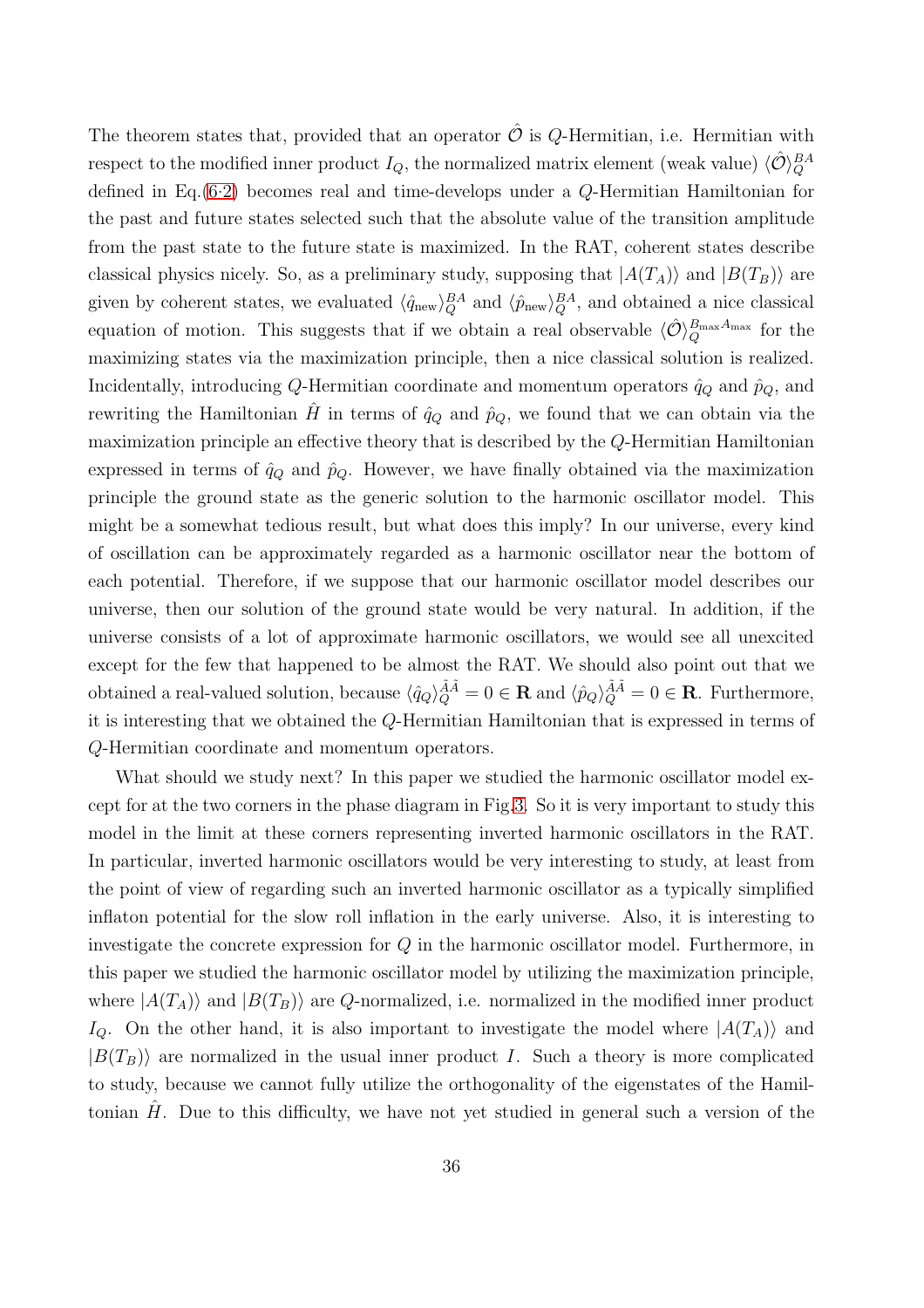maximization principle. However, it would be easier to study it in a concrete model such as the harmonic oscillator. We would like to report on such studies in the future.

## Acknowledgments

Many parts of this work were accomplished during the authors' stays in Volosko, Croatia, in the summer of 2012. K.N. would like to thank Klara Pavicic for her special kindness in arranging his trip there, and the members and visitors of NBI for their kind hospitality during his visits to Copenhagen. He was supported in part by Grant-in-Aid for Scientific Research (No.21740157) from the Ministry of Education, Culture, Sports, Science and Technology (MEXT, Japan). H.B.N. is grateful to NBI for allowing him to work at the institute as emeritus. In addition, the authors would like to show their gratitude to Ivan and Maja Arcanin for their kind hospitality during their stays in Volosko, and dedicate this work to the soul of Ivan Arcanin.

## Appendix A

<span id="page-36-0"></span>*Detail study of the classification of our harmonic oscillator model by* m and  $\omega$  —

In this appendix, based on the argument in Sect. [3.2.1,](#page-12-1) we present an explicit study of the classification of our harmonic oscillator model according to the values of  $\theta_m$  and  $\theta_\omega$ . This enables us to draw the phase diagram in Fig[.3,](#page-15-0) which is shown in Sect. [3.2.2.](#page-14-4)

#### A.1. *The*  $0 \leq \theta_m < \frac{\pi}{2}$  $\frac{\pi}{2}$  case

In this case, since  $\cos \theta_m > 0$  the real part of the mass  $m, m_R = r_m \cos \theta_m$ , is positive.<sup>\*</sup>) We choose  $a = 1$  in Eq.[\(3.30\)](#page-13-5). The quantum Hamiltonian  $\hat{H}$  is given by Eqs.[\(3.12\)](#page-10-1) and  $(3.13)$ , and  $|A(t)\rangle$  and  $|B(t)\rangle$  time-develop according to Eqs.[\(3.3\)](#page-9-5) and [\(3.4\)](#page-9-5). So let us call this the usual time theory (UTT). Based on the signs of  $V_R$  and  $V_I$  we can identify the theory as a harmonic oscillator (HO), a free particle, or an inverted harmonic oscillator (IHO).

The five regions classified below Eq. $(3.29)$  are interpreted as follows:

- 1. For  $\theta_{\omega} = -\frac{\theta_m}{2}$  $\frac{m}{2}$ :  $V_R > 0$ ,  $V_I = 0$ , so this is a harmonic oscillator (HO).
- 2. For  $-\frac{\theta_m}{2} \frac{\pi}{4} < \theta_\omega < -\frac{\theta_m}{2}$  $\frac{m}{2}$ :  $V_R > 0$ ,  $V_I < 0$ , so this is a harmonic oscillator (HO).
- 3. For  $\theta_{\omega} = -\frac{\theta_m}{2} \frac{\pi}{4}$  $\frac{\pi}{4}$ :  $V_{\rm R} = 0, V_{\rm I} < 0$ , so this is a free particle with an imaginary potential. 4. For  $-\frac{\theta_m}{2} - \frac{\pi}{2} < \theta_\omega < -\frac{\theta_m}{2} - \frac{\pi}{4}$  $\frac{\pi}{4}$ :

<span id="page-36-1"></span><sup>&</sup>lt;sup>\*)</sup> In particular, for the  $\theta_m = 0$  case, m is the real positive mass:  $m = r_m$ .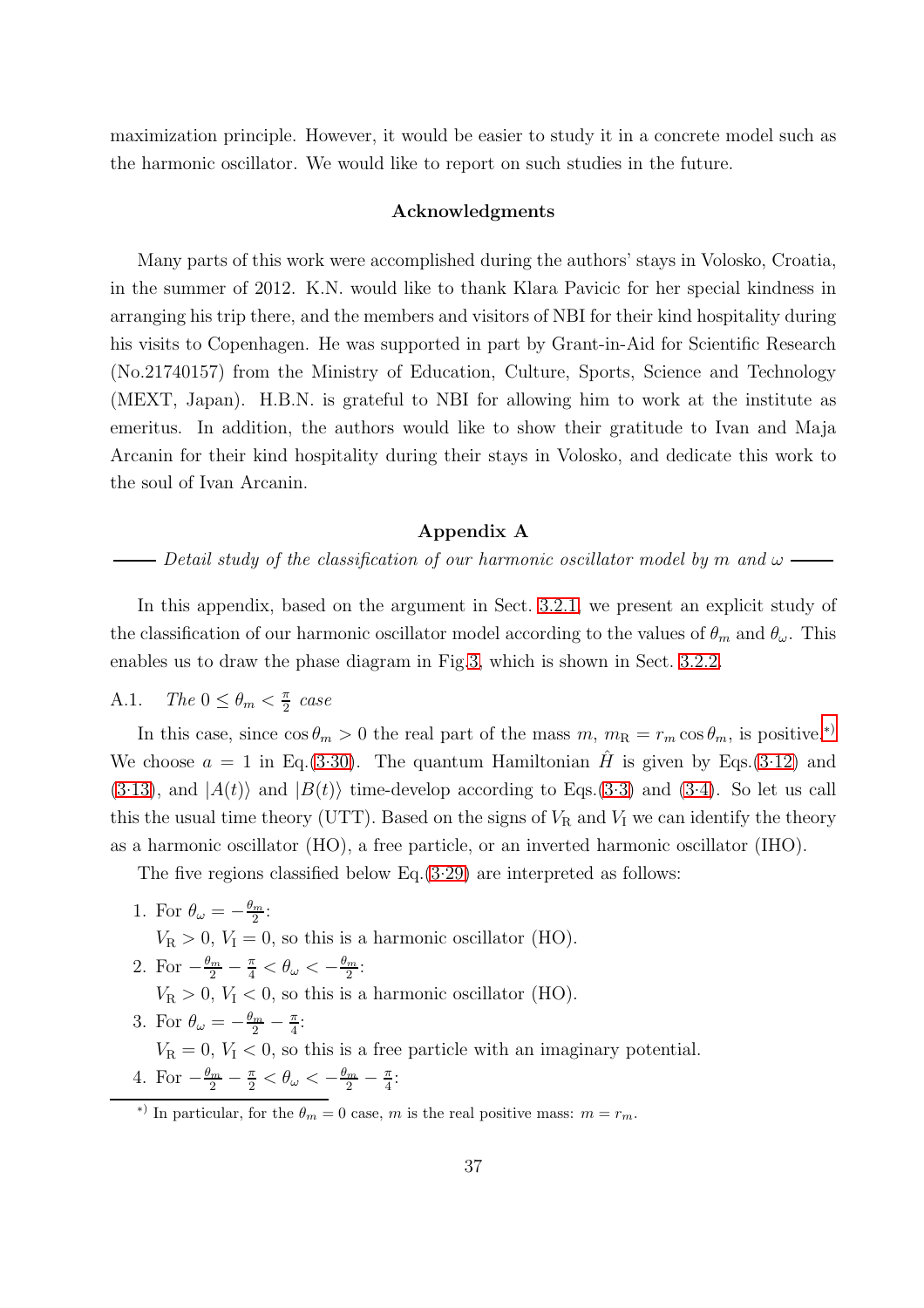$V_R < 0$ ,  $V_I < 0$ , so this is an inverted harmonic oscillator (IHO).

5. For  $\theta_{\omega} = -\frac{\theta_m}{2} - \frac{\pi}{2}$  $\frac{\pi}{2}$ :

 $V_R < 0$ ,  $V_I = 0$ , so this is an inverted harmonic oscillator (IHO).

#### A.2. *The*  $\theta_m = \frac{\pi}{2}$  $\frac{\pi}{2}$  case

In this case, since  $e^{i\theta_m} = i$ , the mass m is purely imaginary:  $m = ir_m$ . Since  $m_I = r_m > 0$ , we choose  $a = -i$  in Eq.[\(3.30\)](#page-13-5), and introduce a new mass  $\tilde{m}$  by  $\tilde{m} \equiv -im = r_m$ , so that the real part of the new mass  $\tilde{m}$  becomes positive. Let us define purely imaginary times by  $\tilde{t} \equiv -it$ ,  $\tilde{T}_A \equiv -iT_A$ ,  $\tilde{T}_B \equiv -iT_B$ , and another angular frequency by  $\tilde{\omega} \equiv i\omega$ , so that  $\omega t = \tilde{\omega} t$ . Then the coordinate and momentum are rewritten as  $q(t) = q(i\tilde{t}) \equiv \tilde{q}(t\tilde{t})$ and  $p(t) = m\dot{q}(t) = \tilde{m}\dot{\tilde{q}}(\tilde{t}) \equiv \tilde{p}(\tilde{t})$ , where we have introduced  $\tilde{q}(\tilde{t})$  and  $\tilde{p}(\tilde{t})$  and used the relation  $\dot{q}(t) = -i \frac{d}{dt}$  $\frac{d}{dt}\tilde{q}(\tilde{t}) = -i\dot{\tilde{q}}(\tilde{t}).$  Using these new quantities and variables, we can rewrite the classical Hamiltonian as  $H = \frac{p^2}{2m} + \frac{1}{2}m\omega^2 q^2 = -i\tilde{H}_{\tilde{m},\tilde{\omega}}$ , where we have introduced  $\tilde{H}_{\tilde{m},\tilde{\omega}} \equiv \frac{\tilde{p}^2}{2\tilde{m}} + \tilde{V}$  and  $\tilde{V} \equiv \frac{1}{2}\tilde{m}\tilde{\omega}^2\tilde{q}(\tilde{t})^2$ . Then its quantum Hamiltonian is given by  $\hat{H}_{\tilde{m},\tilde{\omega}} \equiv$  $\frac{\hat{p}^2}{2\tilde{m}} + \hat{\tilde{V}}$ , where  $\hat{\tilde{V}} \equiv \frac{1}{2} \tilde{m} \tilde{\omega}^2 \hat{q}^2$ .  $|\tilde{A}(\tilde{t})\rangle \equiv |A(t)\rangle$  and  $|\tilde{B}(\tilde{t})\rangle \equiv |B(t)\rangle$  time-develop according to  $|\tilde{A}(\tilde{t})\rangle = e^{-\frac{i}{\hbar}\hat{H}_{\tilde{m},\tilde{\omega}}(\tilde{t}-\tilde{T}_A)}|\tilde{A}(\tilde{T}_A)\rangle$  and  $|\tilde{B}(\tilde{t})\rangle = e^{-\frac{i}{\hbar}\hat{H}_{\tilde{m},\tilde{\omega}}(\tilde{t}-\tilde{T}_B)}|\tilde{B}(\tilde{T}_B)\rangle$ , respectively. Thus, in the present case, our theory can be identified as the imaginary time theory (ITT) defined with the Hamiltonian  $\hat{\tilde{H}}_{\tilde{m},\tilde{\omega}}$ .

Using the relations  $\text{Re}\tilde{V} = \text{Re}(iV) = -V_1$  and  $\text{Im}\tilde{V} = \text{Im}(iV) = V_R$ , we interpret the five regions classified below Eq.[\(3.29\)](#page-12-2) as follows:

- 1. For  $\theta_{\omega} = -\frac{\theta_m}{2} \quad \Leftrightarrow \quad \theta_{\omega} = -\frac{\pi}{4}$  $\frac{\pi}{4}$ :  $\text{Re}\tilde{V}=0$ , Im $\tilde{V}>0$ , so this is a free particle with an imaginary potential. 2. For  $-\frac{\theta_m}{2} - \frac{\pi}{4} < \theta_\omega < -\frac{\theta_m}{2} \quad \Leftrightarrow \quad -\frac{\pi}{2} < \theta_\omega < -\frac{\pi}{4}$  $\frac{\pi}{4}$ :  $\text{Re}\tilde{V} > 0$ , Im $\tilde{V} > 0$ , so this is a harmonic oscillator (HO). 3. For  $\theta_{\omega} = -\frac{\theta_m}{2} - \frac{\pi}{4} \quad \Leftrightarrow \quad \theta_{\omega} = -\frac{\pi}{2}$  $\frac{\pi}{2}$ :  $\text{Re}\tilde{V} > 0$ , Im $\tilde{V} = 0$ , so this is a harmonic oscillator (HO). 4. For  $-\frac{\theta_m}{2} - \frac{\pi}{2} < \theta_\omega < -\frac{\theta_m}{2} - \frac{\pi}{4} \iff -\frac{3}{4}\pi < \theta_\omega < -\frac{\pi}{2}$  $\frac{\pi}{2}$ :  $\text{Re}\tilde{V} > 0$ ,  $\text{Im}\tilde{V} < 0$ , so this is a harmonic oscillator (HO).
- 5. For  $\theta_{\omega} = -\frac{\theta_m}{2} \frac{\pi}{2} \quad \Leftrightarrow \quad \theta_{\omega} = -\frac{3}{4}$  $\frac{3}{4}\pi$ :  $\text{Re}\tilde{V}=0, \ \overline{\text{Im}}\tilde{V}<0, \text{ so this is a free particle with an imaginary potential.}$

A.3. *The*  $\frac{\pi}{2} < \theta_m \leq \pi$  *case* 

In this case, since  $\cos \theta_m < 0$ , the real part of the mass  $m, m_R = r_m \cos \theta_m$ , is negative.<sup>\*)</sup> In a sensible theory the real part of the mass should be positive. So we choose  $a = -1$ in Eq.[\(3.30\)](#page-13-5), and introduce a flipped mass  $m'$  by  $m' \equiv -m$ , so that the real part of m' is

<span id="page-37-0"></span><sup>&</sup>lt;sup>\*</sup>) In particular, for the  $\theta_m = \pi$  case, m is the real negative mass:  $m = -r_m$ .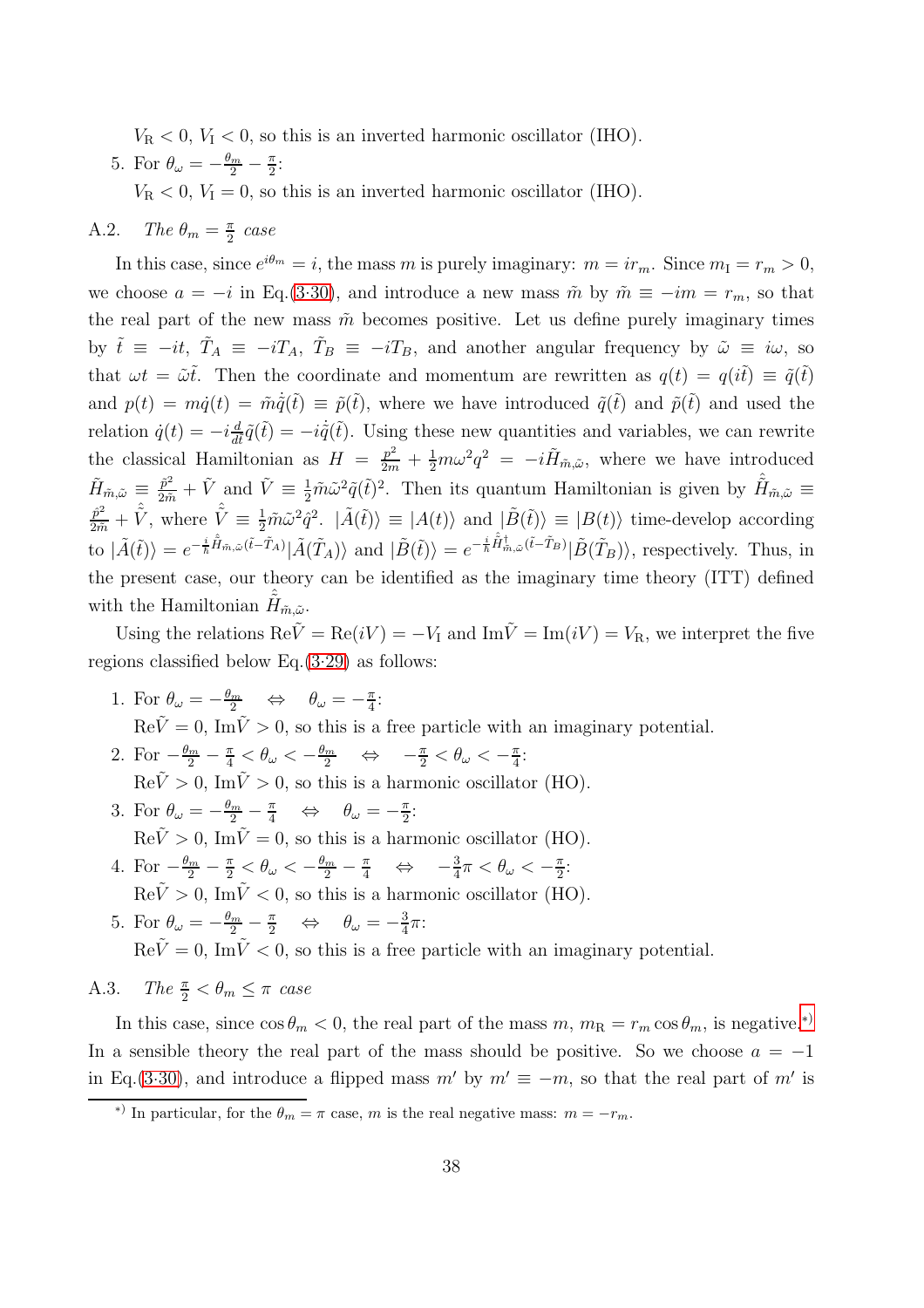positive. Let us define flipped times by  $t' \equiv -t$ ,  $T'_A \equiv -T_A$  and  $T'_B \equiv -T_B$ , and also a flipped angular frequency  $\omega'$  by  $\omega' \equiv -\omega$ , so that  $\omega t = \omega' t'$ . Then the coordinate and momentum are rewritten as  $q(t) = q(-t') \equiv q'(t')$  and  $p(t) = m\dot{q}(t) = m'\dot{q}'(t') \equiv p'(t')$ , where we have introduced  $q'(t')$  and  $p'(t')$ , and used the relation  $\dot{q}(t) = -\frac{d}{dt'}q'(t') = -\dot{q}'(t')$ . In terms of such flipped quantities and new variables the classical Hamiltonian is expressed as  $H = -H'_{m',\omega'}$ , where  $H'_{m',\omega}$  is defined by  $H'_{m',\omega'}(q',p') \equiv \frac{p'^2}{2m'} + V'$  and  $V' \equiv \frac{1}{2}m'\omega'^2q'(t')^2$ . Its quantum Hamiltonian is given by  $\hat{H'}_{m',\omega'} \equiv \frac{\hat{p}^2}{2m'} + \hat{V'}$ , where  $\hat{V'} \equiv \frac{1}{2}m'\omega'^2\hat{q}^2$ .  $|A'(t')\rangle \equiv |A(t)\rangle$  and  $|B'(t')\rangle \equiv |B(t)\rangle$  time-develop according to  $|A'(t')\rangle = e^{-\frac{i}{\hbar}\hat{H}'_{m',\omega'}(t'-T'_{A})}|A'(T'_{A})\rangle$  and  $|B'(t')\rangle =$  $e^{-\frac{i}{\hbar}\hat{H}'^{\dagger}_{m',\omega'}(t'-T'_{B})}|B'(T'_{B})\rangle$ , respectively. Our theory in the present case can be identified as the flipped time theory (FTT), where the state  $|A'(T_A')\rangle$  time-develops backward from the future time  $T_A'$  to the past time  $T_B'$ , while another state  $|B'(T_B')\rangle$  time-develops forward from the past time  $T'_B$  to the future time  $T'_A$ .

Using the relations  $\text{Re}V' = -V_{\text{R}}$  and  $\text{Im}V' = -V_{\text{I}}$ , we interpret the five regions classified below Eq. $(3.29)$  as follows:

- 1. For  $\theta_{\omega} = -\frac{\theta_m}{2}$  $\frac{m}{2}$ :  $\mathrm{Re}V' < 0$ , Im $V' = 0$ , so this is an inverted harmonic oscillator (IHO).
- 2. For  $-\frac{\theta_m}{2} \frac{\pi}{4} < \theta_\omega < -\frac{\theta_m}{2}$  $\frac{m}{2}$ :  $\mathrm{Re}V' < 0$ , Im $V' > 0$ , so this is an inverted harmonic oscillator (IHO).
- 3. For  $\theta_{\omega} = -\frac{\theta_m}{2} \frac{\pi}{4}$  $\frac{\pi}{4}$ :  $\text{Re}V' = 0$ , Im $V' > 0$ , so this is a free particle with an imaginary potential.
- 4. For  $-\frac{\theta_m}{2} \frac{\pi}{2} < \theta_\omega < -\frac{\theta_m}{2} \frac{\pi}{4}$  $\frac{\pi}{4}$ :  $\mathrm{Re}V' > 0$ , Im $V' > 0$ , so this is a harmonic oscillator (HO).
- <span id="page-38-0"></span>5. For  $\theta_{\omega} = -\frac{\theta_m}{2} - \frac{\pi}{2}$  $\frac{\pi}{2}$ :  $\text{Re}V' > 0$ , Im $V' = 0$ , so this is a harmonic oscillator (HO).

## Appendix B

*Explicit expressions for our ground states*  $|0\rangle_1$  *and*  $|0\rangle_2$  —

In this appendix, to complement our definition of  $|n\rangle_1$  and  $|n\rangle_2$  in Sect. [4.2,](#page-17-5) we present explicit expressions for our ground states  $|0\rangle_1$  and  $|0\rangle_2$ .

To show the definition of our ground states  $|0\rangle_1$  and  $|0\rangle_2$  explicitly, utilizing the definitions of  $\hat{q}_{\text{new}}$  and  $\hat{p}_{\text{new}}$  given in Eqs.[\(2.4\)](#page-4-1) and [\(2.5\)](#page-4-1), we rewrite  $\hat{a}_1$  and  $\hat{a}_2$  given in Eqs.[\(4.1\)](#page-15-2) and  $(4.2)$  in terms of  $\hat{q}$  and  $\hat{p}$  as

<span id="page-38-1"></span>
$$
\hat{a}_1 = \sqrt{\frac{m\omega}{2\hbar}} \frac{1}{\sqrt{1 - \epsilon\epsilon'}} \left(1 - \frac{\epsilon'}{m\omega}\right) \left(\hat{q} + \frac{i\hat{p}}{(m\omega)_1}\right),\tag{B-1}
$$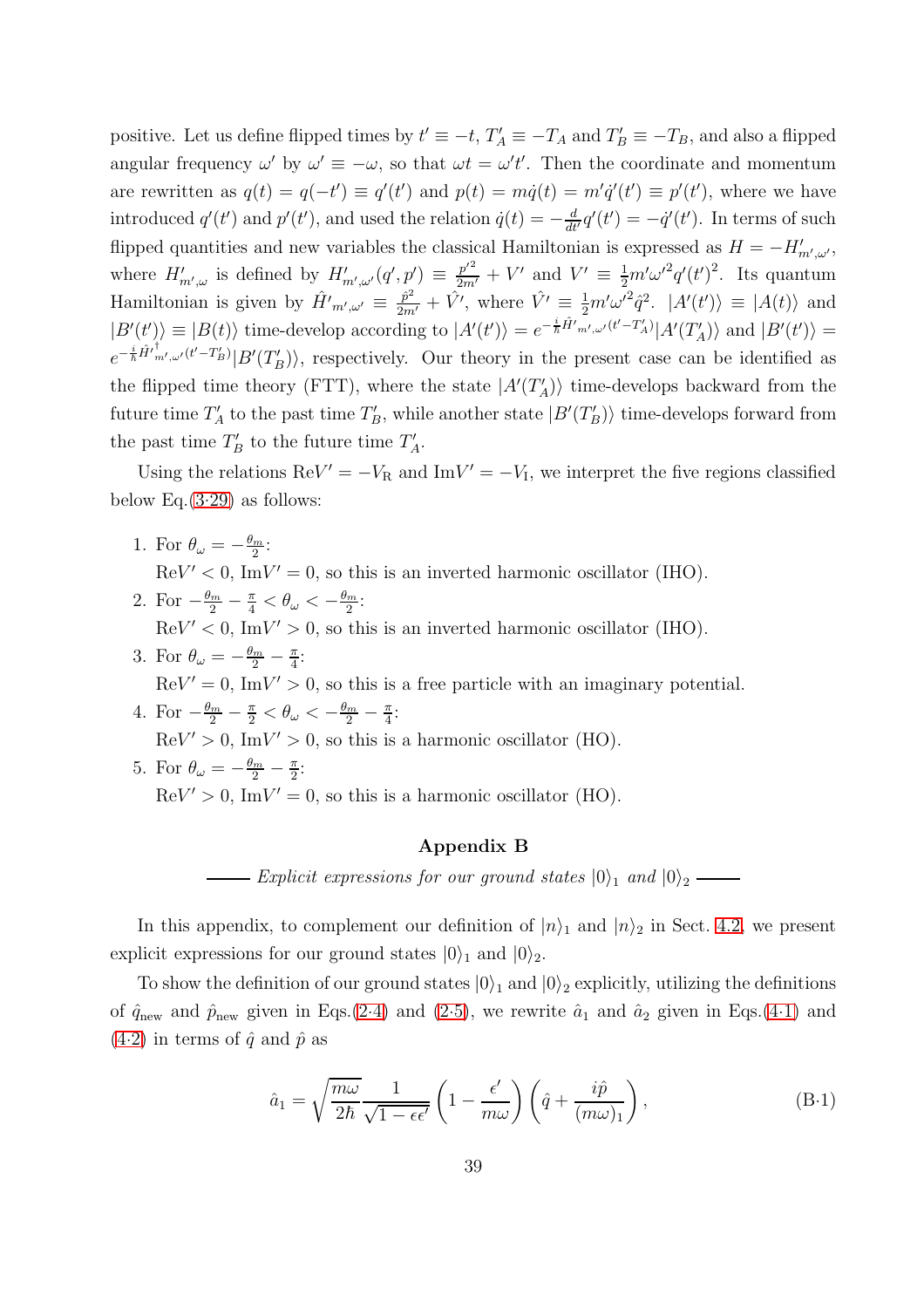$$
\hat{a}_2 = \sqrt{\frac{m^*\omega^*}{2\hbar}} \frac{1}{\sqrt{1 - \epsilon\epsilon'}} \left(1 + \frac{\epsilon'}{m^*\omega^*}\right) \left(\hat{q} + \frac{i\hat{p}}{(m\omega)_2^*}\right),\tag{B-2}
$$

where  $(m\omega)_1$  and  $(m\omega)_2$  are defined by

<span id="page-39-0"></span>
$$
(m\omega)_1 \equiv \frac{m\omega - \epsilon'}{1 - m\omega_{\epsilon}'},
$$
\n(B-3)

$$
(m\omega)_2 \equiv \frac{m\omega + \epsilon'}{1 + m\omega\epsilon}.
$$
 (B-4)

Then, operating  $\langle q \vert$  on Eqs.[\(4.10\)](#page-16-2) and [\(4.11\)](#page-16-2), we obtain

$$
\left(q + \frac{\hbar}{(m\omega)_1} \frac{\partial}{\partial q}\right) \langle q|0\rangle_1 = 0, \tag{B-5}
$$

$$
\left(q + \frac{\hbar}{(m\omega)_2^*} \frac{\partial}{\partial q}\right) \langle q|0\rangle_2 = 0.
$$
\n(B-6)

Thus the real q representations of our ground states are expressed as

<span id="page-39-2"></span>
$$
\langle q|0\rangle_1 = C_1 \exp\left(-\frac{(m\omega)_1}{2\hbar}q^2\right),\tag{B-7}
$$

$$
\langle q|0\rangle_2 = C_2^* \exp\left(-\frac{(m\omega)_2^*}{2\hbar}q^2\right),\tag{B-8}
$$

where  $C_1$  and  $C_2$  are normalization factors to be determined by Eq.[\(4.28\)](#page-18-1). For  $\langle q|0\rangle_1$  and  $\langle q|0\rangle$ <sub>2</sub> to be convergent, we need the conditions

<span id="page-39-1"></span>
$$
Re(m\omega)_1 > 0, \tag{B-9}
$$

$$
Re(m\omega)_2 > 0, \tag{B-10}
$$

respectively. Hence, for the convergence of both  $\langle q|0\rangle_1$  and  $\langle q|0\rangle_2$ , remembering Eqs.[\(B.3\)](#page-39-0) and [\(B.4\)](#page-39-0), we must assume  $\epsilon' < \text{Re}(m\omega) < \frac{1}{\epsilon}$  $\frac{1}{\epsilon}$ . For small  $\epsilon$  and  $\epsilon'$ , this is essentially  $\text{Re}(m\omega) > 0$ , which is equivalent to the condition in Eq.[\(4.31\)](#page-19-0).

To determine the normalization factors  $C_1$  and  $C_2$  by Eq.[\(4.28\)](#page-18-1), let us evaluate  $\frac{1}{2}$ (0|0)<sub>1</sub> as follows:

$$
{}_{2}\langle 0|0\rangle_{1} = \int dq \, {}_{2}\langle 0|q\rangle \langle q|0\rangle_{1}
$$
  
=  $C_{1}C_{2} \int dq \exp\left(-\frac{(m\omega)_{1} + (m\omega)_{2}}{2\hbar}q^{2}\right)$   
=  $C_{1}C_{2} \sqrt{\frac{\pi\hbar(1 - m^{2}\omega^{2}\epsilon^{2})}{m\omega(1 - \epsilon\epsilon^{\prime})}},$  (B.11)

where in the second line the convergent condition for the integral

$$
\operatorname{Re}\left\{(m\omega)_1 + (m\omega)_2\right\} > 0\tag{B-12}
$$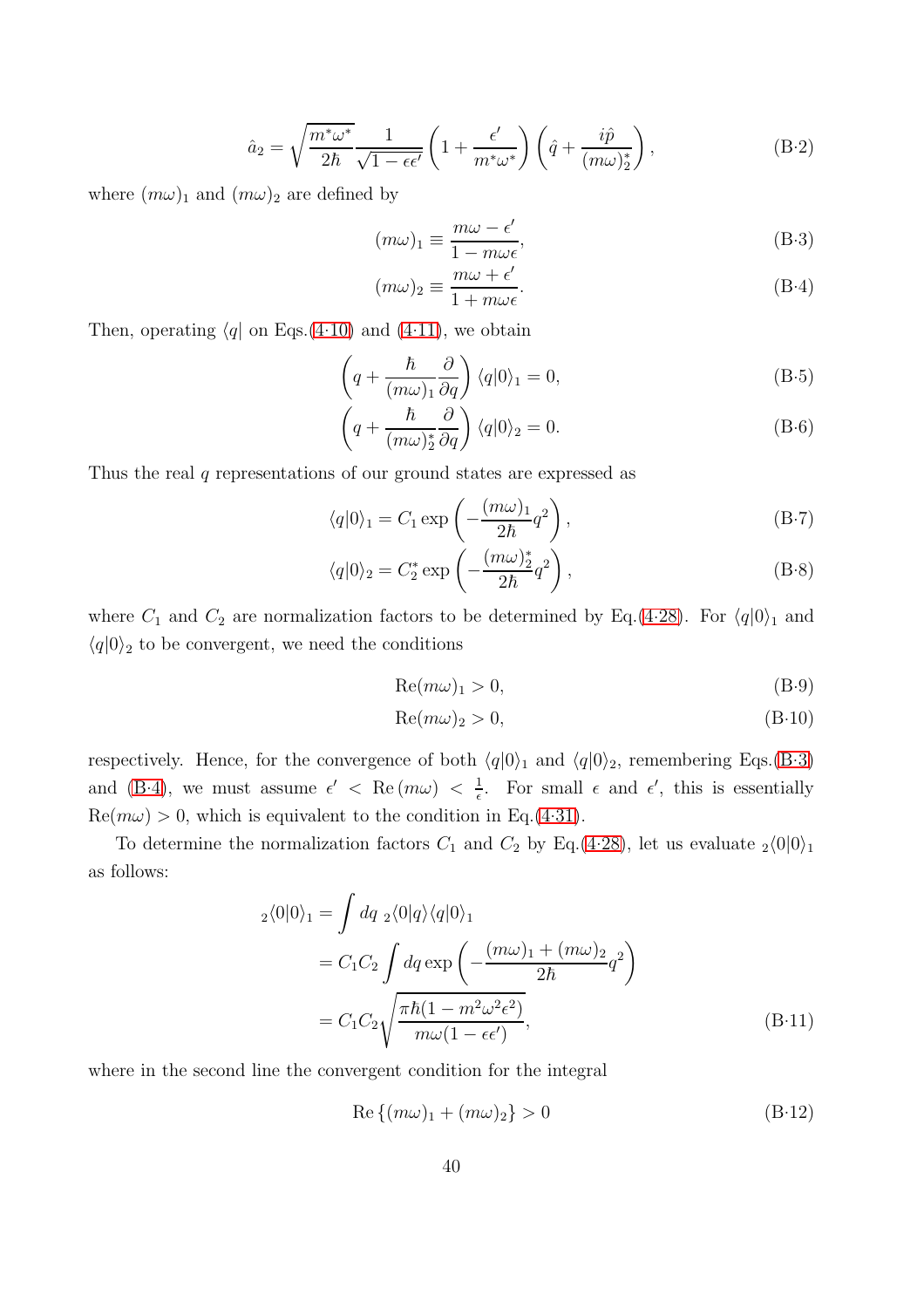is automatically satisfied under the conditions in Eqs. $(B.9)$  and  $(B.10)^{*}$ , which become Eq.[\(4.31\)](#page-19-0) for small  $\epsilon$  and  $\epsilon'$ . We choose symmetrically

<span id="page-40-9"></span>
$$
C_1 = C_2 = \left\{ \frac{m\omega(1 - \epsilon\epsilon')}{\pi\hbar(1 - m^2\omega^2\epsilon^2)} \right\}^{\frac{1}{4}} \equiv C,
$$
\n(B.13)

so that  $_2\langle 0|0\rangle_1 = 1$ . Thus our ground states  $|0\rangle_1$  and  $|0\rangle_2$  are specified by Eqs.[\(B.7\)](#page-39-2), [\(B.8\)](#page-39-2), and  $(B-13)$ .

Incidentally, we give the explicit expressions for our excited states  $|n\rangle_1$  and  $|n\rangle_2$  for our reference. Substituting Eqs. $(B-2)$  and  $(B-1)$  for Eqs. $(4-22)$  and  $(4-23)$ , respectively, and operating  $\langle q|$  on them, we obtain the real q representations of  $|n\rangle_1$  and  $|n\rangle_2$  as follows:

$$
\langle q|n\rangle_{1} = \frac{C}{\sqrt{n!}} \left\{ \sqrt{\frac{m\omega}{2\hbar}} \frac{1}{\sqrt{1 - \epsilon\epsilon'}} \left( 1 + \frac{\epsilon'}{m\omega} \right) \right\}^{n} \left( q - \frac{\hbar}{(m\omega)_{2}} \frac{\partial}{\partial q} \right)^{n} \exp\left( -\frac{(m\omega)_{1}}{2\hbar} q^{2} \right), (B.14)
$$

$$
\langle q|n\rangle_{2} = \frac{C^{*}}{\sqrt{n!}} \left\{ \sqrt{\frac{m^{*}\omega^{*}}{2\hbar}} \frac{1}{\sqrt{1 - \epsilon\epsilon'}} \left( 1 - \frac{\epsilon'}{m^{*}\omega^{*}} \right) \right\}^{n} \left( q - \frac{\hbar}{(m\omega)_{1}^{*}} \frac{\partial}{\partial q} \right)^{n} \exp\left( -\frac{(m\omega)_{2}^{*}}{2\hbar} q^{2} \right),
$$
(B.15)

where C,  $(m\omega)_1$ , and  $(m\omega)_2$  are given in Eqs.[\(B.13\)](#page-40-9), [\(B.3\)](#page-39-0), and [\(B.4\)](#page-39-0).

## References

- <span id="page-40-0"></span>1) H. B. Nielsen and M. Ninomiya, Proc. 9th Workshop Bled 2006: What Comes Beyond the Standard Models?, p.87 (2006) [\[arXiv:hep-ph/0612250\]](http://arxiv.org/abs/hep-ph/0612250).
- 2) H. B. Nielsen and M. Ninomiya, Int. J. Mod. Phys. A 23, 919 (2008).
- <span id="page-40-1"></span>3) H. B. Nielsen and M. Ninomiya, Int. J. Mod. Phys. A 24, 3945 (2009).
- <span id="page-40-2"></span>4) H. B. Nielsen and M. Ninomiya, Prog. Theor. Phys. 116, 851 (2007).
- <span id="page-40-3"></span>5) H. B. Nielsen and M. Ninomiya, Proc. 10th Workshop Bled 2007: What Comes Beyond the Standard Models?, p.144 (2007) [\[arXiv:0711.3080](http://arxiv.org/abs/0711.3080) [hep-ph]].
- 6) H. B. Nielsen and M. Ninomiya, [arXiv:0910.0359](http://arxiv.org/abs/0910.0359) [physics.gen-ph].
- <span id="page-40-4"></span>7) H. B. Nielsen, Found. Phys. 41, 608 (2011) [\[arXiv:0911.4005\[](http://arxiv.org/abs/0911.4005)quant-ph]].
- <span id="page-40-5"></span>8) H. B. Nielsen and M. Ninomiya, Proc. 13th Workshop Bled 2010: What Comes Beyond the Standard Models?, p.138 (2010) [\[arXiv:1008.0464](http://arxiv.org/abs/1008.0464) [physics.gen-ph]].
- <span id="page-40-6"></span>9) H. B. Nielsen, [arXiv:1006.2455](http://arxiv.org/abs/1006.2455) [physic.gen-ph].
- <span id="page-40-7"></span>10) H. B. Nielsen and M. Ninomiya, [arXiv:hep-th/0701018.](http://arxiv.org/abs/hep-th/0701018)
- 11) H. B. Nielsen, PoS (BHs, GR and Strings) 025 (2008) [\[arXiv:0911.3859](http://arxiv.org/abs/0911.3859) [gr-qc]].

<span id="page-40-8"></span><sup>\*)</sup> The convergence of  $_2\langle 0|0\rangle_1$ , i.e.  $|_2\langle 0|0\rangle_1| < \infty$ , is also obtained under the convergence of both  $_1\langle 0|0\rangle_1$ and  $_2\langle 0|0\rangle_2$  by utilizing the Schwarz inequality:  $|_2\langle 0|0\rangle_1| \leq \sqrt{_1\langle 0|0\rangle_1|_2\langle 0|0\rangle_2}$ .